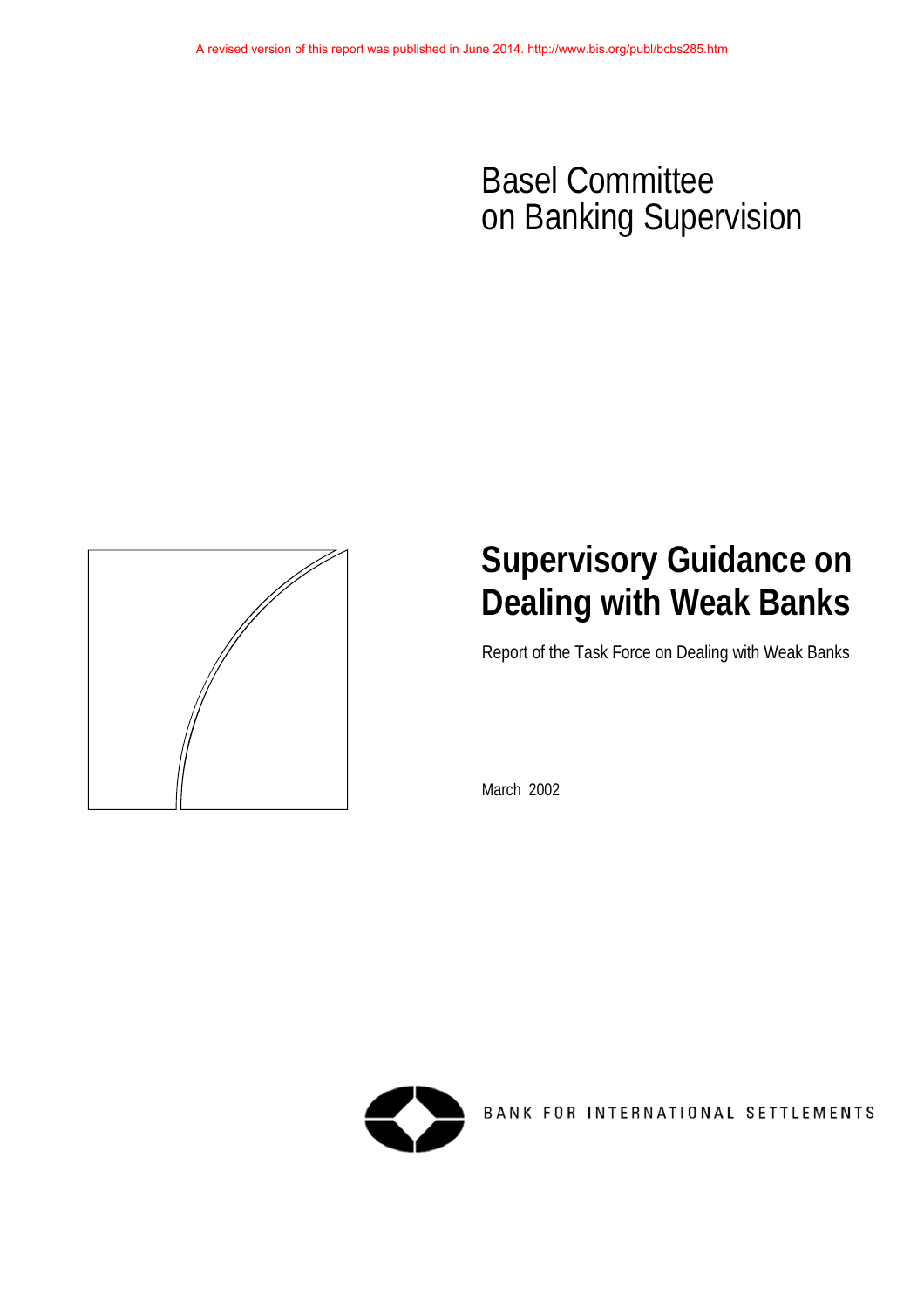A revised version of this report was published in June 2014. http://www.bis.org/publ/bcbs285.htm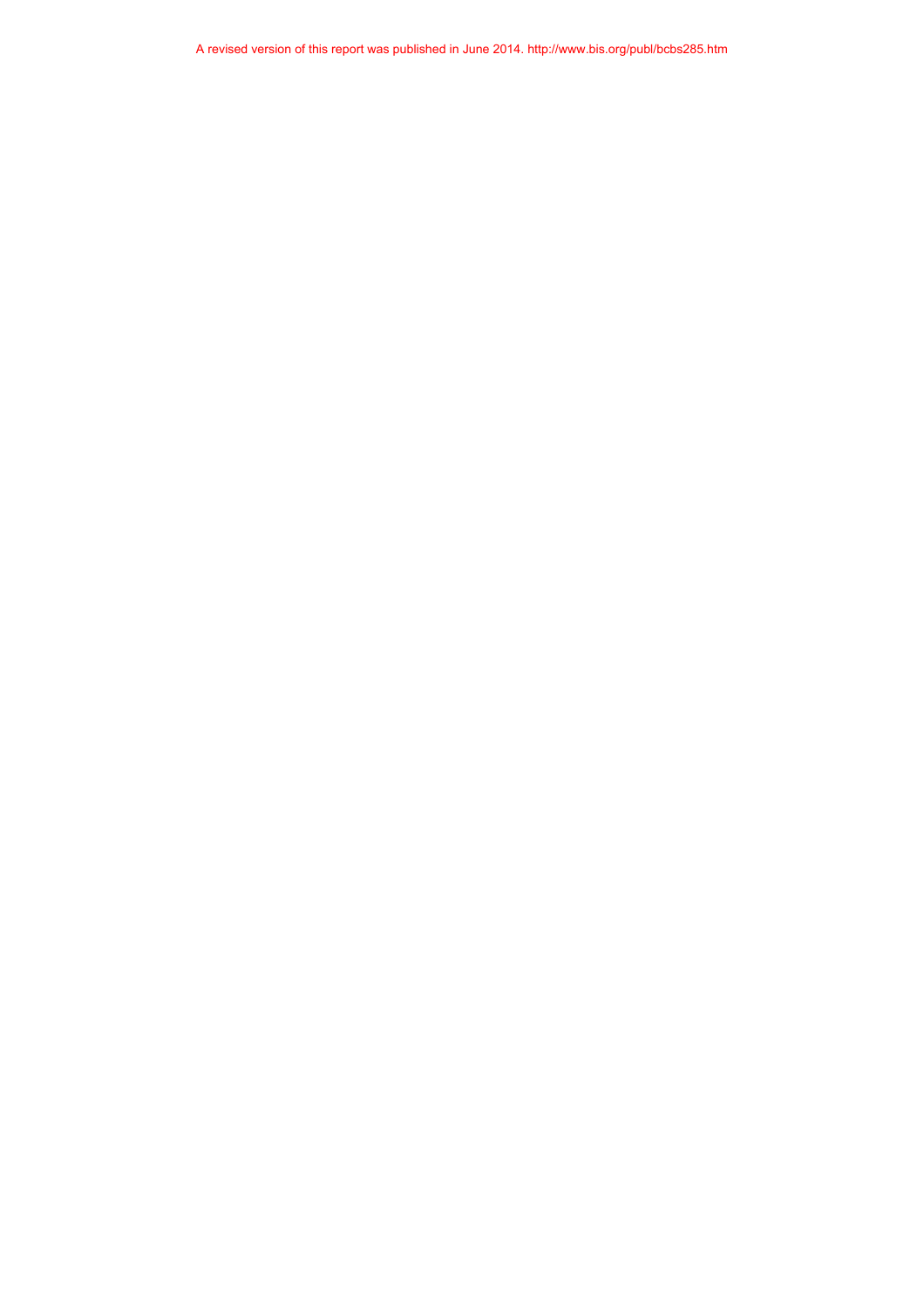# **Table of Contents**

| Part I.  |     |                                                                       |  |  |  |
|----------|-----|-----------------------------------------------------------------------|--|--|--|
| 1.       |     |                                                                       |  |  |  |
|          | 1.1 |                                                                       |  |  |  |
|          | 1.2 |                                                                       |  |  |  |
|          | 1.3 |                                                                       |  |  |  |
| 2.       |     |                                                                       |  |  |  |
|          | 2.1 |                                                                       |  |  |  |
|          | 2.2 |                                                                       |  |  |  |
|          |     |                                                                       |  |  |  |
|          | 2.3 |                                                                       |  |  |  |
| 3.       |     |                                                                       |  |  |  |
| 4.       |     |                                                                       |  |  |  |
|          | 4.1 | Methods employing mainly quantitative financial information  11       |  |  |  |
|          |     |                                                                       |  |  |  |
|          |     |                                                                       |  |  |  |
|          | 4.2 |                                                                       |  |  |  |
|          |     |                                                                       |  |  |  |
|          |     |                                                                       |  |  |  |
|          |     |                                                                       |  |  |  |
|          | 4.3 |                                                                       |  |  |  |
|          |     |                                                                       |  |  |  |
|          |     |                                                                       |  |  |  |
|          |     |                                                                       |  |  |  |
|          |     |                                                                       |  |  |  |
|          |     | 4.3.5 Information from bank internal control and internal auditors 16 |  |  |  |
|          |     | 4.3.6 Contacts with other supervisory and related authorities  16     |  |  |  |
|          |     |                                                                       |  |  |  |
|          | 4.4 |                                                                       |  |  |  |
| Part II. |     |                                                                       |  |  |  |
| 5.       |     |                                                                       |  |  |  |
|          | 5.1 |                                                                       |  |  |  |
|          | 5.2 |                                                                       |  |  |  |
|          |     | 5.2.1 Determining the nature and seriousness of the weakness  19      |  |  |  |
|          |     |                                                                       |  |  |  |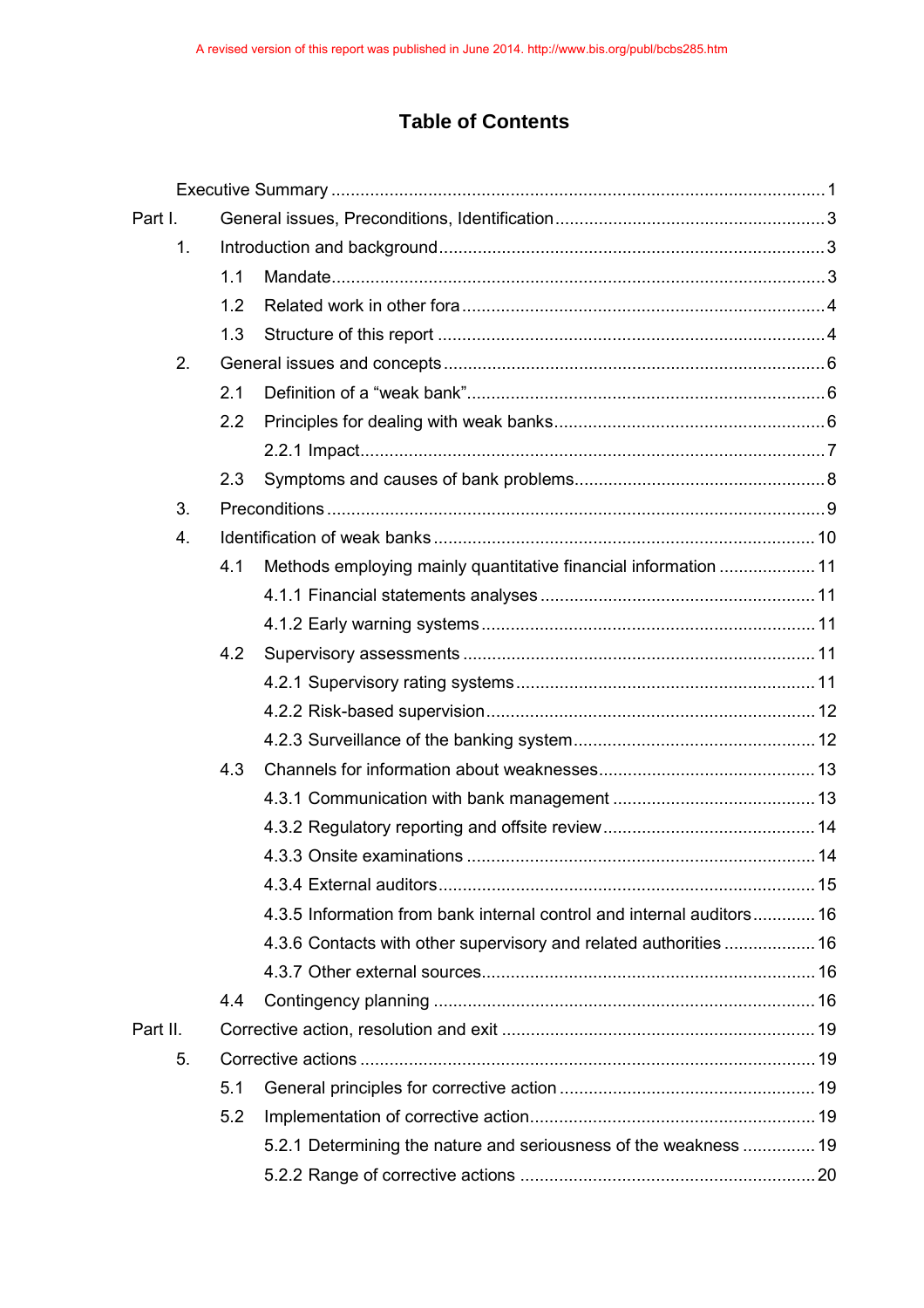|                | 5.3 |  |  |  |
|----------------|-----|--|--|--|
|                |     |  |  |  |
|                |     |  |  |  |
|                |     |  |  |  |
|                |     |  |  |  |
|                |     |  |  |  |
|                |     |  |  |  |
| 6.             |     |  |  |  |
|                | 6.1 |  |  |  |
|                | 6.2 |  |  |  |
|                |     |  |  |  |
|                |     |  |  |  |
|                |     |  |  |  |
|                |     |  |  |  |
|                | 6.3 |  |  |  |
|                | 6.4 |  |  |  |
|                | 6.5 |  |  |  |
|                | 6.6 |  |  |  |
| 7 <sub>1</sub> |     |  |  |  |
|                | 7.1 |  |  |  |
|                |     |  |  |  |
|                |     |  |  |  |
|                | 7.2 |  |  |  |
|                | 7.3 |  |  |  |
| 8.             |     |  |  |  |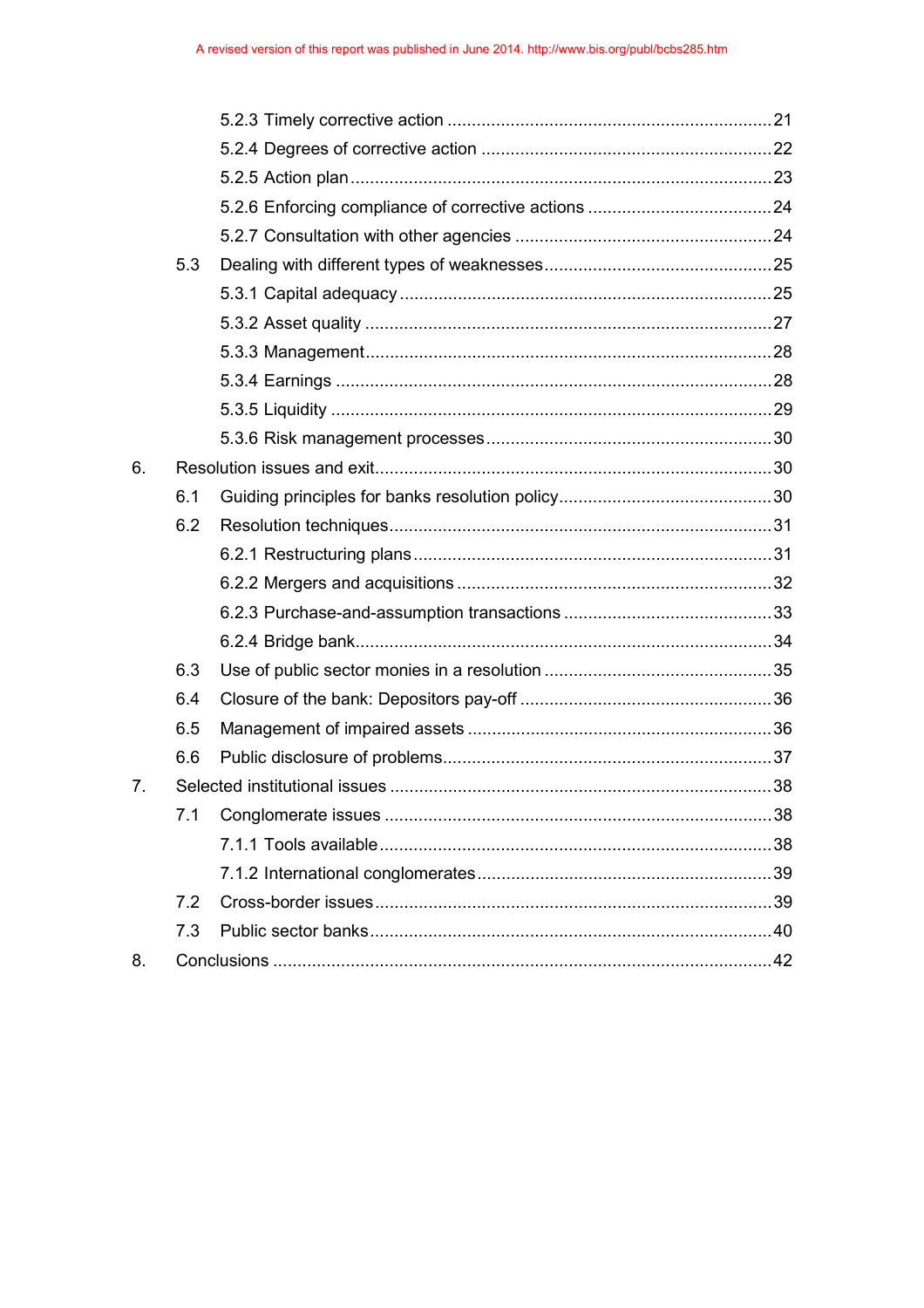## **Executive Summary**

i. Weak banks are a worldwide phenomenon. Supervisors should be ready to deal with them. This report provides a toolkit offering practical guidance in the areas of problem identification, corrective action, resolution techniques and exit strategies. The intended target audience of this report is the banking supervisory community worldwide, including international financial institutions advising supervisors.

ii. A weak bank can be variously defined. In this report, it is "one whose liquidity or solvency is or will be impaired unless there is a major improvement in its financial resources, risk profile, strategic business direction, risk management capabilities and/or quality of management". In such cases, and given the need to maintain confidence in the financial system, a supervisor should try to preserve the value of the bank's assets with minimal disruption to its operations, subject to minimising resolution costs. It may well be that the bank as a legal entity ceases to exist.

iii. For supervision to operate effectively, the proper regulatory, accounting and legal framework, as set out in the Basel Core Principles for Effective Banking Supervision, must be in place. A supervisor must distinguish clearly between symptoms and causes of bank problems. The report analyses these. A supervisor must also identify and tackle problems at an early stage before they become acute. The report considers the relevant sources of information and the avenues available for supervisors.

iv. While supervisors have a range of corrective action tools at their disposal, primary responsibility for addressing weakness and problems rests with the Board and management of the bank. Supervisory measures have to be proportionate. Corrective action should fit the scale of the problem and be set within a clear time frame. A balance has to be struck between rigid prompt corrective action regimes and general, less binding frameworks. One effective combination would include "automatic" rules for pre-agreed acceptable supervisory actions plus room for flexibility in particular circumstances. A balance has also to be struck between informal methods, normally where the bank's problems are less serious and bank management is co-operative, and more formal actions that are binding on the bank, with penalties for non-compliance. Closure of the bank and revocation of the licence remain the ultimate sanction.

v. Corrective action plans must be detailed and specific, showing how the bank's financial position will be restored. A supervisor must be able to assess if there is satisfactory progress or if additional actions are necessary. A supervisor should also have agreed upon mechanisms in place for consulting or informing the government, central bank and other regulatory agencies, domestic and foreign. In particular, the supervisor and the central bank usually have common interests that require consultation before taking actions against a weak bank. Disclosure is another critical area. The overriding consideration must be whether the disclosure contributes to the supervisor's objective in resolving the weak bank.

vi. If the prospect of insolvency is imminent, alternatives are necessary. They include a merger with or acquisition by a healthy bank; a purchase and assumption transaction; and open bank assistance and bridge bank techniques. These are outlined in the report. If no investor is willing to step in or if the reimbursement of depositors is less costly than other options, repayment of depositors (in full or in part) and liquidation are unavoidable.

vii. Public funds may be used to provide liquidity support, or in exceptional circumstances, solvency support. On a case by case basis, the central bank may consider the discretionary provision of emergency liquidity assistance, in addition to its normal facilities, to illiquid but presumed solvent banks. Solvency support, on the other hand, will involve taxpayers' money and the decision should always be taken and funded by the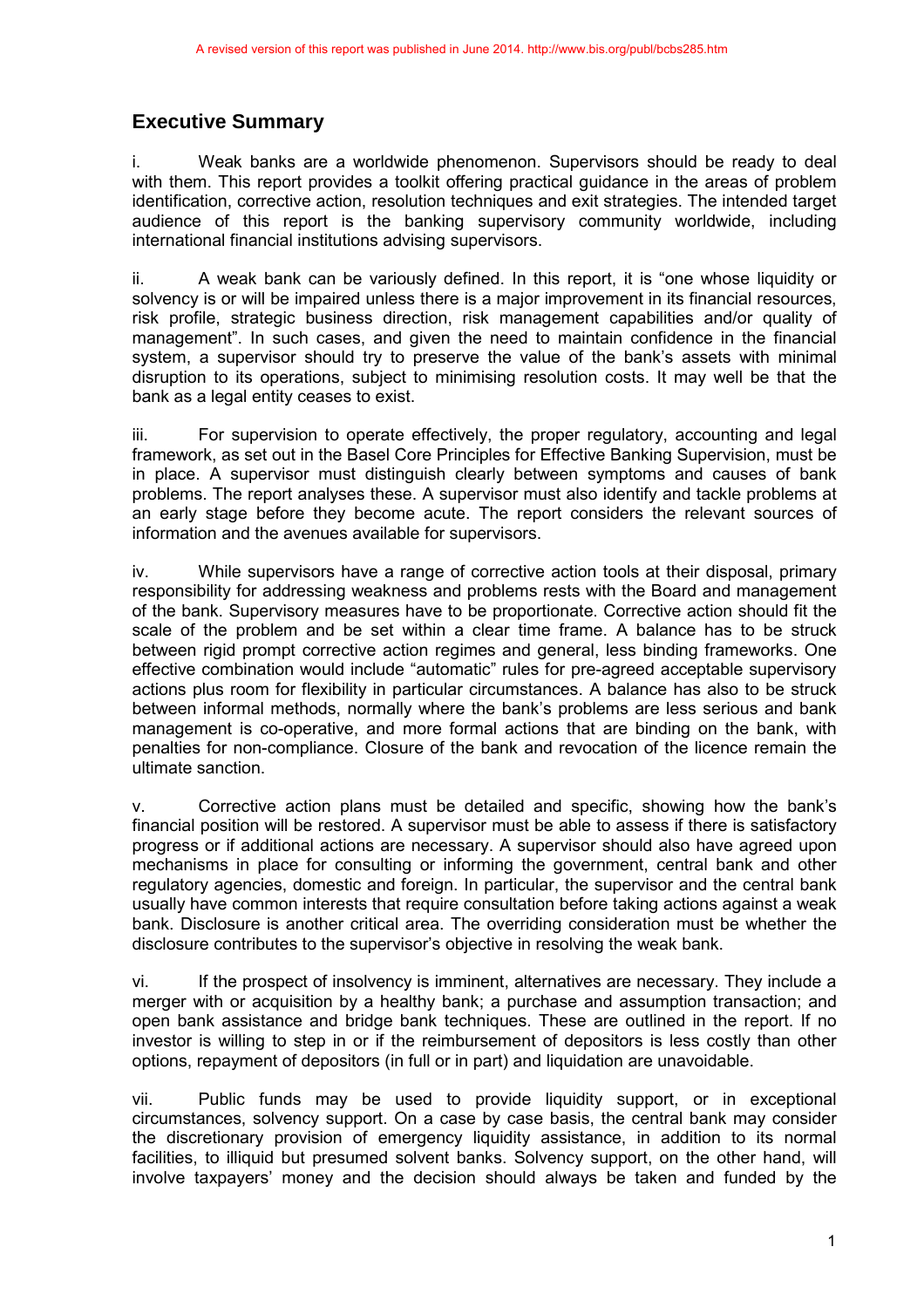government and the legislative body, and not the central bank. However, close cooperation and sharing of information between the central bank and government is necessary. Liquidity and solvency support should always be linked to other more permanent corrective measures.

viii. In some cases, a supervisor will have to consider additional issues where the bank is part of a larger group or it is a foreign bank. The relevant factors and possible options, such as ring-fencing, are examined. Special considerations, both political and financial, can also apply to state-owned banks where the timescale for resolving problems may need to be longer.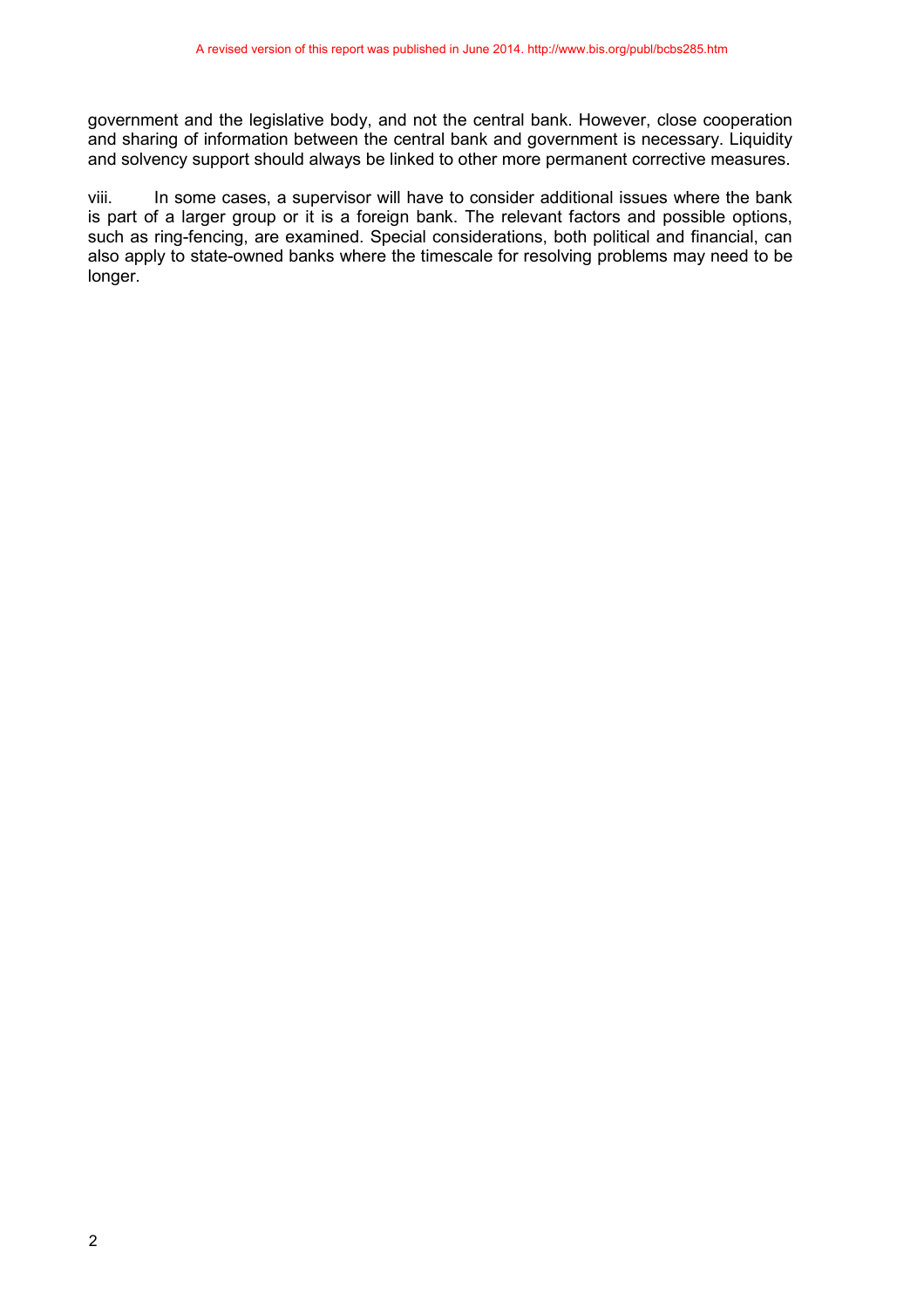## **Part I. General issues, Preconditions, Identification**

## **1. Introduction and background**

1. Weak banks are a worldwide phenomenon.<sup>1</sup> They pose a continuing challenge for bank supervisors in all countries, irrespective of the political structure, financial system and level of economic and technical development. All bank supervisors have to be prepared to minimise their incidence and deal with them if they occur.

2. Weak banks have common problems and there are lessons to be drawn by pooling the experience of supervisors, especially the specific actions that have or have not worked in given circumstances. In the past, the lack of contingency arrangements and understanding of the tools available for dealing with weak banks have sometimes resulted in unnecessary delays in supervisory actions. They have been key factors in the high costs of resolving banking problems. Appropriate guidance could reduce the costs and spillover effects of these problems.

3. At its meeting in April 2001, the Financial Stability Forum (FSF) discussed the feasibility of developing guidance on dealing with weak banks and systemic banking crises. In the discussion, members emphasised the importance of developing guidance on dealing with weak banks on an individual basis, which was considered to be primarily a supervisory issue. The Basel Committee on Banking Supervision agreed that the development of international supervisory guidance on dealing with weak banks would be helpful. To this end, the Basel Committee, in co-operation with its Core Principles Liaison Group (CPLG), set up a Task Force in July 2001 to report on the treatment of weak banks, based on the experiences of different countries and in different circumstances. $2$ 

4. The Task Force held four meetings between July 2001 and January 2002.

### **1.1 Mandate**

 $\overline{a}$ 

5. The mandate of the Task Force (Annex 2) was to produce a "tool-kit" containing guidance for supervisors when dealing with weak banks. The report examines a wide variety of bank problems, their background and causes, and assesses the pros and cons of various methods of dealing with them. These include preventive measures, early identification, corrective actions, resolution issues and exit strategies. The report is not intended to be prescriptive - rather it identifies good practice which has already been tried. The intention is to offer practical guidance which can be adapted to the specific circumstances of each case.

6. The target audience of this report is the banking supervisory community worldwide, including the international financial institutions which advise supervisors. For this reason, the Task Force has not focused on any specific category of countries or banking systems. The tool-kit should be relevant irrespective of whether the institution is a small local bank or a large international banking group; whether it is a public or privately owned bank; or whether it is a universal bank or financial group. Supervisors can use the toolkit either as a reference in

<sup>1</sup> In more than 50 countries, one or more banks were formally closed in the last five years. Source: World Bank.

<sup>2</sup> 16 countries were represented on the Task Force. In addition, the World Bank, the IMF, the European Commission and the BIS Financial Stability Institute participated. Please see Annex 1 for a listing of members.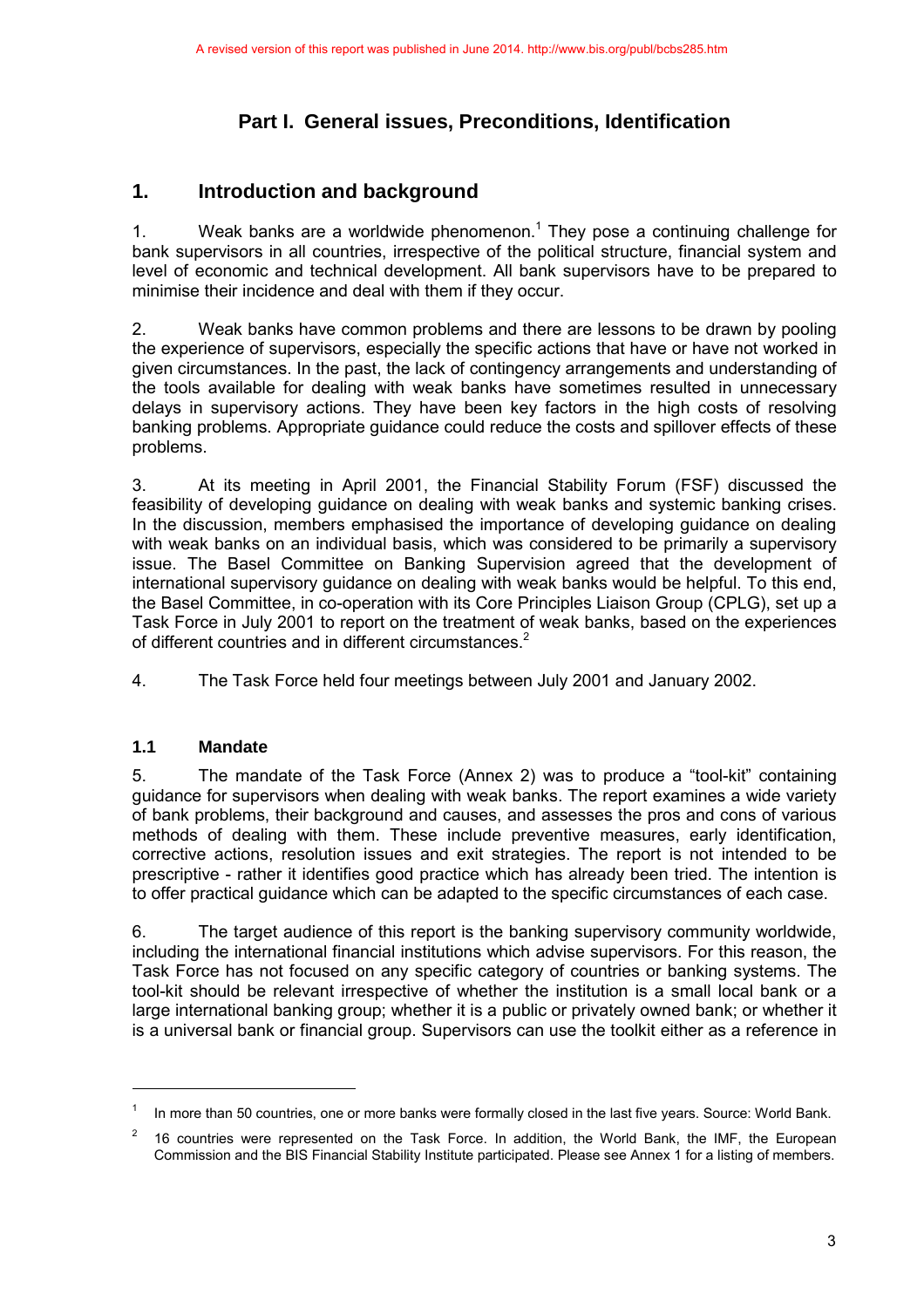a particular problem case, or as a guide for preparing the authorities in a particular country to deal with the problems caused by weak banks.

#### **1.2 Related work in other fora**

7. This report focuses on dealing with individual weak banks. There has been much work done on related issues. Examples are the World Bank/IMF (legal aspects of insolvency and liquidation of banks), IMF (framework for managing systemic banking crises), APEC (policy lessons on bank failure management), the Groupe de Contact (causes of banking difficulties) and the OECD (experiences with resolution with weak financial institutions). The Task Force has tried to minimise overlaps. Where relevant, the report makes references to published reports. Existing international standards, such as the Basel Committee's Core Principles for Effective Banking Supervision<sup>3</sup>, are also relevant and these have been crossreferenced where appropriate. A Reference List is in Annex 3.

#### **1.3 Structure of this report**

8. Weaknesses in a bank may occur at various points in time. The bank, together with the supervisor, must work continuously on steps to prevent problems and, if weaknesses develop, identify and remedy them promptly. The structure of the report reflects these different stages. Part I discusses general issues, the underlying supervisory preconditions for dealing with weak banks and techniques for supervision that will allow the supervisor to identify problems. Part II deals with the corrective measures to turn around a weak bank and resolution and exit strategies for failing or failed banks.

9. A pictorial overview of the structure of this report is provided in Figure 1.

 $\overline{a}$ 

<sup>3</sup> Basel Committee on Banking Supervision (1997), *Core Principles for Effective Banking Supervision*, Basel, September.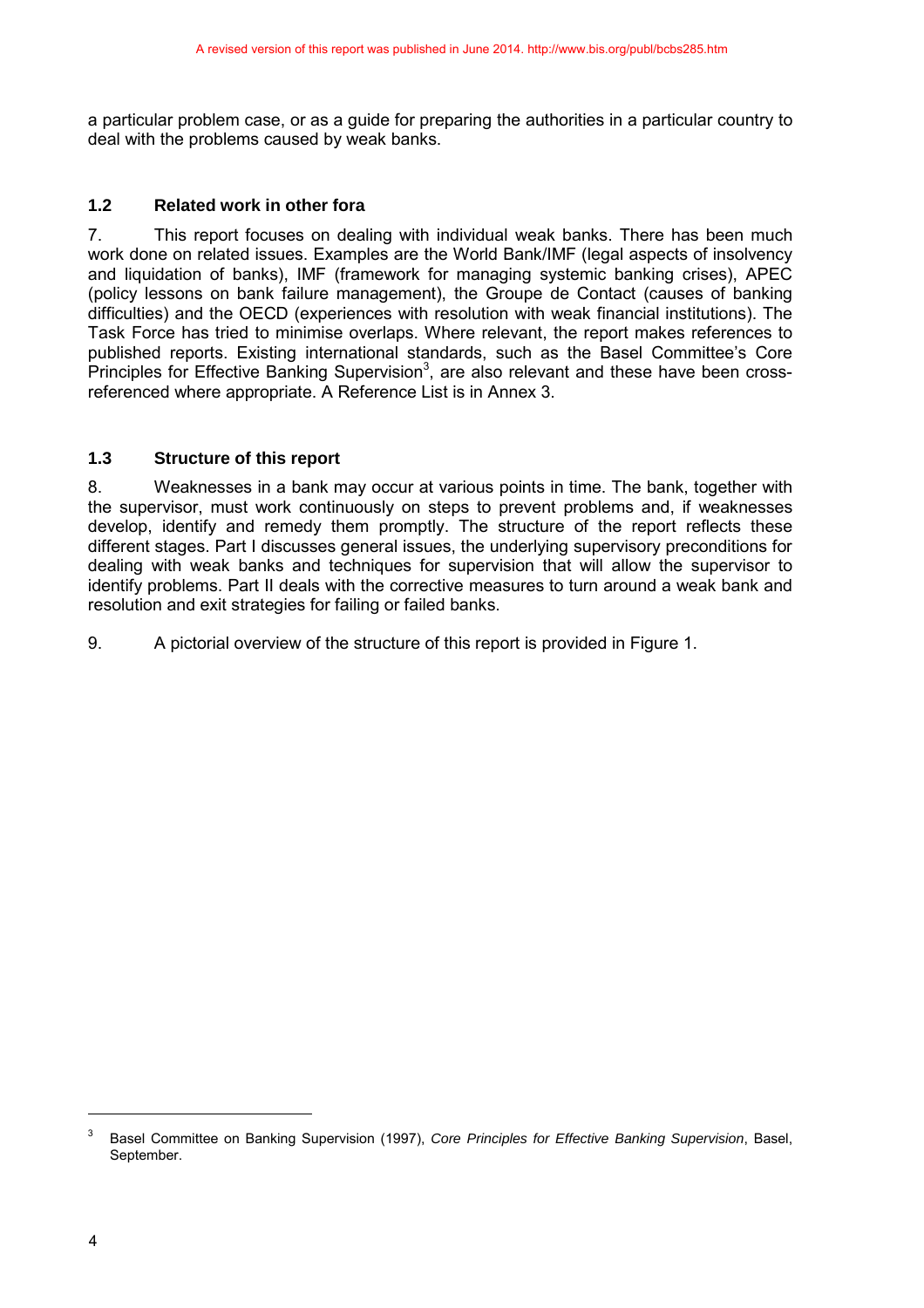

## **Figure 1: Overview of the structure of the report**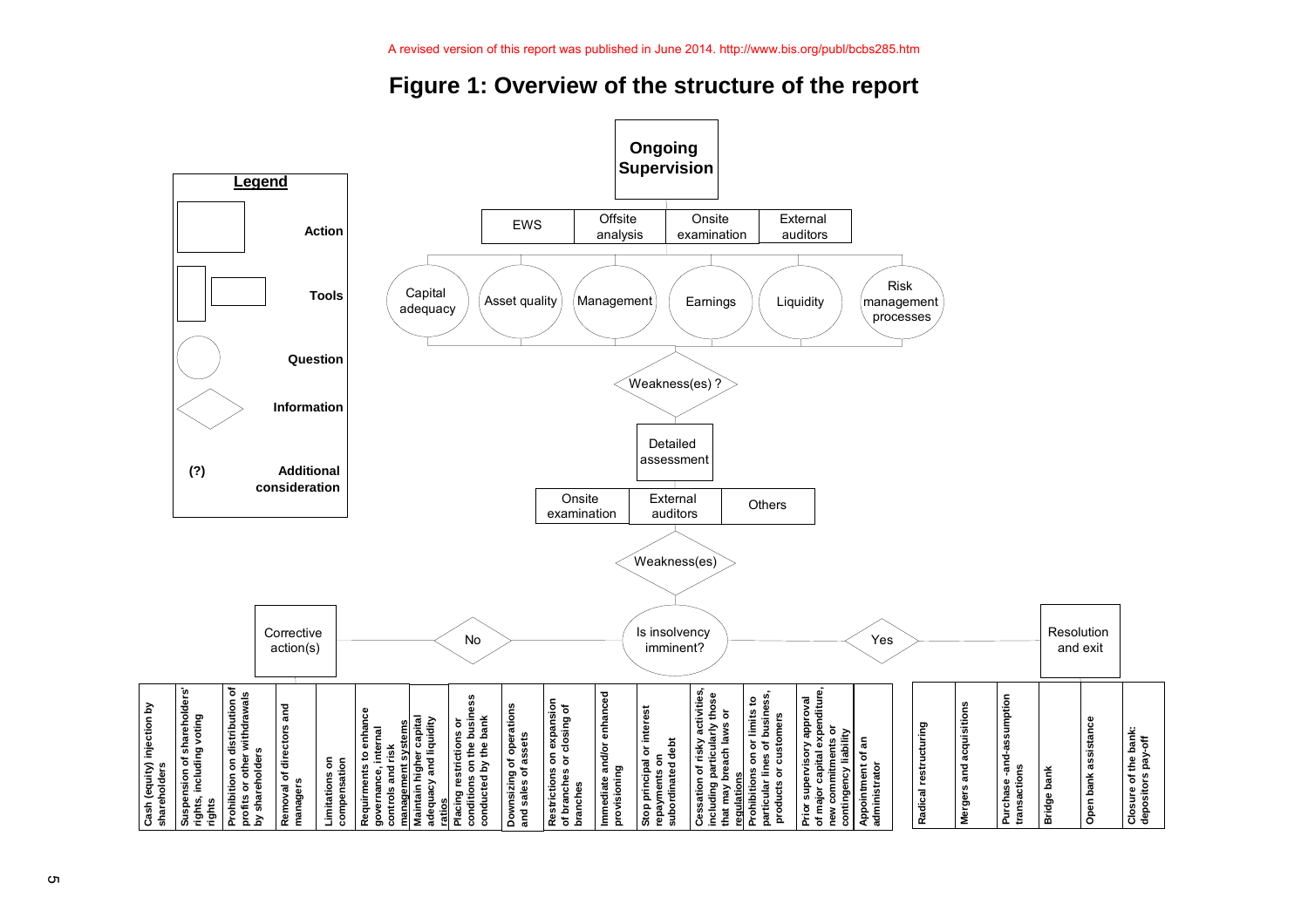## **2. General issues and concepts**

#### **2.1 Definition of a "weak bank"**

10. This report uses the following definition:

A weak bank is one whose liquidity or solvency is or will be impaired unless there is a major improvement in its financial resources, risk profile, strategic business direction, risk management capabilities and/or quality of management.

11. The definition focuses on a bank where there are potential or immediate threats to liquidity and solvency, rather than one with observable weaknesses that are isolated or temporary and which can normally be corrected by appropriate remedial action. Of course, all weaknesses, whatever their magnitude and character, must be addressed by the bank. The problems in a weak bank are more fundamental. They include, but are not limited to, poor management; inadequate financial resources; absence of a long-term sustainable business strategy; weak asset quality; and poor systems and controls. Weak banks do not occur overnight. Problems that seem to emerge rapidly are often the sign of financial or managerial weaknesses that have been allowed to persist for some time. These problems can rapidly become a major concern to a supervisor if minimum prudential requirements are not met and viability is threatened. The task of the supervisor is to identify these problems early, ensure preventive or corrective measures are adopted, and have a resolution strategy in place should preventive action fail.

#### **2.2 Principles for dealing with weak banks**

12. As part of the background to the work, the Task Force considered why it is necessary and desirable to deal with weak banks. The answer is related to the fundamental objectives of banking supervision. These, of course, vary somewhat from country to country – and in some cases, are expressly stated in law. As a general proposition, however, a central objective of supervision is to maintain stability and confidence in the financial system, thereby reducing the risk of loss to depositors and other creditors. Dealing effectively with weak banks fits neatly into this wider objective.

13. In dealing with weak banks, this objective translates into supervisory actions aimed at preserving the value of the bank's assets with minimal disruption to its operations (i.e. maintaining the *economic* entity), subject to minimising any resolution costs. In certain cases, it may well be that the bank as a *legal* entity should cease to exist.

- 14. The guiding principles for a supervisor when dealing with weak banks include:
- *Speed*. Supervisors should act promptly. Experience from many countries shows that regulatory and supervisory forbearance has exacerbated the problems of a weak bank. By not dealing with the problems promptly, they have grown rapidly making the eventual resolution efforts more difficult and more expensive, with the possibility of becoming more widespread and systemic.
- *Cost-efficiency*. A least cost criterion should guide the supervisor when making choices between alternative actions consistent with achieving the supervisory objectives. It is important that the supervisor considers all costs, including exogenous costs such as instability of the financial system, in deciding on a course of action.
- *Flexibility*. Legislation frequently adopts a rules-based approach. However, it is also helpful if the legislation permits the supervisor to exercise discretion in the deployment and timing of supervisory tools. It is outside the scope of this Task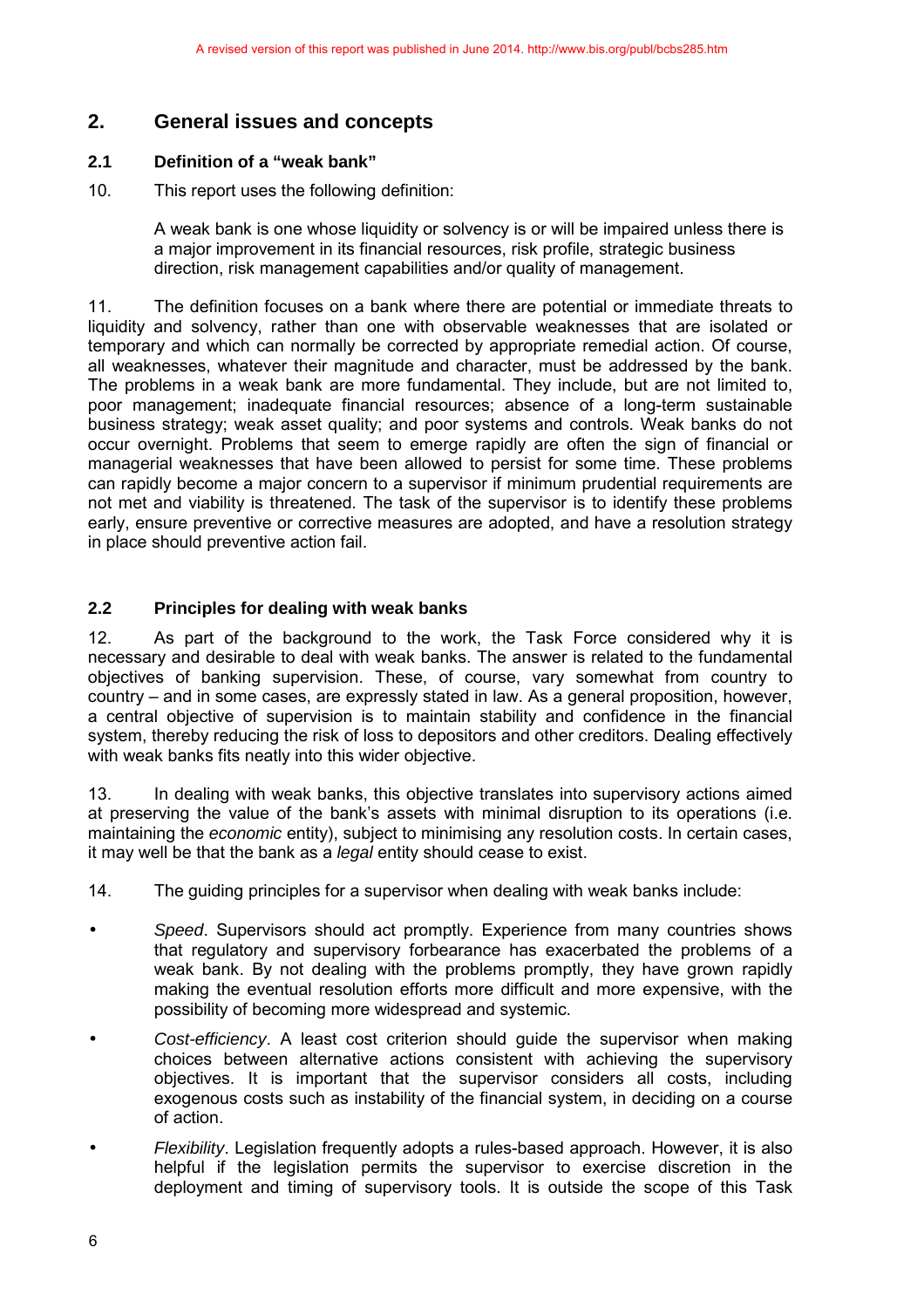Force to prescribe the nature of any one country's legislative framework – suffice it to say that supervisors should be prepared to act flexibly by considering the full range of powers available when faced with a weak bank.

- *Consistency*. Consistent and well-understood supervisory actions will not distort the competitive environment. Such an approach will also minimise confusion and uncertainty in times of crisis. Similar problems in different banks, large or small, private or state-owned,<sup>4</sup> should receive similar treatment.
- *Avoiding moral hazard*. Supervisory action should not create incentives for banks to act in a manner that incurs costs which they do not have to bear entirely. Shareholders should not be compensated for losses when a bank gets into difficulty; otherwise it will encourage other banks to behave less prudently on the expectation that they will receive a similar bailout if problems occur. Equally, supervisory action should not protect the interest of the bank's corporate officers. As Bagehot wrote: "[A]ny aid to a present bad Bank is the surest mode of preventing the establishment of a future good Bank"<sup>5</sup>.
- *Transparency and cooperation*. Inadequate or incorrect information from the bank increases uncertainty for everyone involved. It can lead to misplaced supervisory action and add to the costs of solving the problems. The bank and the relevant authorities should aim for a high degree of information sharing and transparency about their intended actions. Decisions on disclosures – or not - to the wider financial community and the general public are more difficult and must depend on the specific situation. These will generally need to be carefully assessed in each particular case. The overriding consideration must be whether the disclosure contributes to the supervisor's objective in resolving the weak bank and maintaining broader systemic stability.

#### *2.2.1 Impact*

 $\overline{a}$ 

15. In order to avoid distorting competition in the financial sector, small and large banks should be subject to the same supervisory and regulatory framework. This applies in normal times as well as in times of problems. There can, however, be good reasons for treating large banks differently in some explicitly defined situations. Large banks have bigger interbank linkages and carry out a wider range of activities, often including cross-border operations, and so a large bank failure will create greater spillover effects. But potentially systemic problems do not arise only with large banks. They may arise when a number of small banks fail simultaneously or where a small bank has a critical position in a particular market segment. Equally the failure of a large bank may not be systemic if the economic background is very strong.

16. In potentially systemic cases, there may sometimes be additional resolution measures available, such as lender of last resort liquidity from the central bank and solvency support from the government. Nonetheless, there is no reason why the banks concerned should be immune to drastic reorganisation or being wound down, if warranted.

<sup>4</sup> The treatment of public sector banks is discussed in more detail in section 7.3.

<sup>5</sup> Bagehot, W (1873), *Lombard Street,* Henry S. King and Co.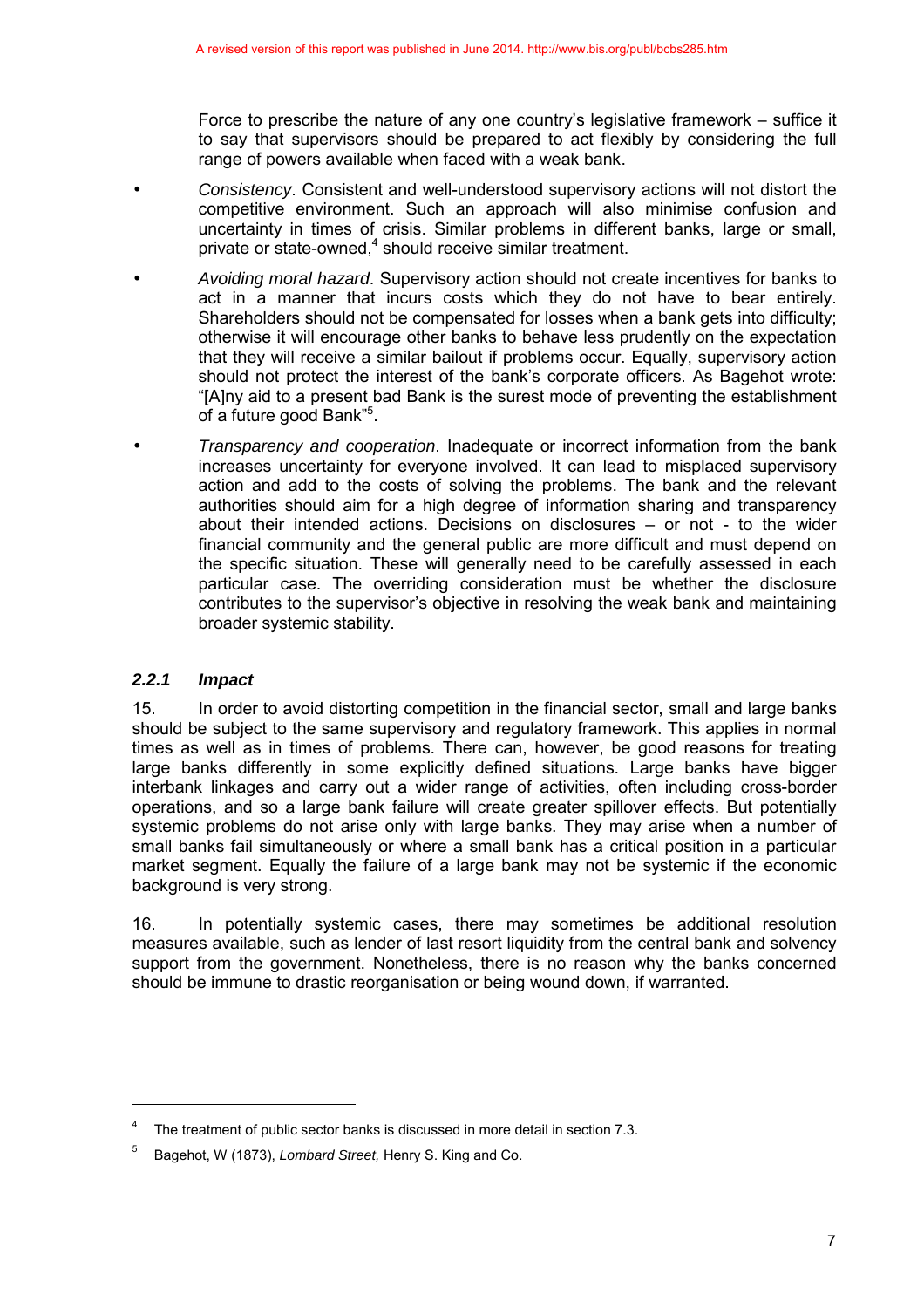#### **2.3 Symptoms and causes of bank problems**

17. It is important to distinguish between the symptoms and causes of bank problems. The symptoms of weak banks are usually *poor asset quality*, *lack of profitability*, *losses of capital, reputation* problems, and/or *liquidity* problems.

18. The different symptoms often emerge together. Experiences from several countries indicate that liquidity problems have seldom occurred alone and their emergence has generally been one aspect of broader difficulties.

19. While banking difficulties usually result from a combination of factors, they have become evident as credit problems in the majority of cases<sup>6</sup>. This should not be surprising given that lending has been and still is the mainstay of banking business. More often than not, credit losses stem from weaknesses in management control and credit risk management systems.

20. In particular, it is often true that management and control processes have not been sufficiently robust to prevent:

- *Poor lending practices,* such as poor underwriting skills or an overly aggressive loan expansion programme, coupled with an absence of incentives to identify problem loans at an early stage and to take corrective actions.
- *Excessive loan concentrations.* Concentration of lending to one geographic area or industrial sector has been the cause of problems for many banks. Unless a bank maintains a diversified loan portfolio, it is exposed to the risk that loans to any particular area, or related group of companies, could become impaired at the same time.
- *Excessive risk taking.* One reason for this is that bank management may have incentives to assume a higher risk profile in lending activities so as to benefit from short term increases in either the bank's profits or share price.
- *Overrides of existing policies and procedures,* such as limits on concentration or connected lending. Strong individuals within the bank, by force of personality, dominant ownership or executive position, may override policies and procedures. In state-owned banks, this can come through political interference.
- *Fraud or criminal activities and self-dealing* by one or more individuals.

21. Apart from credit risk, a bank's weakness may also stem from other risks, including interest rate risk, market risk, operational risk and strategic risk. These risks are not new, although historically they have been less important in accounting for bank failures than credit risk. Some of these risks may become more important for banks. For example, operational risk will come into greater focus as banks make use of more sophisticated systems, new delivery channels and outsourcing arrangements that increase the bank's reliance and exposure to third parties. At the same time, the increase in one type of risk is often compensated by a reduction in another type of risk - securitisation of assets, for example, increases operational and legal risks but reduces credit risk. Banks should also benefit from

 $\overline{a}$ 

<sup>6</sup> See for example the Groupe de Contact paper, The Causes of Banking Difficulties in the EEA 1988-1998. The Groupe's analysis "revealed that while banking difficulties usually resulted from a combination of contributing factors, the majority of cases manifested themselves as credit problems. Market risk was not a significant contributor in the vast majority of cases examined, although operational risk did emerge as a notable factor in a number of cases." (page 1)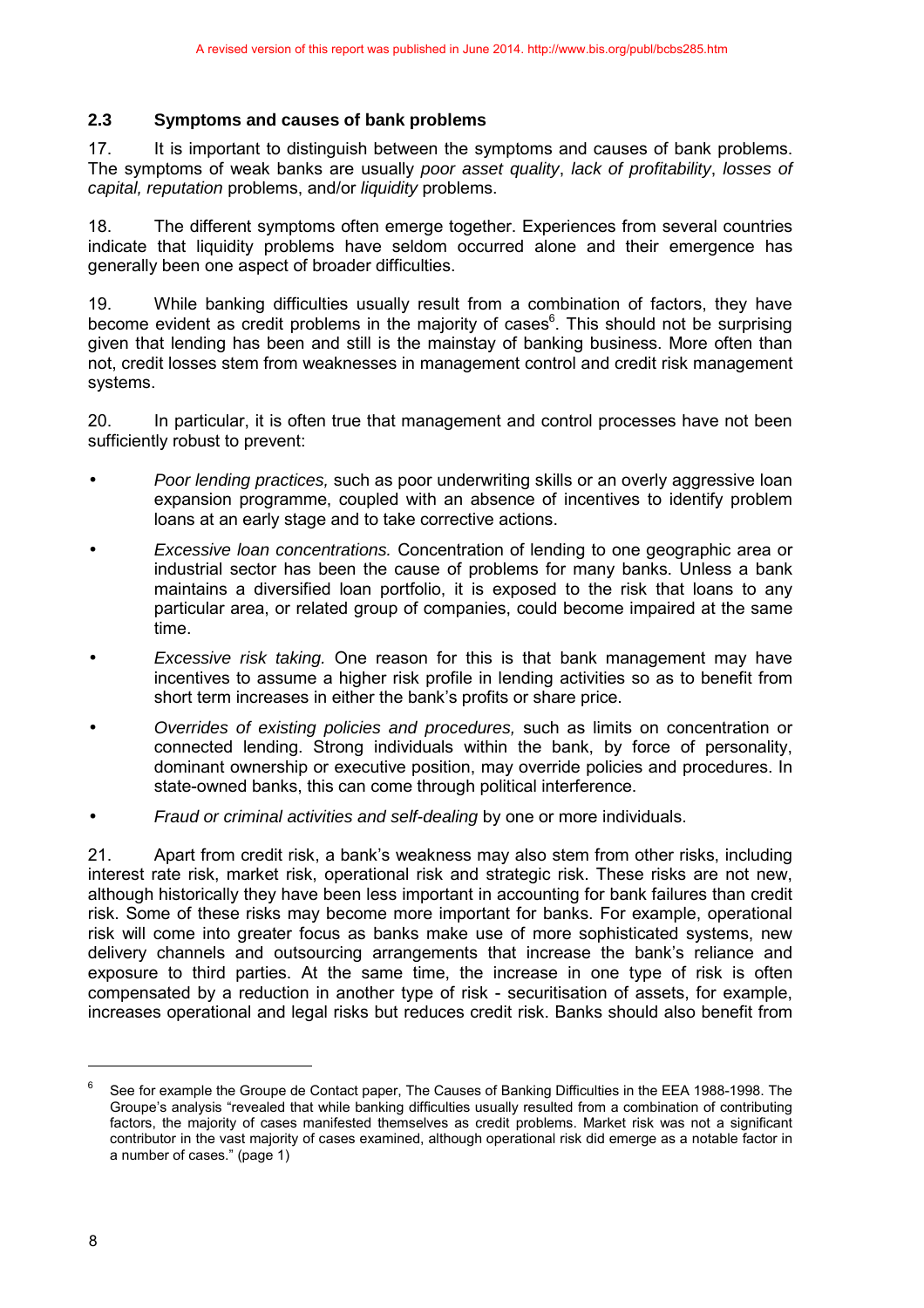improved techniques and instruments for risk reduction. The balance has to be carefully managed in all banks.

22. Weak banks have, in the past, contributed to or exacerbated financial crises. Equally, external factors such as negative macroeconomic shocks (including a currency crisis, a weak "real" sector; inadequate preparation for financial sector liberalisation, etc.) may also lead to problems for banks. External factors may not overwhelm a well-managed and financially sound bank but will certainly expose deficiencies in management and control in weaker banks.

## **3. Preconditions**

 $\ddot{\phantom{a}}$ 

23. The Basel Core Principles for Effective Banking Supervision and its Methodology<sup>7</sup> set out the necessary foundations of a sound supervisory system. They are also crucial in preventing and dealing with weak banks. In essence and to be effective, laws must provide for or supervisors must be given powers to set and/or require:

- Comprehensive rules for the licensing of banks, for permitting new major activities, acquisitions or investments by banks and for ownership changes in banks.
- Prudential rules or guidelines for banks, such as norms and limits on capital, liquidity, connected lending and loan concentrations, and powers to enforce a range of penalties when prudential requirements are not met.
- Requirements for internal controls and risk management systems in banks consistent with the strategy, complexity and scale of the business. This includes policies and procedures for the identification, reporting, monitoring and managing of all the various risks inherent in banking activities.
- Requirements for effective corporate governance in banks. Good governance can be further enhanced by appropriate incentives for managers to maintain good credit and risk management practices and internal control procedures and systems, and by market discipline, facilitated by greater disclosure.
- Requirements for periodic reporting by banks and the means to conduct onsite examinations, so that problems can be detected in a timely manner.
- Timely corrective measures to overcome difficulties. There should be a wide range of instruments available to the supervisor so as to permit a graduated and flexible response to different problems. In extreme cases, the supervisor should be able to revoke the licence.
- Accounting standards based on conventions and rules that are internationally accepted and relevant for banks. In particular, there must be rules or guidance that require asset impairment to be recognised on a timely basis so that unrealisable values do not remain on a bank's books.<sup>8</sup>

<sup>7</sup> Basel Committee on Banking Supervision (1999), *Core Principles Methodology*, Basel, October.

<sup>8</sup> The guidance for loan classification and provisioning are often set by supervisors. Some examples are: (i) loan loss recognition should be realistic and supported by a thorough evaluation of the risks inherent in individual credits and the loan portfolio; (ii) impaired loans should not be classified as performing if additional money is being lent to the borrower (so called evergreening); (iii) loan classification should depend not only on the payment status, but also on an evaluation of the borrower's creditworthiness; (iv) the valuation of not readily marketable assets should be conservative; and (v) uncollectible loans should be charged off.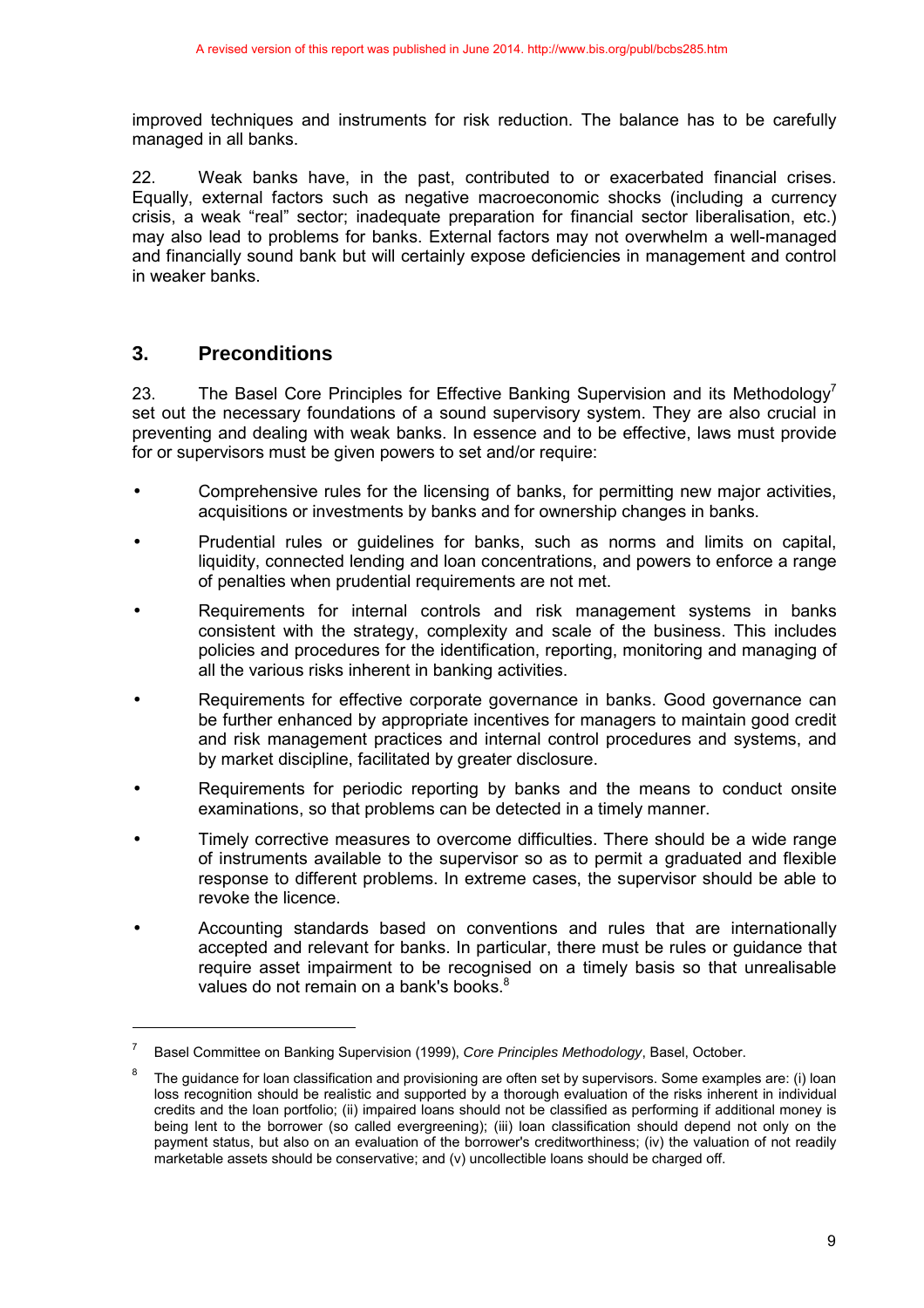The scope and standards to be achieved in audits of banks. There should be penalties for auditors in the event of non-compliance, including supervisory power to dismiss auditors that have violated rules or otherwise proved themselves unsuitable. There should be a legal basis for the auditor to report its findings directly to the supervisor.<sup>9</sup>

24. The other main institutional pre-conditions for dealing effectively with weak banks are:

- Laws providing that the bank supervisory authority has operational independence and access to adequate resources to conduct effective supervision.
- Laws providing appropriate legal protection for supervisory authorities and individual supervisors for actions taken in good faith in the course of performing supervisory duties.
- A legal and judicial environment, including an adequate insolvency regime<sup>10</sup>, which allows an efficient resolution of banks, expeditious liquidation of assets and fair and equal treatment of creditors.<sup>11</sup>
- Neutral tax rules that allow asset transfers and other transactions in a bank resolution without distorting or offsetting the corrective nature of such measures.
- A system of inter-agency cooperation and information-sharing among official agencies, both domestic and foreign, responsible for the safety and soundness of the financial system.
- A well functioning safety net that enhances the general public's trust in the banking system. Important features of a safety net are a lender of last resort facility with the central bank and deposit protection arrangements.

## **4. Identification of weak banks**

25. If undetected, weaknesses in banks tend to grow over time. The supervisor's challenge is to identify weaknesses before they become irreparable.

26. Successful identification of weak banks depends on the information collected by the supervisor from a wide variety of sources. A range of channels and methods is typically used. It is important that the information is timely, relevant and of good quality. Having good sources of information, though, will rarely be sufficient on its own; supervisory judgement will

 $\ddot{\phantom{a}}$ 

<sup>9</sup> The role of auditors in banks and banking supervision differ somewhat in different countries. In some countries, the supervisors require external auditors to (i) confirm the adequacy of provisions or allowances made by banks for bad and impaired debts and diminution in the value of assets; (ii) verify compliance with regulatory requirements on prudential norms (e.g. liquidity requirements, concentration limits) and the bank's assessment of its capital adequacy ratio; (iii) give a report on the quality of the internal control and risk management procedures; and (iv) report to the supervisor immediately serious violations of banking or any other regulations, criminal offences involving fraud or dishonesty, issues that prejudice the interest of depositors, or any fact that may result in material weaknesses in a bank.

 $10$  In addition, there needs also to be an efficient insolvency regime for corporations and individuals.

<sup>&</sup>lt;sup>11</sup> Details of an inadequate insolvency regime for banking institutions will be discussed in documents to be produced by the Bank Insolvency Initiative of the World Bank and IMF.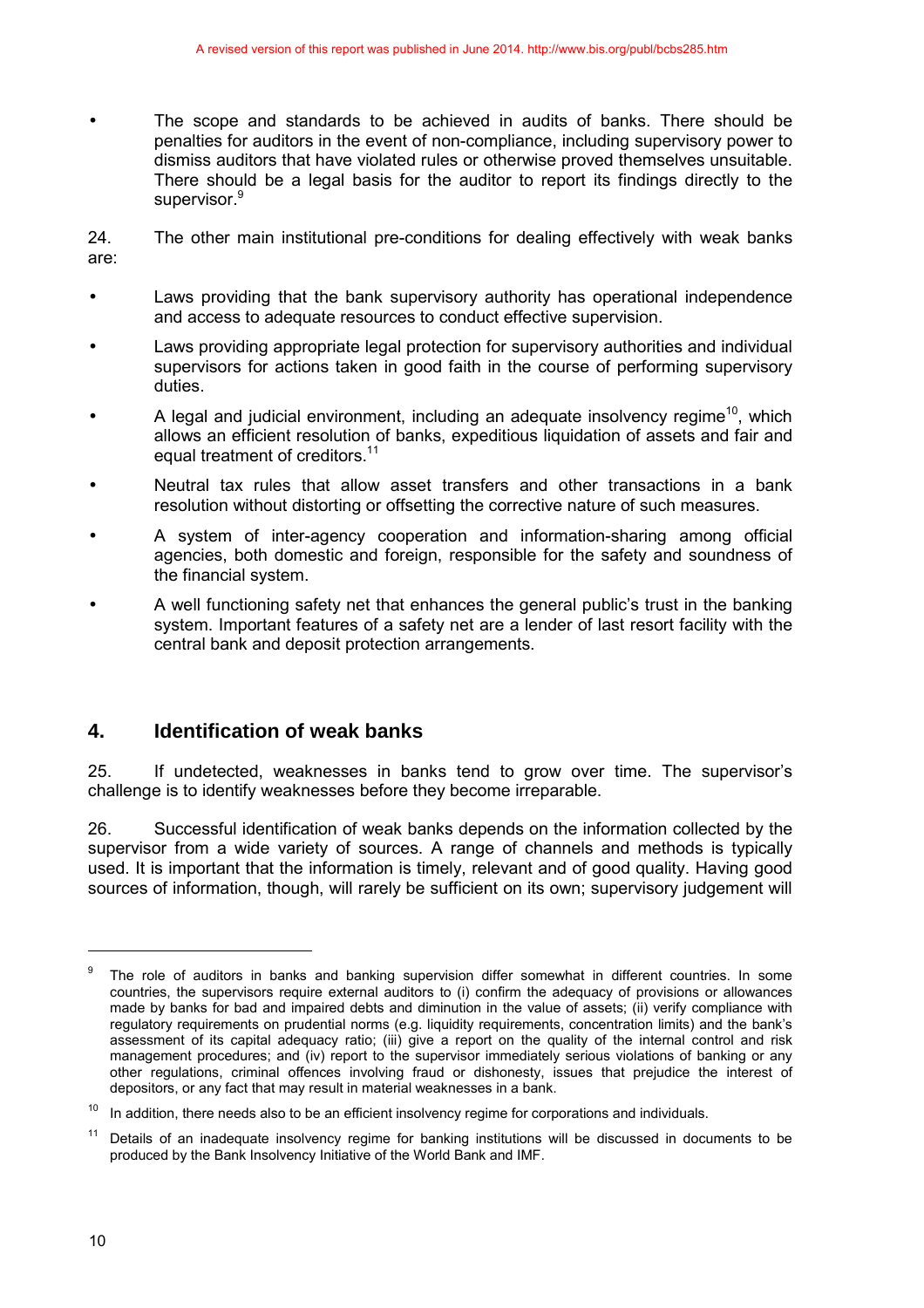almost always be called for in interpreting information and assessing the financial health of a bank.

#### **4.1 Methods employing mainly quantitative financial information**

#### *4.1.1 Financial statements analyses*

27. The supervisor can use a bank's financial information to produce a wide array of financial ratios to assess the performance and financial condition of the bank. The analysis involves:

- comparison of the financial indicators of an individual bank to a peer group; and
- examining the trend in an indicator.
- 28. The potential gaps and shortcomings in this monitoring tool are that:
- the relevance of the analysis is critically dependent on the quality of the information received from the bank. This is why many supervisors look for independent testing of the accuracy of a bank's returns;
- the ratios only portray the position at a particular point in time:
- financial indicators tend to be lagging indicators of weakness; and
- it should not be used in isolation without considering qualitative aspects. The bank's corporate governance and risk management practices have a bearing on both the accuracy of the data and the likelihood that problems will in fact materialise.

#### *4.1.2 Early warning systems*

29. Based in large part upon the regulatory reports submitted by banks, some supervisors have developed or are developing statistically based early warning systems (EWS). These models attempt to estimate the likelihood of failure or financial distress over a fixed time horizon. Alternatively, some EWS aim at predicting future insolvency by estimating potential future losses.

30. The inputs into the statistical models are mainly financial indicators - these can be objectively measured. Efforts to capture qualitative factors in models, such as the quality of management, internal controls, and overall risk management practices are difficult as they can only be represented, albeit imperfectly, by some proxy indicator. It is also not easy to incorporate competitive and environmental factors. These are the drawbacks of EWS.

31. EWS will normally not provide firm evidence of weaknesses but will give indications for further investigations by the bank and by the supervisor. Using EWS is particularly important for helping supervisors to direct limited supervisory resources towards banks or activities where weaknesses are most likely to be found.

#### **4.2 Supervisory assessments**

#### *4.2.1 Supervisory rating systems*

32. Many supervisors use a rating system to draw together assessments of the various components of a bank's condition. Although supervisors may take into account different components and name their systems differently, there are many common factors in the rating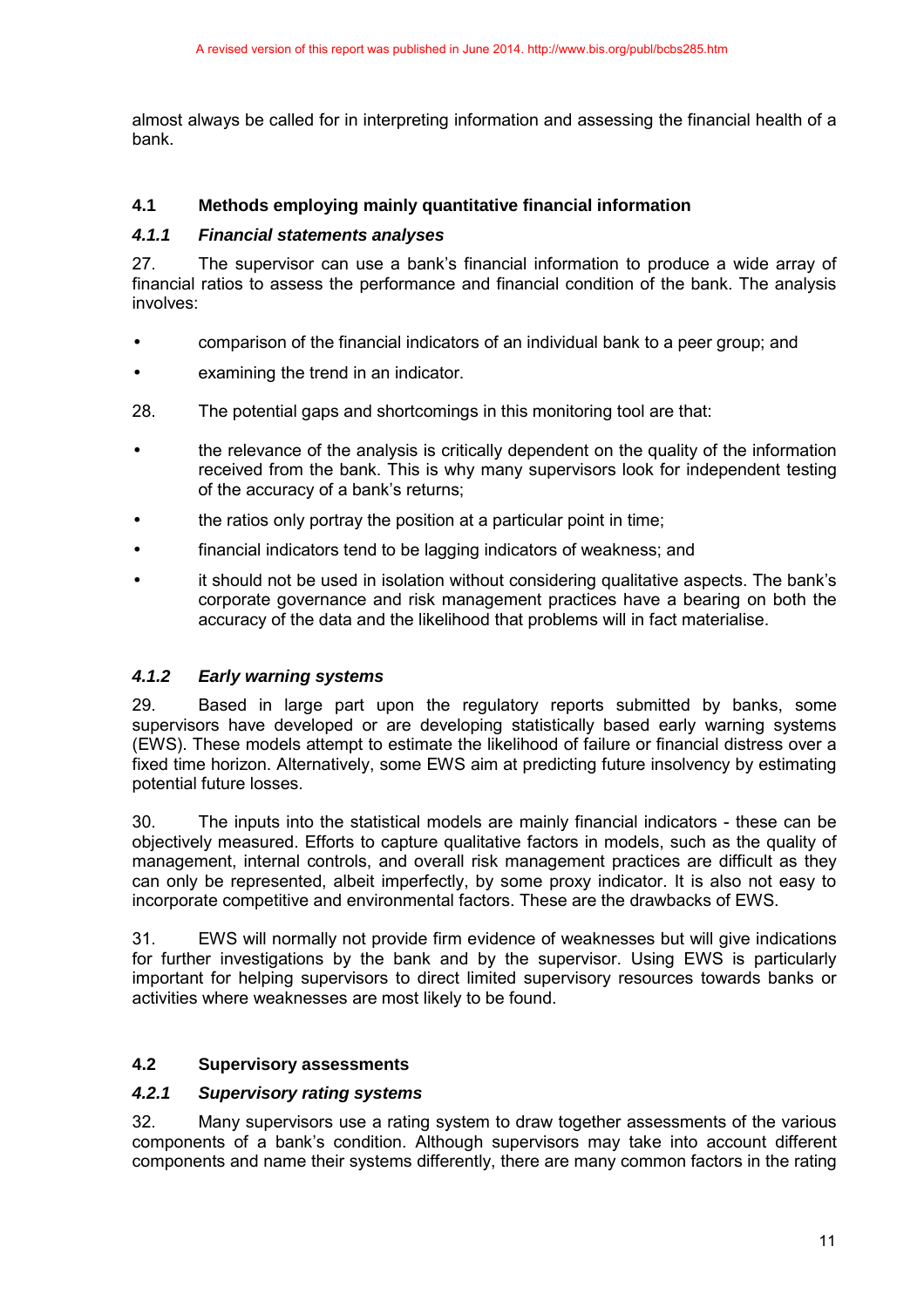process. They include capital, asset quality, management, earnings, liquidity, sensitivity to market risk and operational risk.

33. A major benefit of a supervisory rating system (SRS) is that it provides a structured and comprehensive framework. Quantitative and qualitative information are collected and analysed on a consistent basis and supervision is focused on deviations from the "normal". Applying the framework should lead to a closer co-operation between offsite and onsite supervision. Onsite examiners should be promptly informed of indications of weaknesses in specific banks; and onsite examiners should alert the offsite function to look for specific areas/banks/activities where they suspect that weaknesses may exist. An SRS does not of course preclude decisions to collect and analyse specific data – outside the usual framework - on an ad hoc basis.

34. In many countries, banks below a certain rating would automatically receive special supervisory attention. The SRS indicates which banks are more susceptible to future problems, so that further supervisory resources can focus on these banks.

#### *4.2.2 Risk-based supervision*

35. An increasing number of supervisors are moving to risk-based supervision. This is a forward looking approach where the supervisor assesses the various business areas of the bank and the associated quality of management and internal controls to identify the areas of greatest risk and concern. The supervisory focus is directed to these areas to allow the supervisor to identify problems at an early stage. Many banks have seen the advantages of a risk-based approach and adopted the methodology for their own internal audit work.

36. In practice this means identifying, often through the firm's own management accounts and internal audit function, the significant business units and those areas of inherently high business risk, such as a division of the bank that is consciously targeting riskier borrowers. The supervisor may concentrate his efforts on examining the robustness of the controls in these areas. Alternatively this approach may identify and focus on relatively weak controls, such as an understaffed internal audit function relative to the bank's peers. The supervisor's resources will be targeted at discovering more about, and probably implementing a remedial action plan for, the area of weakness.

#### *4.2.3 Surveillance of the banking system*

37. The surveillance of banks for supervisory purposes focuses mainly on the risks of failure of an *individual* bank. Surveillance of the banking system (and the financial system) as a whole can also provide early warning indicators of financial system problems which, in turn, may affect individual banks. Analysis of the state of the economy and credit conditions can help inform the supervisory approach to individual banks. For example, if economic surveillance suggests there is a significant risk of a decline in real estate values, the supervisor would be wise to monitor more closely those banks with particular exposure to the sector.

38. Surveillance of the banking system entails identification of potential external shocks to the domestic and international environment and an assessment of how the banking system will be affected by these shocks. Pertinent questions include how robust the banking sector is likely to be in absorbing these shocks? Could losses be spread through credit interlinkages and/or some other form of contagion? How liquid are financial markets?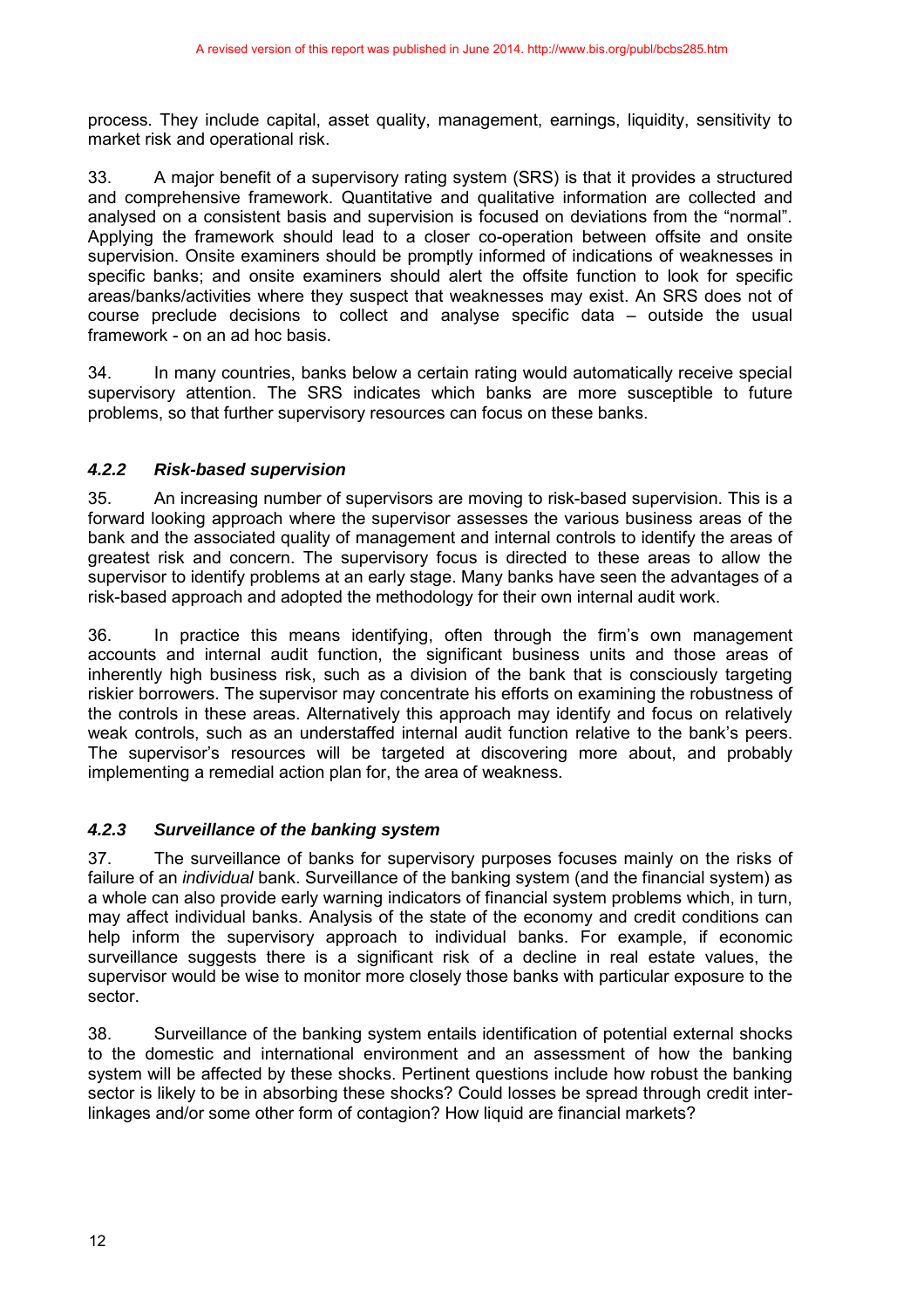39. One approach in measuring credit risk<sup>12</sup> is to trace through, using a quantitative macroeconomic model or more qualitative analysis, the effects of an exogenous adverse event, such as an increase in interest rates or a marked slowdown in aggregate demand, and thus output growth. The impact on banks' household and corporate customers would depend on their own vulnerability at the time. This, in turn, is likely to depend on factors such as the level of and recent trend in income and capital gearing of the household and corporate sectors on average and across the distribution. The position of firms and households at the top end of the distribution of fragility indicators would be particularly important since these would be the ones most likely to default on their loan repayments.

40. In turn, the impact of deterioration in the corporate and household (and overseas) position on banks would depend on the composition of banks' exposures and the capital cushion available to withstand such losses.

41. Evidence from past episodes of bank weakness or failures may also be indicative of what macroeconomic factors could provide an early indication of bank risk. There is now a plethora of empirical studies on leading indicators of recent banking crises. Macroeconomic factors frequently cited in these studies are a marked slowdown in real output, asset price bubbles (e.g. in financial assets or real estate), increases in real interest rates and exchange rate depreciation, particularly when these negative shocks occur following a period of rapid credit growth and/or financial deregulation.<sup>13</sup>

42. Many central banks and supervisory authorities publish surveillance analysis of the banking system in their annual reports while a few publish standalone financial stability reports on a more frequent basis.

#### **4.3 Channels for information about weaknesses**

#### *4.3.1 Communication with bank management*

43. The quality of management is probably the single most important element in the successful operation of a financial institution. Frequent contact and dialogue with bank management and the Board of Directors<sup>14</sup> are important components of effective supervision.<sup>15</sup> To the extent practicable, the supervisor should have regular contact with the management of all banks and not only those in poor financial condition. Discussing strategies, plans, deviations from existing business plans or changes in management with the bank's executive management will allow supervisors to update and review the existing supervisory framework as necessary. The supervisor should also review with management their efforts to correct identified weaknesses in the previous onsite examination.

 $\overline{a}$ 

<sup>12</sup> Similarly some guidance on the vulnerability of the banking system to *market* risk could be assessed by simulating the impact of a given exchange rate depreciation or increase in interest rates on a banks' on balance sheet position. However, how accurate a guide this would be to a bank's underlying risk would depend on the size and quality of any compensating off-balance-sheet hedging positions.

 $13$  See the article by Bell, J and Pain, D L (2000), "Leading indicator models of banking crises: a critical review", Bank of England, *Financial Stability Review*, December, pp 113-129, for a recent review of the literature on leading indicators of banking crises.

<sup>&</sup>lt;sup>14</sup> The notions of the Board of Directors and senior management are used in this paper to label two decisionmaking functions within a bank. In some countries, the Board has the main function of supervising the executive body, and it is known as a Supervisory Board. In other countries, the Board has wider competence, including executive functions.

<sup>15</sup> Core Principle 17.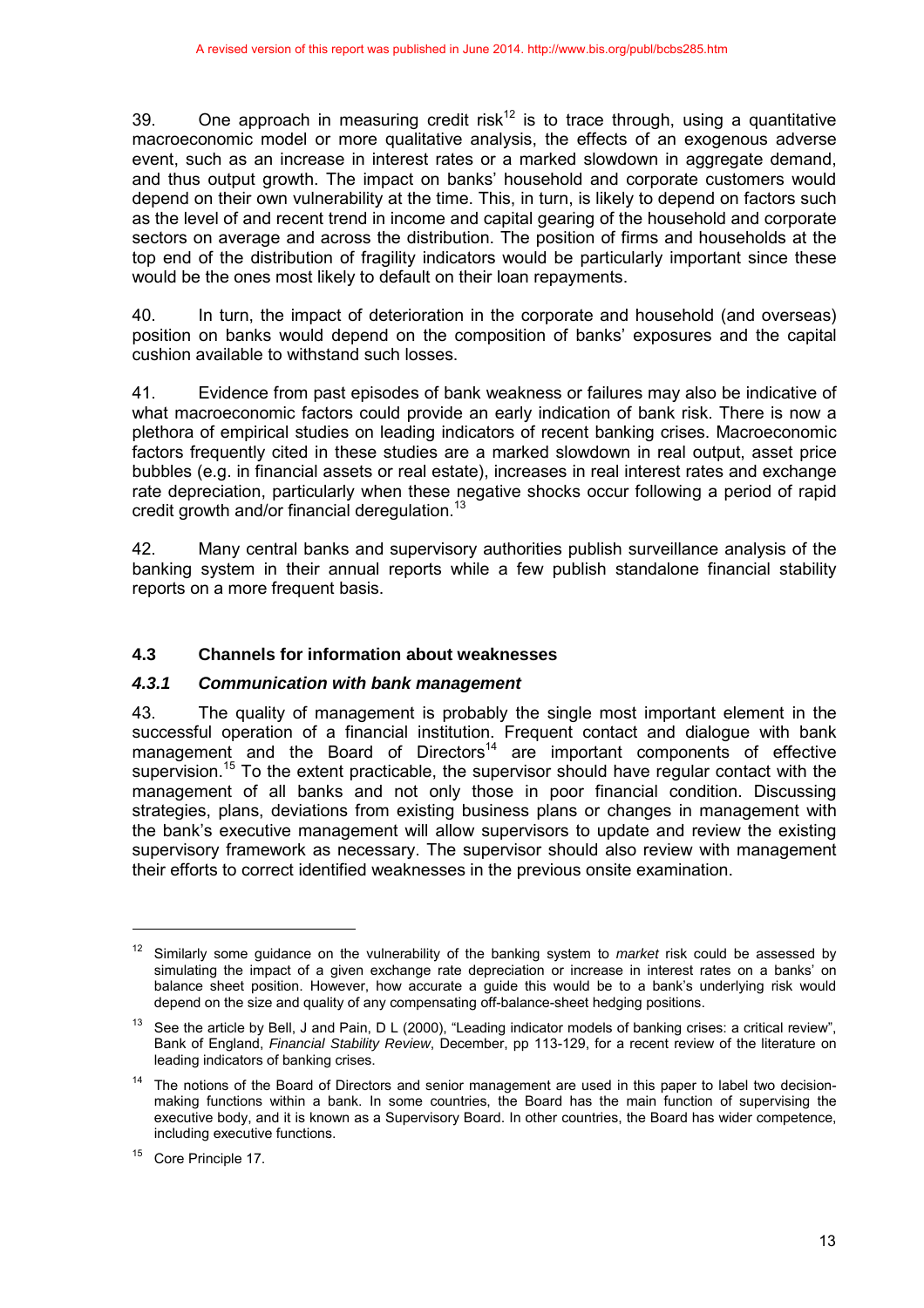44. An official meeting with bank management and the Board of Directors should be held at the conclusion of each on-site examination. Depending on the type of supervisory system as well as the circumstances and condition of the bank, other meetings can be useful at least once before the next on-site examination. Frequent meetings can be useful for riskier or problem banks.

45. There may or may not be a statutory duty for the Board of Directors to report material weakness in the bank to the supervisor. In some countries, there is an audit committee within the Board of Directors, which is required to report, without delay, to the supervisor anything irregular in the management of the bank, or any violation of banking regulation. Even in the absence of statutory obligation, a culture or understanding between the bank management and supervisor should be established such that management knows it is better to go to the supervisor with a problem earlier rather than later.

46. Contacts between the supervisor and the bank management should not only be formal and top level, but there should be regular dialogue at different staff levels. A good practice is to meet with the banks on issues not related to the situation of the individual bank, for instance on future regulations or macroeconomic developments. By creating this regular dialogue, bank managers and directors should be more willing to inform the supervisor of emerging questions or problems.

#### *4.3.2 Regulatory reporting and offsite review***<sup>16</sup>**

47. Banks are typically required to submit timely financial statements to the supervisor in the form of regulatory returns and other ad hoc financial reports. The frequency of reporting depends on the nature of the data. The quicker data become obsolete, such as marketbased data, the more frequent the reporting. Quarterly reporting, as a minimum, would be appropriate for many types of prudential data such as loan classification and provisioning, risk concentration, insider lending and capital adequacy. Longer intervals could be accepted for slower changing data. Supervisors should have the legal power to require banks to report all data that are relevant for supervision with sanctions available to punish deficient, incorrect, or late submission of returns.

#### *4.3.3 Onsite examinations*

48. Effective banking supervision should consist of some form of both onsite and offsite supervision. If deterioration in the bank's condition is detected in the offsite review, onsite examination can be used to assess more precisely the nature, the breadth and depth of the problem.

49. Onsite examination provides both quantitative and qualitative analyses of the bank's financial condition, management, risk management and established internal control processes. The purpose is for the supervisor to determine if management has the ability to identify, measure, monitor and control the risks faced by the bank.

50. The breadth, depth and frequency of the on-site examination will be driven by the overall risk profile of the bank. See section 4.2.2 above on risk-based supervision. This can be determined by an assessment of the level and trend of risks in the bank, the adequacy of

 $\overline{a}$ 

<sup>&</sup>lt;sup>16</sup> See the Core Principles Methodology document, in particular principles 16 to 18, for more on offsite reviews and onsite examinations.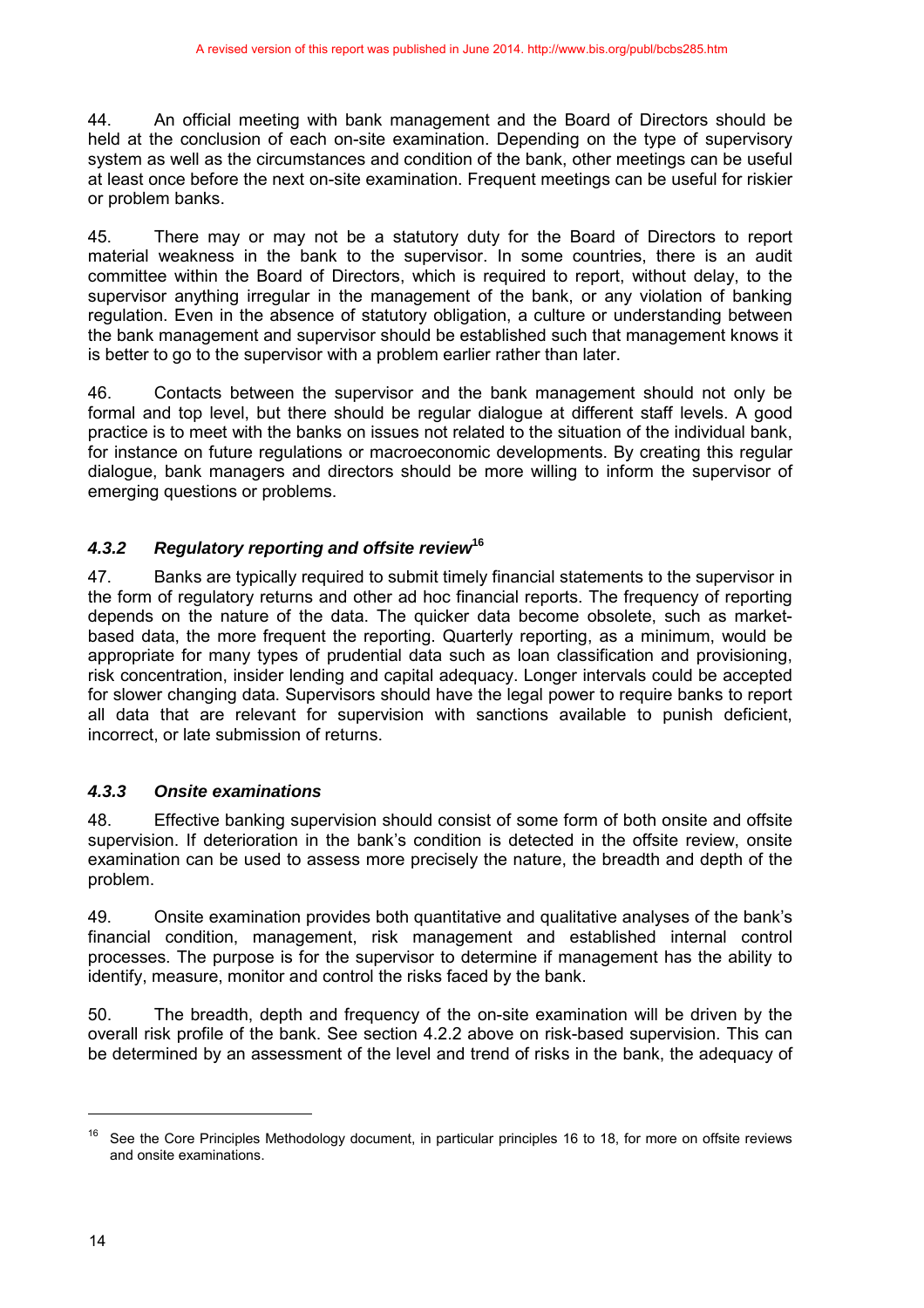the risk management systems that are in place (including reporting structure) and the financial strength of the bank in terms of earnings and capital. There can be general full scope examinations or specific examinations focusing on segments of operations or types of risk.

51. In many countries, examinations are typically conducted every 12 months. Exceptions to the examination cycle will depend on the risk profile of the institution. The cycle for small banks with low-risk and a stable financial position may be extended while those with weak or deteriorating financials should be examined more frequently. Examination reports should be prepared in a timely fashion, for example, it is the practice of many supervisors to finalise the report within one month of the conclusion of the examination. When there are significant weaknesses calling for immediate attention, supervisory action should be initiated before awaiting the finalisation of the formal examination report. All or parts of an examination (e.g. where special skills are needed) may be commissioned by supervisors but undertaken by external auditors or other "skilled persons". Supervisory agencies should possess the legal power to order special examinations on individual banks or groups of banks at any time to follow up on suspected weaknesses.

#### *4.3.4 External auditors*

 $\overline{a}$ 

52. Cooperation between external auditors and supervisors is useful in identifying weak banks.<sup>17</sup> External auditors may identify weaknesses before a supervisor. This can happen during the statutory financial audit or in the course of executing an onsite examination on behalf of the supervisors. The cooperation may be based on periodic meetings between external auditors and supervisors.

53. The supervisor should regularly follow the auditor's reports and letters to the bank and its Board of Directors, which are always available for the supervisor at the bank. The supervisor may wish to agree with the bank that the auditors are instructed to send a copy of all such reports directly to the supervisor. Following the auditor's reports and letters will support the supervisor's identification of control weaknesses or areas of high risk in the bank. In countries where the supervisors have access to the auditor's work papers, a review of those is helpful to focus better the supervisor's resources and avoid unnecessary duplication.

54. Conflicts of interest may limit the role a bank's external auditor can play in identifying weaknesses. Conflicts of interest may for example arise when the external audit firm is providing consulting services to the bank that it audits. The external audit firm may have to evaluate the bank's asset valuation model developed by the same firm's consultants. In such cases, the external auditor may not have the right incentives to report everything amiss. It is important that supervisors are aware of these issues when they rely on the work of external auditors. Some supervisors may have the possibility to contract auditors or other experts to conduct fieldwork. To choose the bank's external audit firm for such an assignment may appear useful as the firm is familiar with the bank's operations, controls, etc, but the firm may nevertheless lack critical distance from the bank and may risk repeating mistakes made in the audit.

<sup>17</sup> See Basel Committee on Banking Supervision (2002), *The relationship between banking supervisors and banks' external auditors*, Basel, January.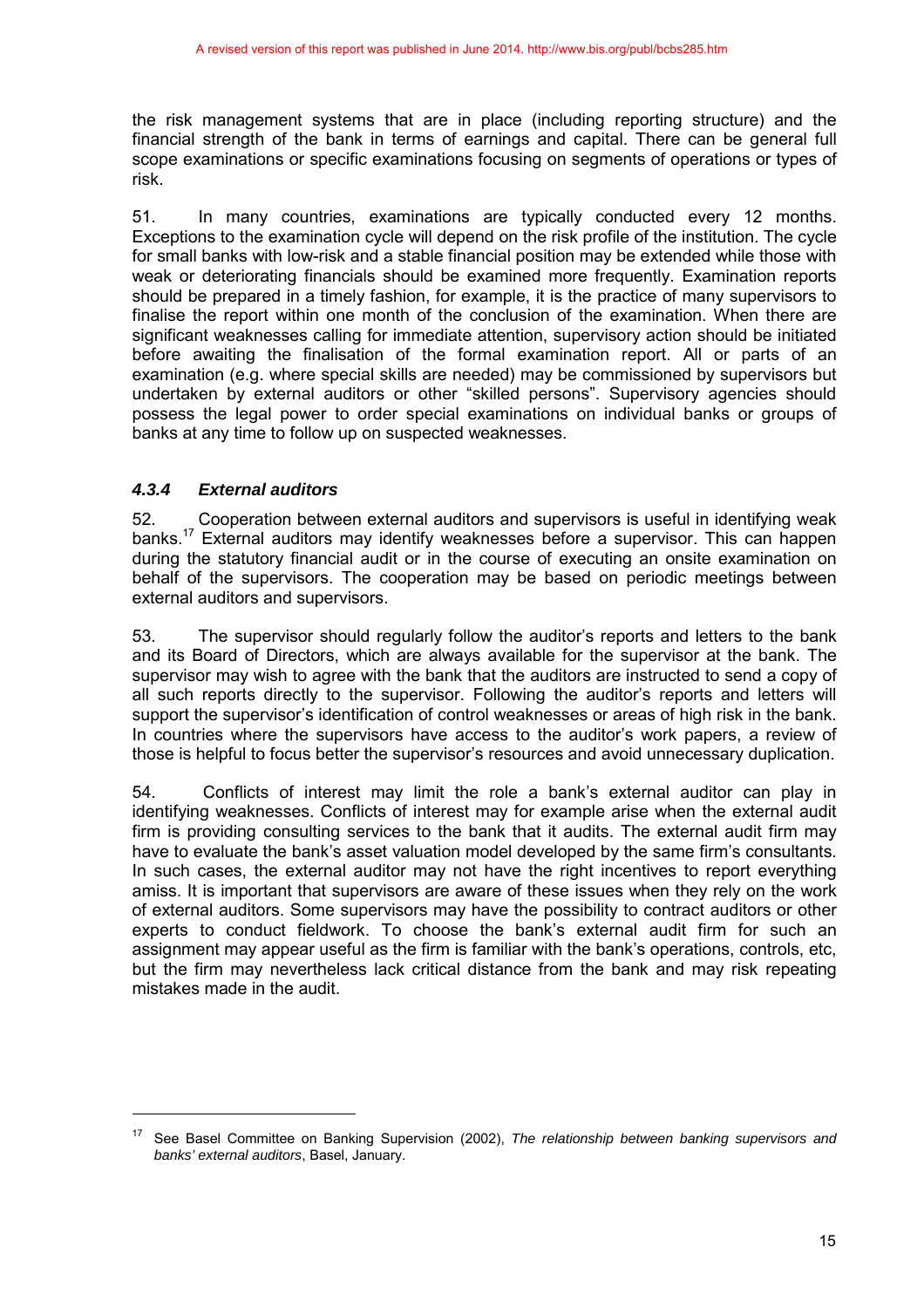#### *4.3.5 Information from bank internal control and internal auditors*

55. Supervisors should have unfettered access to reports and all other documents issued by the internal control and audit functions. They should examine these on a regular basis, at a minimum during each onsite examination but preferably more frequently.

56. Typically, internal auditors report to the Board of Directors or a committee of the Board. There may be no formal channel of reporting from the internal auditors directly to the supervisor if they come across weakness in the bank or of internal controls. However, it should be both expected and a matter of course for the directors and management of the bank to relay to the supervisor any information on material weaknesses, which is received from the internal auditors.

#### *4.3.6 Contacts with other supervisory and related authorities*

57. Banking supervisors should maintain close communication on relevant issues with other domestic agencies that have an interest in the bank's financial condition. Interested parties normally include the Securities and Insurance supervisors, the central bank, the deposit insurer, the overseer of the payment systems, the Ministry of Finance and the government. In countries where the banking supervisory authority is outside the central bank, the supervisor should nevertheless communicate relevant information with the relevant functions of the central bank, such as those functions responsible for monetary and exchange rate policy, payment systems and financial stability. In the case of banks that have cross-border operations, there should also be communication with foreign supervisors.

58. In some countries, it would be normal practice for Memoranda of Understanding (MOUs) to be signed between the supervisors and these agencies, covering the types of information to be exchanged and the protection of information that is shared. This is especially important if there are agencies outside the usual supervisory circle, such as a private deposit insurance agency, where confidentiality of information may be an issue. The execution of a MOU should not be regarded as the only solution, provided there are practicable ways of exchanging information expediently.

59. Where a MOU is not a precondition for exchanging or sharing information between banking supervisors in two countries, there are differing views in the supervisory community as to whether a MOU is the best channel. MOUs take time to negotiate, and may end up being overly legalistic, impeding rather than facilitating the exchange of information. That said, many countries have found it useful to execute MOUs to set the framework for mutual cooperation. Whatever the form of arrangement chosen, it must be robust. It should ensure that the exchange of information may take place under difficult circumstances, such as at a time of severe bank problems.

#### *4.3.7 Other external sources*

60. Signals from the market, through information in the press, external credit ratings, or other means, are a valuable source of information about the condition of a bank and its possible direction. The supervisor should treat information from these sources carefully since it may be unreliable. Nevertheless, it may often be an indicator that warrants further investigation.

#### **4.4 Contingency planning**

61. Supervisors have a wide range of tools that can be used to identify and deal with weak banks and it is important that supervisors have a good understanding of them. These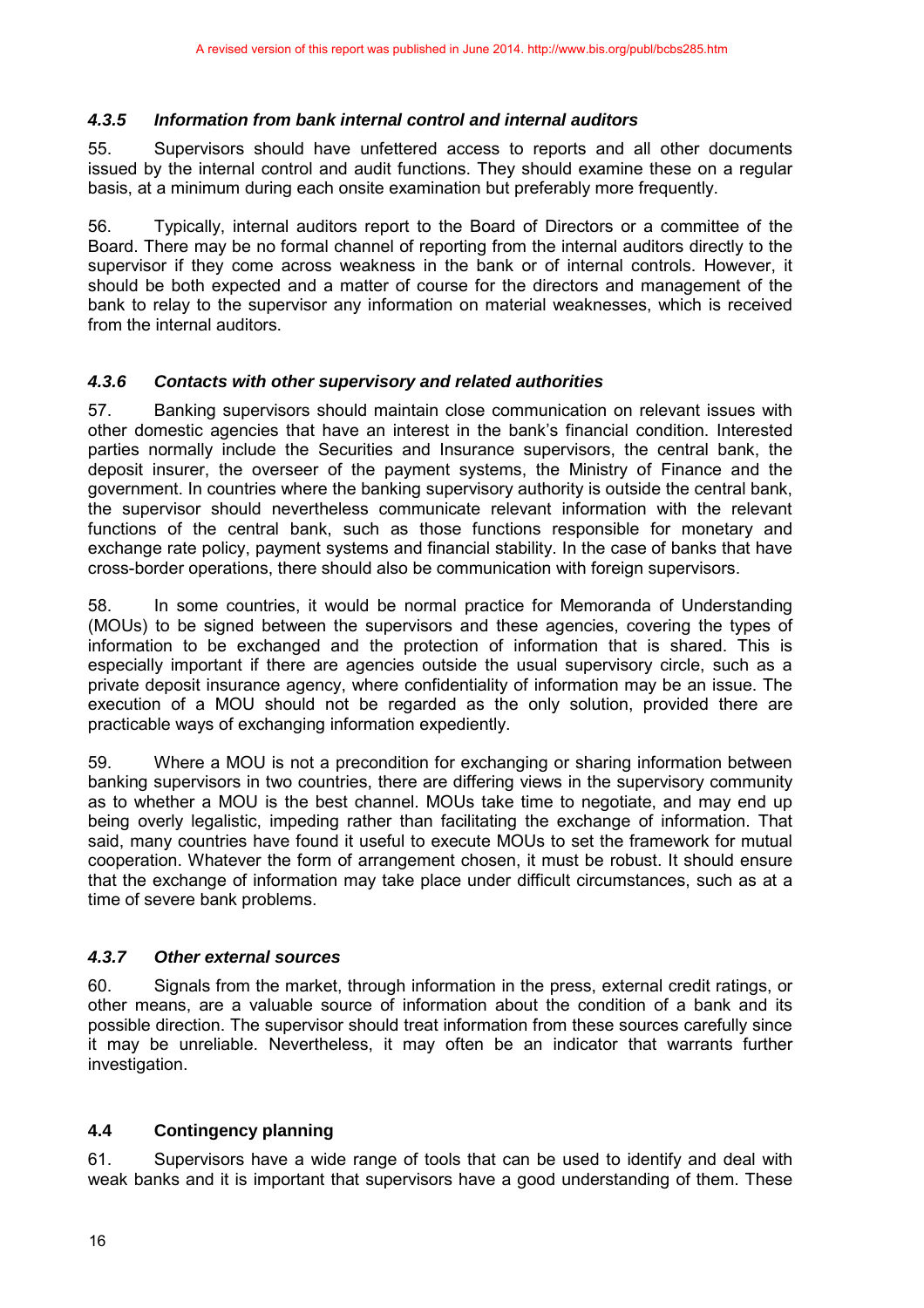tools include both the supervisor's statutory powers and its ability to exercise 'moral suasion'. The limits of these powers and their capacity to be challenged must be carefully understood. The supervisor needs to prepare detailed and comprehensive contingency plans for dealing with weak banks in order to respond promptly in a crisis.

62. A supervisor should prepare a documented contingency plan that will encompass a range of scenarios. This might range from a large, potentially systemically important, bank that collapses 'overnight', to a small, relatively unimportant, bank that is in decline but can be managed out of the industry with little disruption. At a high level, the plans should consider:

- mechanisms by which the supervisor will become aware of a weak bank;
- the authority to make decisions relating to the identification and assessment of a weak bank (i.e. at what point does a bank move from normal supervisory oversight to more intensive day-to-day supervision?);
- arrangements to discuss the problems at the bank with its Board and management without delay;
- arrangements to conduct an in-depth assessment, including the use of independent experts if necessary;
- arrangements for reporting the assessment's findings and who will be informed, inside and outside the supervisory agency;
- responsibilities for determining the supervisor's detailed course of action, including taking physical control of the banking facilities, and transferring or repaying deposits;
- the means of communicating and coordinating supervisory action with other relevant parties;
- arrangements for any public announcement where appropriate and subsequent management of public information;
- potential conflicts with the objectives of Government or other relevant agencies, and how these might be resolved; and
- mechanisms for monitoring the success or otherwise of supervisory actions, and adjusting these as necessary.

63. In addition to financial information, the supervisor must have rapid access to a wide range of relevant non-financial information about the bank. This includes organisational and legal structure, participation in payment systems, etc. (In some countries, it is known as a "fact book".) Some of this information should be kept by the supervisor and other (primarily operating data that is frequently changed) should be kept at the bank.

64. The supervisor should also ensure that banks have contingency plans in place to allow them to handle periods of unexpected financial weakness. These ought to include a liquidity and funding plan and a capital restoration plan. As a by-product of Y2000, many banks now have tried and tested business continuity plans in place for IT problems. It is important that supervisors encourage banks to give thought to the means by which broader financial difficulties would be handled.

65. Importantly, any sort of financial difficulties (particularly if these are known or suspected in the market) will require the bank to have adequate liquidity to enable it to meet its obligations while the weaknesses are being corrected or other action is taken. Hence, some form of planning for a liquidity crisis is necessary. Such a plan can (and probably should) be broader, but at a minimum should address how to resolve a liquidity crisis triggered by a loss of confidence in the bank itself. The plan should demonstrate, in the event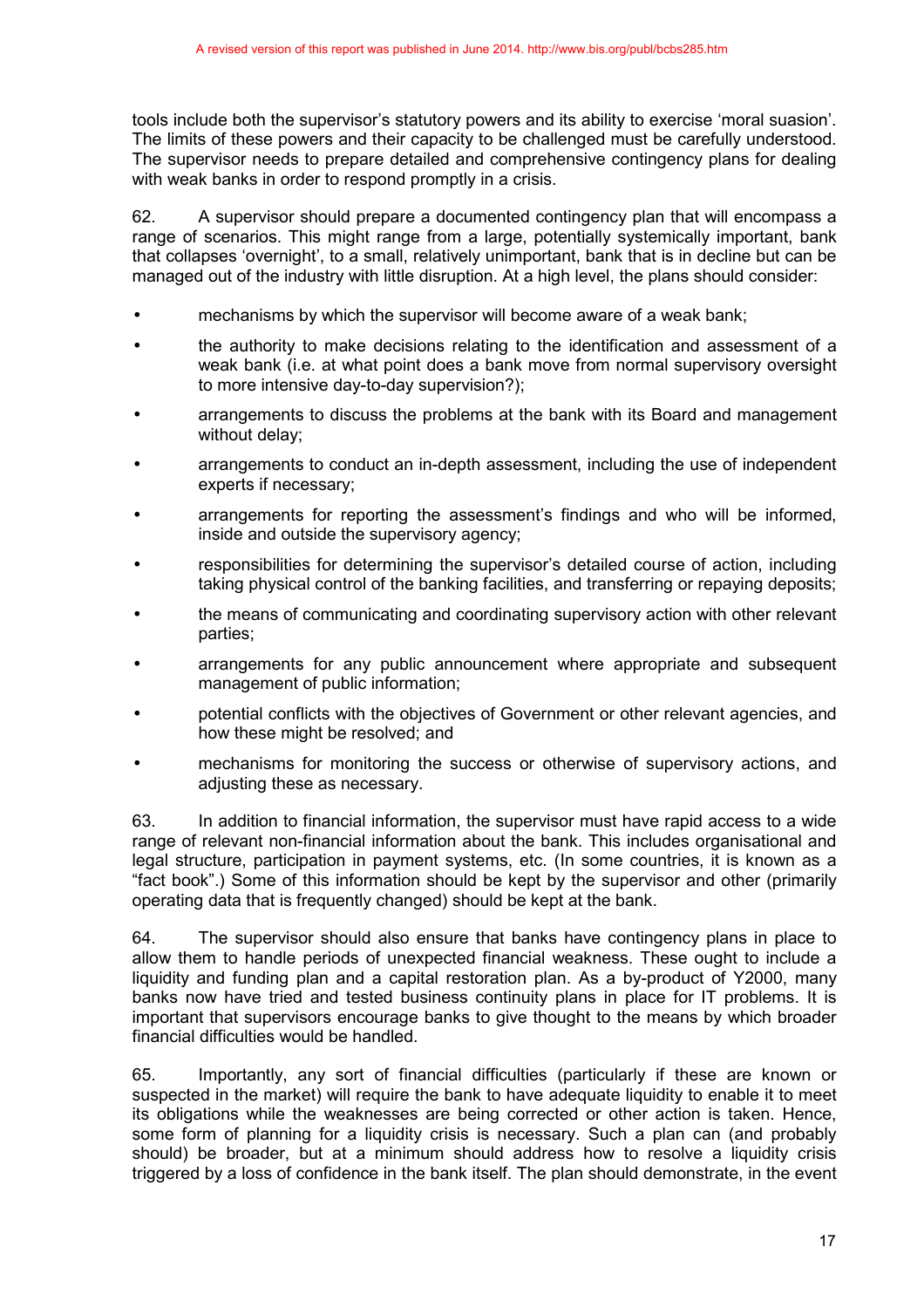the bank is experiencing difficulties in rolling-over its liabilities, how it would be able to continue to meet its obligations for a reasonable period of time. Contingency plans to provide or activate new funding sources, and allow for capital to be raised in a short period of time, or for assets to be sold or securitised, should also be requested and regularly examined by the supervisor.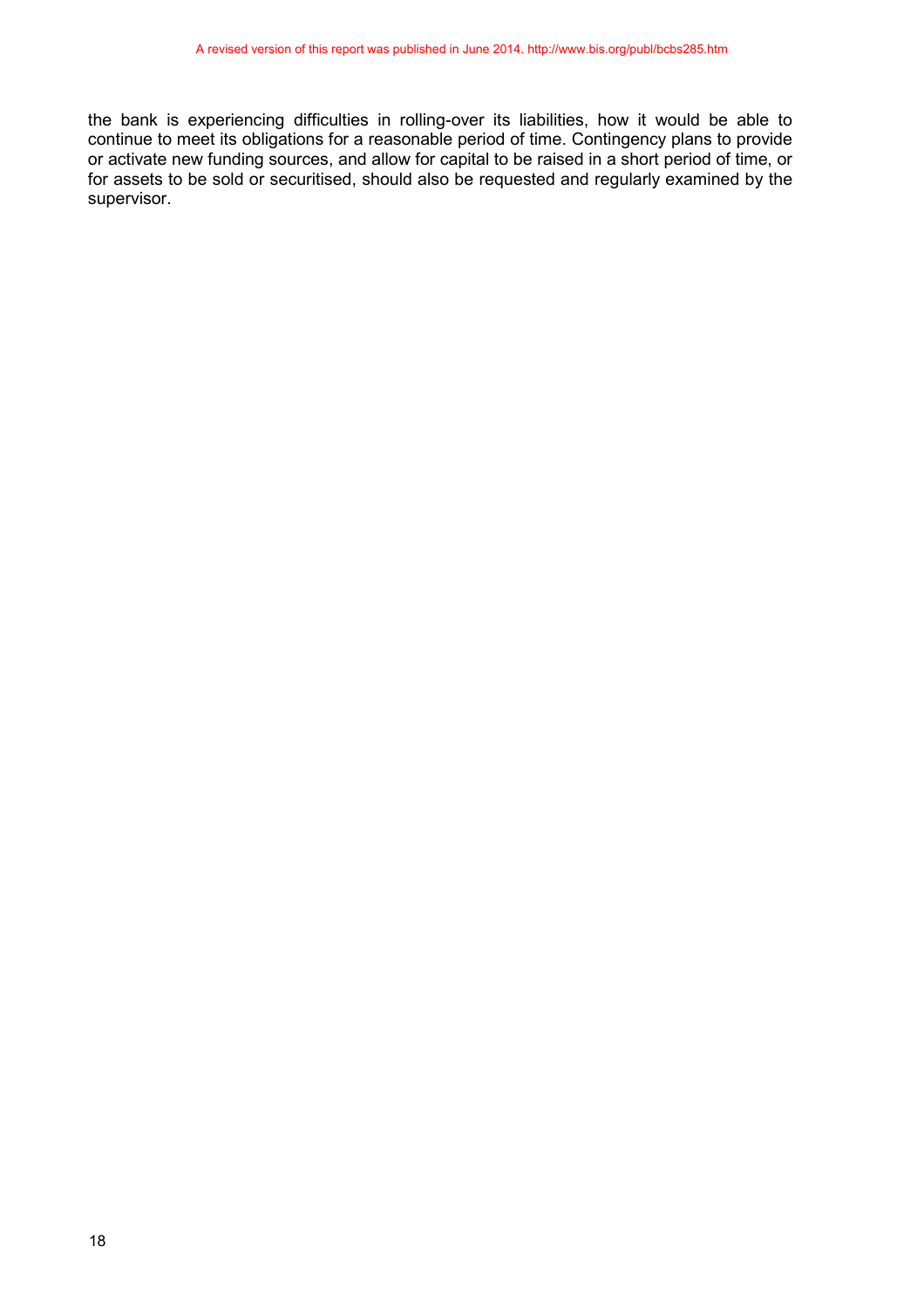## **Part II. Corrective action, resolution and exit**

## **5. Corrective actions**

66. Corrective actions are those actions required to deal with deficiencies and change behaviour in a weak bank. They can be implemented voluntarily by the bank under the supervisor's informal oversight or, if necessary, via formal supervisory intervention. Resolution techniques, discussed in section 6, are those that are employed when failure is imminent and will typically involve stronger supervisory intervention and some change to the legal structure and ownership of the bank. A flowchart to assist the supervisor is provided in Annex 4.

67. Under normal circumstances, it is the responsibility of the Board of Directors and senior management of the bank, and not of the supervisor, to determine how the bank should solve its problems. However, should the bank engage in unsound banking practices or breach statutory or other key supervisory requirements, for example, capital adequacy and liquidity requirements, the supervisor should have powers to compel the bank to take necessary remedial action – and a statutory responsibility to ensure that the remedial action taken is appropriate. The role of the supervisor is to guide and steer the bank in its rehabilitation. This is consistent with the widely shared supervisory objectives of financial stability, minimum disruption to depositors and other bank counterparties and in many countries promoting economic activity. At the extreme, supervisors should have powers to close the bank.

#### **5.1 General principles for corrective action**

68. The principles for dealing with weak banks are set out in section 2.2. In essence, the following should guide supervisors in implementing corrective action:

- *The fulfilment of supervisory objectives*, including financial stability and depositor protection.
- *Corrective action should be timely*. The bank and the supervisor should take prompt action to prevent the problems from growing and exacerbating the financial weakness of the bank.
- *Management commitment*. The management of the bank must be committed to the action plan for corrective action. Otherwise, the replacement of management should be considered.
- *Proportionality.* Corrective actions should be appropriate to the circumstances and scale of the problem.
- *Comprehensiveness*. Both causes and symptoms of weakness must be addressed by the corrective programme.

#### **5.2 Implementation of corrective action**

#### *5.2.1 Determining the nature and seriousness of the weakness*

69. In order to formulate a plan of corrective action, there has to be an assessment of the nature and seriousness of the weakness. After a weakness is first detected, the supervisor has to decide on the following: Who is to do the in-depth assessment, and how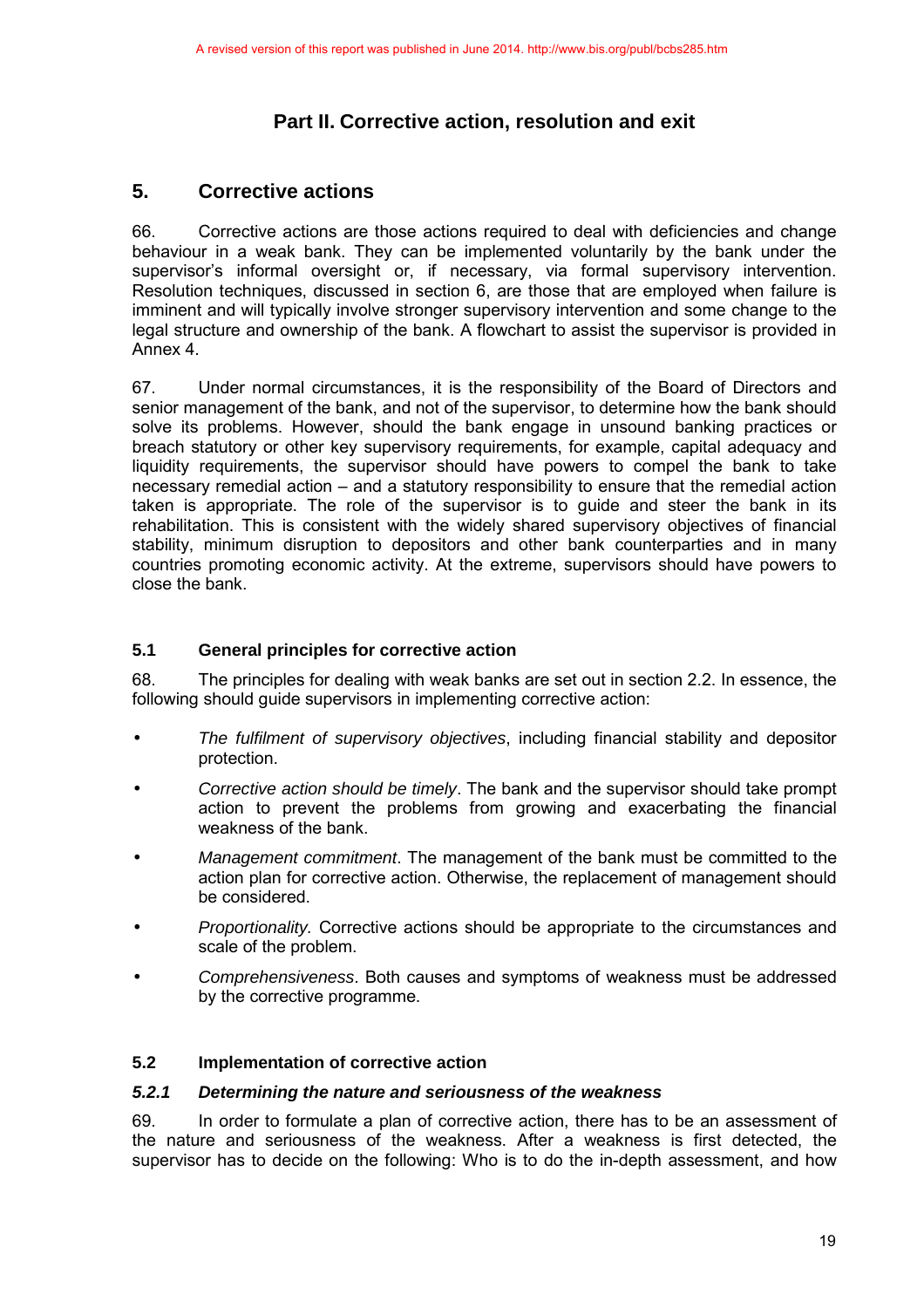should it be done? What are the causes? What is the size and character of the problem; and are liquidity and solvency going to be an immediate concern?

70. The bank's Board of Directors, its management and the supervisor may have different views as to the nature and seriousness of the bank's weaknesses. An onsite assessment is usually the most efficient way of identifying the full extent and nature of the problems faced by a bank. Problem banks may mask their most significant troubles in a way that can only be detected by onsite work. An onsite examination also helps to uncover the underlying causes of a weakness rather than merely the symptoms. Depending on the circumstances, the supervisor may require the assistance of external auditors and other independent expert advisers.

71. An essential part of the assessment is to determine the bank's present and expected liquidity and capital position and evaluate the bank's contingency plans.

72. In assessing the prospects of insolvency, there has to be an assessment of the fair value of the bank's net assets. In this regard, it is essential to measure correctly the quality of the loans, how many are impaired and whether collateral can be enforced; to determine the proper recognition of, and provisioning for, non-performing loans; and to assess the extent of insider and connected lending. On the liabilities side, there is a need to verify whether their recorded values are adequate; that all contingencies are recorded; and all off-balance sheet items are known and under control. In the assessment, the bank should take into account the effects of (close out) netting and possible setoffs.

73. Even if the value of the net assets is positive, solvency problems may arise in the near term due to expected losses. Equally, adequate profitability may compensate for a low value of net assets.

74. An accurate assessment of the fair value of the bank's net assets should indicate whether an internal solution is possible or whether an external solution needs to be sought, depending on the financial resources available to shareholders and management.

75. In assessing the liquidity position, there should be an analysis of the bank's cash flow, for a meaningful period ahead, to identify the real inflow and outflow of funds.

76. Where the supervisor forms the view that there is an immediate and significant threat of illiquidity or insolvency, immediate corrective action is essential. On the other hand, where the bank is exposed to financial strain or other form of weakness but the assessment is that these threats are real but not immediate, the supervisor's possible range of actions is broadened. Supervisors may exercise "close monitoring" in order to assess and prompt the bank to react effectively and adopt corrective measures.

#### *5.2.2 Range of corrective actions*

77. Supervisors are generally empowered with a range of tools for dealing with weak banks. These range from requirements on the bank to take specific action to mitigate the weakness to prohibiting activities that will aggravate the weakness. Supervisors should possess effective means to deal with management problems, including the power to have controlling owners, directors, and managers replaced or their powers restricted. Examples of the main corrective measures which supervisors need to have at their disposal follow. Section 5.3 discusses how they apply to particular problems.

#### *Impact on shareholders*

Call for cash (equity) injection by shareholders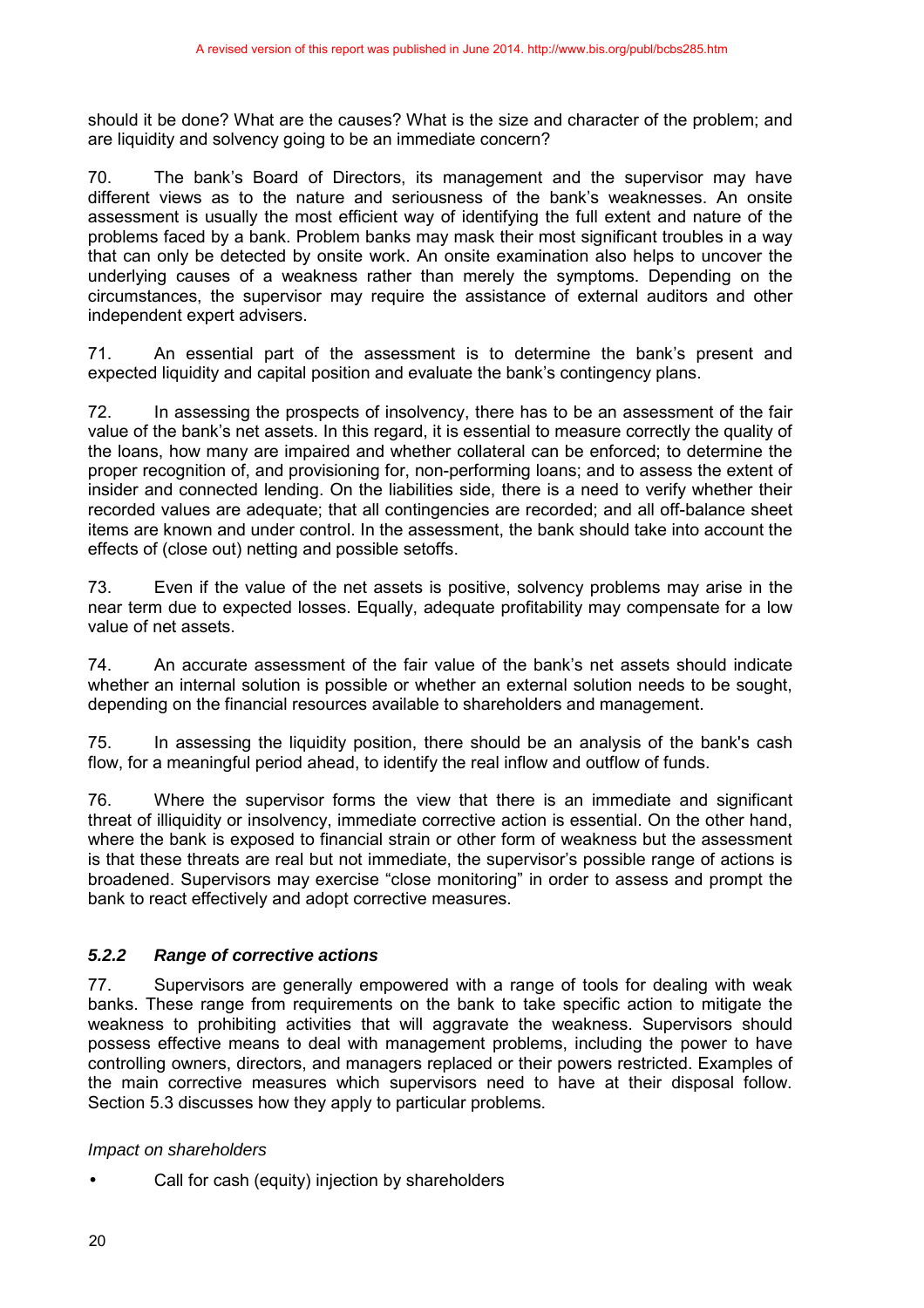- Suspension of particular or all shareholders rights, including voting rights
- Prohibition on the distribution of profits or other withdrawals by shareholders

#### *Impact on directors and managers*

- Removal of directors and managers
- Limitations on compensation (including management fees and bonuses) to directors and senior executive officers

#### *Impact on the bank*

- Requiring the bank to enhance governance, internal controls and risk management systems
- Maintaining higher capital adequacy and liquidity ratios
- Placing restrictions or conditions on the business conducted by the bank
- Downsizing of operations and sales of assets
- Restricting expansion of branches or closing of branches at home or abroad
- Immediate or enhanced provisioning for those assets of doubtful quality and for those which are not represented in the accounts at fair value
- Banning principal or interest payments on subordinated debt
- Cessation of any practices that are harming the institution, such as irregularities and violation of laws or regulations governing the bank' s activity
- Prohibiting or limiting particular lines of business, products or customers (including concentration limits)
- Prior supervisory approval of any major capital expenditure, material commitment or contingent liability
- Appointing an administrator or conservator

### *5.2.3 Timely corrective action*

78. When dealing with weak banks, timely corrective action is critical. International experience has shown that bank problems can worsen rapidly if not promptly addressed. In many cases, the bank's Board of Directors, management and shareholders as well as supervisors have tended to postpone taking timely and adequate corrective action.

79. The most basic cause for inaction is that these same parties may be reluctant – in good faith - to take the measures needed to remedy the situation in the hope that the problems will rectify themselves. In addition, the legislation may not be very explicit and the supervisor may want to avoid the risk of having its decision challenged in court. Finally, there may be explicit or implicit pressures on the supervisor from politicians or from lobby groups to postpone measures. In order to prevent undue forbearance, international standards (such as the Basel Core Principles) include recommendations that countries should have laws and regulations to ensure that supervisors act promptly and adequately in relation to the bank problems encountered.18

 $\overline{a}$ 

<sup>&</sup>lt;sup>18</sup> Core Principle 22.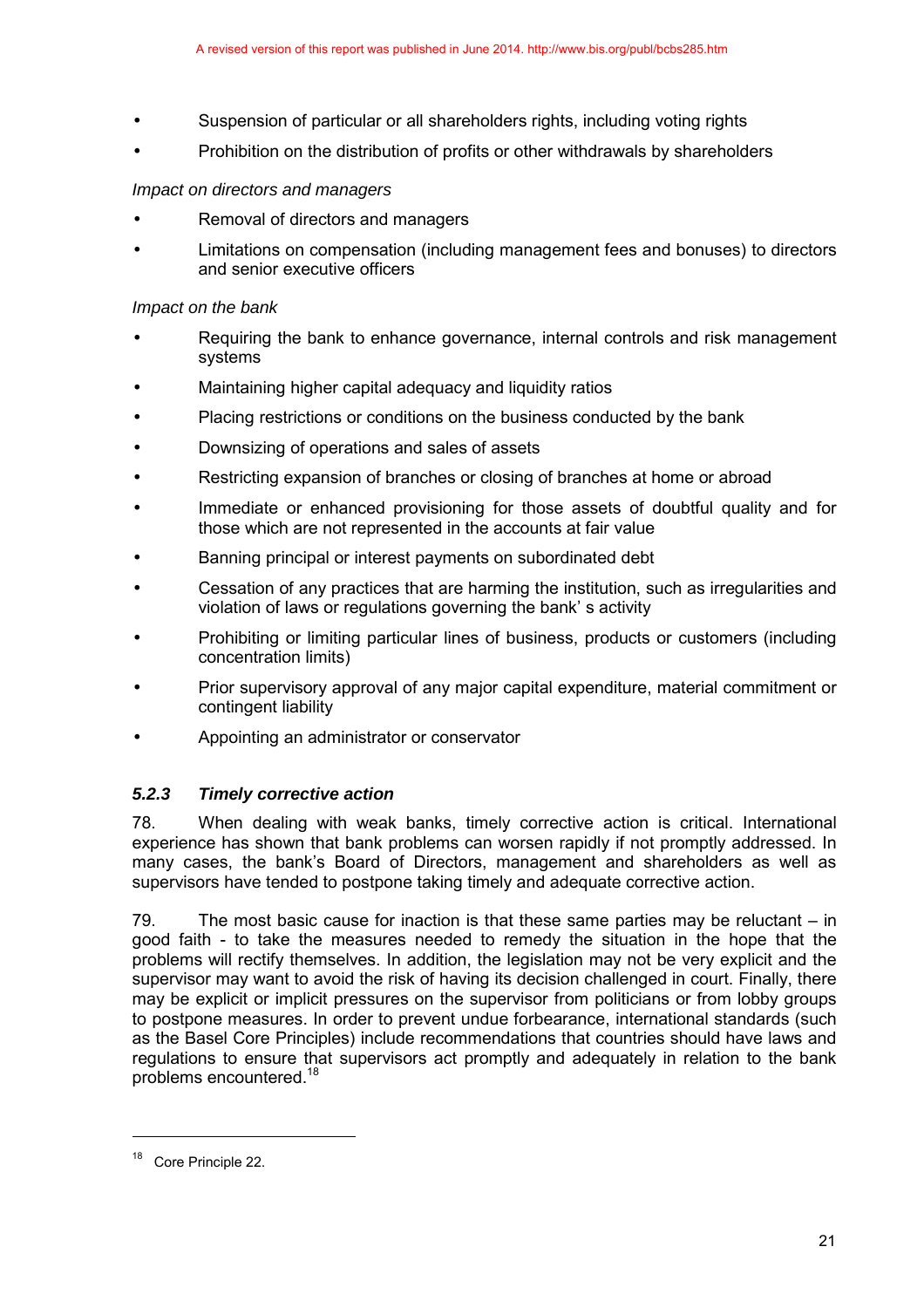80. In most countries, unless specific supervisory thresholds are breached, there are no statutory provisions requiring mandatory corrective action for weak banks, i.e. obliging the supervisor to take specified actions according to some objective measure within a certain time. Generally, supervisors have the discretion to act pre-emptively, without waiting for a trigger to be breached. Supervisory measures have to be flexible and tailored to the specific situation. There is usually no pre-specified time limit within which the supervisor must act after identification of the problem. The absence of a clear legislative requirement, however, does not provide a reason for inaction; the best practice is normally to act as quickly as possible to prevent an escalation of the problem.

81. In many countries, the law itself provides against forbearance. Where legislation setting out the general rules for the supervisory authority prescribes that the supervisor must act with due promptness in all situations, failure to do so will make the supervisor liable to formal criticism or even financial responsibilities to the injured parties, such as depositors.

82. A balance has to be struck between rigid "prompt corrective action" regimes and general, less binding, frameworks. One effective combination would include "automatic" rules for pre-agreed acceptable supervisory actions - which protect the supervisor from undue interference in the decision process - plus room for flexibility in particular circumstances.

#### *5.2.4 Degrees of corrective action*

83. Corrective measures differ in the level of intrusiveness into a bank's management of its affairs. The specific measure(s) used by a supervisor will depend on the nature and seriousness of the difficulties encountered by a bank and how co-operative its management is.

84. Typically, supervisors are willing to use informal methods and less intrusive corrective action in cases where the bank's problems are less serious. It helps also if bank management is cooperative and moves promptly and vigorously to deal with its problems.

85. If the bank faces more serious problems, or in the absence of cooperation by the bank, the supervisor may have to take formal actions to ensure compliance with its recommendations. Formal actions are binding on the bank, with penalties for noncompliance. Depending on domestic regulations, this will involve the issue of some form of supervisory or enforcement notice outlining the actions the bank and management must take, and the time frame for acting. It could also involve "cease and desist orders" requiring the bank and/or management to stop engaging in a specified practice or violation. In some countries, such orders may also be issued to parties affiliated to the bank, such as the bank's accountants or auditors, to prevent or halt violations or unsafe or unsound practices.<sup>19</sup>

86. More severe corrective actions should be considered if there is an increased danger of insolvency. In such cases, the supervisor may impose a sale and payment prohibition on the bank to prevent or limit the dissipation of assets. To prevent new customers from being disadvantaged, the bank might be prohibited from accepting payments that are not intended for the redemption of debts to the bank, unless there is a deposit insurance scheme in place

 $\ddot{\phantom{a}}$ 

 $19$  The prompt corrective action (PCA) framework, as used in the U.S., is a specific tool used to address critical situations. As a basis for PCA, insured depository institutions are divided into five capitalisation categories, ranging from well-capitalised to critically under-capitalised. Supervisory actions are required for those that are not adequately capitalised. It should be recognised that PCA is not an early intervention supervisory tool; typically supervisors actively use any number of informal and formal supervisory tools well before PCA is triggered. In fact, PCA is one of the last supervisory tools used when other measures have been exhausted.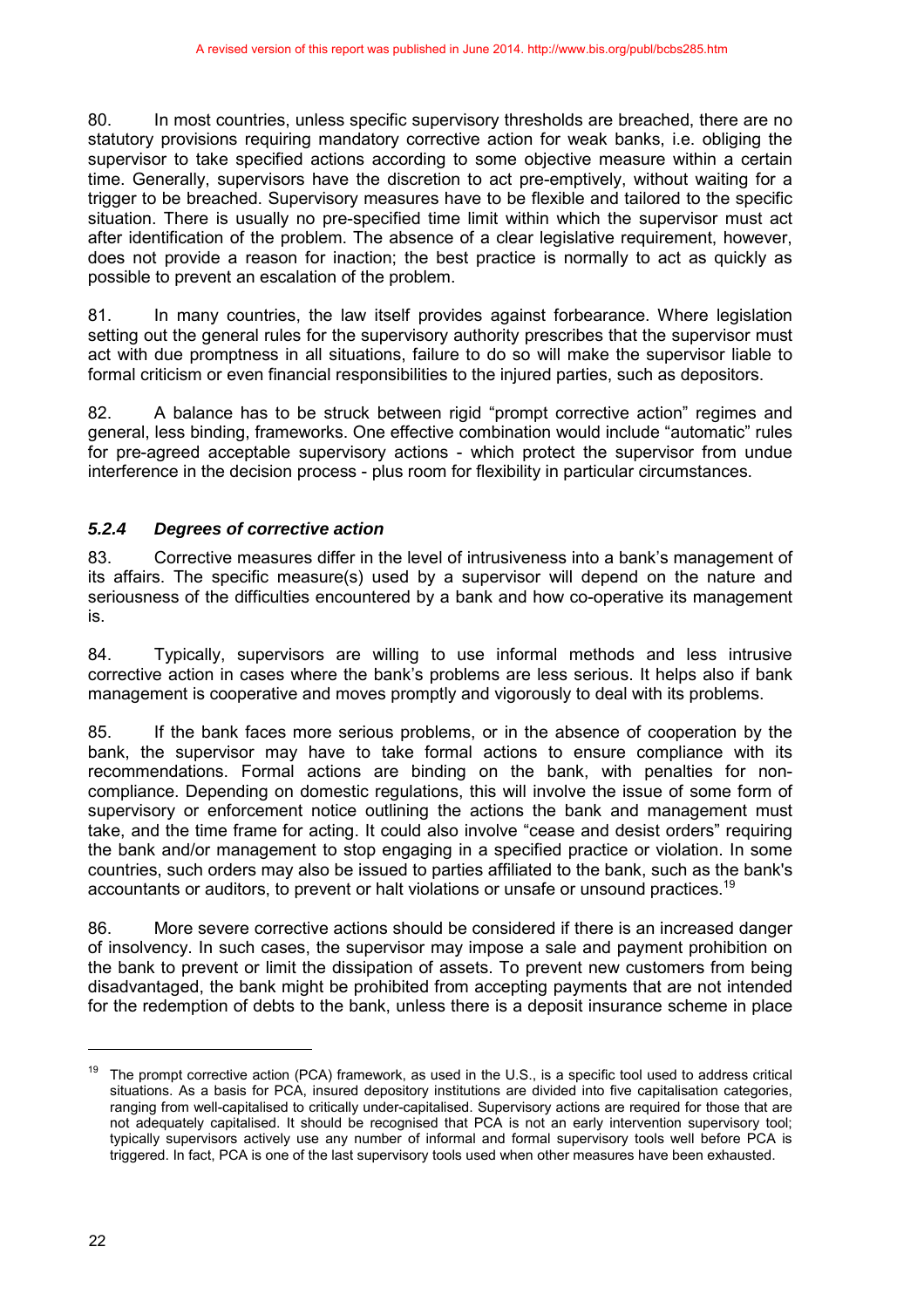which undertakes to satisfy the entitled parties in full. The appointment of an administrator may also be considered. Such drastic measures, mainly used for resolution, can lead to a further reduction in public confidence and must be considered and implemented in a careful manner.

87. The escalation in the corrective action would mean an increase in the intensity of supervision. There are resource and cost implications for the supervisor, which should be acknowledged and addressed. However, a lack of resources cannot be used as a justification for inaction. A supervisor should ensure, consistent with the Basel Core Principles, that its operational budget allows for the additional costs associated with corrective action, e.g. legal and consulting fees. It should also include in its contingency plans (section 4.4) how additional resources, both financial and staff, would be obtained if necessary.

#### *5.2.5 Action plan*

88. In formulating an "action plan" of corrective action, it makes sense to give priority to the more serious weaknesses. A coordinated plan that attempts to deal concurrently with the various weak areas may, however, be necessary because, quite often, the various issues are inter-related.

89. Any action plan, therefore, should comprise a package of corrective measures which, taken together, will not only resolve "symptoms" but also "causes". Given that poor management is usually a contributory factor, an assessment of management's ability should be included in the action plan.

90. As part of its action plan, the bank should be required to develop a detailed capital and operating plan, showing how the bank's financial health will be restored. The plan must show the bank's projections for its income, dividends, assets, liabilities, capital, nonperforming assets and loan charge-offs, assessed in a conservative manner.

91. A key factor in determining whether the action plan will be successful is the commitment of the Board of Directors, and ultimately of the major shareholders of the bank. It is important for the supervisor to establish an open and frank dialogue with the Board, particularly the major shareholders, so as to secure their commitment to the bank, including the possibility of prompt injection of new capital or finding new shareholders.

92. Clearly, if management is to focus on turning around the bank it should have as few unnecessary distractions as possible, so it should shelve any plans for new branches, acquisitions or major new business initiatives in the interim. A voluntary undertaking of this nature can be incorporated into the action plan.

93. The action plan prepared by the bank should be approved by the Board of Directors and should give the supervisor reasonable assurance that the weaknesses will be satisfactorily addressed within an acceptable time-scale. In some cases, for example, where there have been breaches of statutory requirements, or where formal supervisory action has been taken against the bank, there may be statutory requirements requiring an action plan to be formally approved by the supervisor.

94. In some countries, the commitment by the Board of Directors to the action plan and the time frame is formalised in a written agreement signed between the supervisor and the bank, and the bank will be put under intensified supervision.

95. The Board of Directors and management, as well as the supervisor should carefully monitor the implementation of the action plan. Banks should be asked to provide the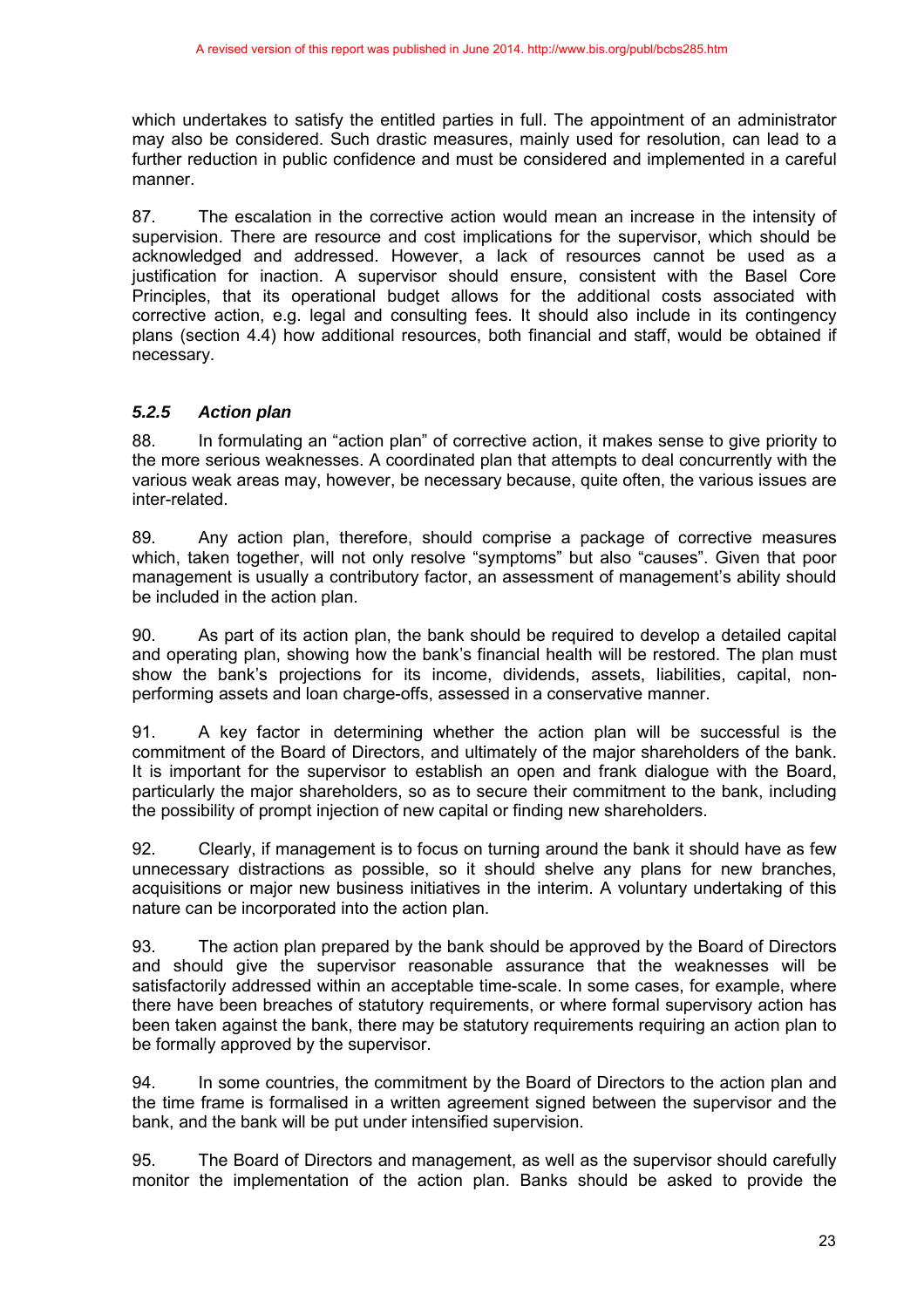supervisor with regular updates on the progress of the remedial programme against the action plan. In turn, the supervisor must be able to assess whether there is satisfactory progress, or whether additional corrective actions are necessary. Usually, this approach can resolve a large number of weak banks.

#### *5.2.6 Enforcing compliance of corrective actions*

96. The supervisor may have to consider the use of all available penalties and sanctions in order to enforce compliance with supervisory regulations and recommendations. These can range from warnings and fixed fines for minor violations to substantial fines of corporate officers for major violations. Corrective actions, such as dismissal of managers, directors or shareholders can also be used to enforce prior supervisory orders that have not been complied with. It is important that the penalties and sanctions can be applied to the bank itself or to the relevant individual persons. The ultimate sanction is the threat of bank closure or revocation of the bank licence.<sup>2</sup>

97. The decision to close a bank or revoke its licence should be done only when it is clear that the bank is not in a position to pay its present or future depositors and other creditors, or when the affairs of the company are being conducted in a manner detrimental to the interest of depositors or to the public interest. The sanction of revoking the licence is absolute and should be exercised with utmost care to avoid exacerbating the problems for the bank "stakeholders" and for the financial system. This does not mean that the revocation tool should not be used, only that the consequences of the action must be carefully considered and be prepared for $21$ . In general, revocation of a banking licence should be accompanied by other resolution strategies (section 6).

98. Supervisors should stipulate a time frame within which banks should comply with the remedial action. This time frame should be related to the urgency and seriousness of the weakness, including the risk of contagion. If so provided in the banking legislation, supervisors could go to the courts to enforce their actions.<sup>22</sup>

99. Banks faced with orders from the supervisor may, depending on domestic law, appeal against the order. Given the importance of prompt compliance with corrective action, it is important that this is not delayed in the courts. Some countries have established arrangements whereby some decisions of the supervisor are immediately effective, even if the bank challenges them in the courts.

#### *5.2.7 Consultation with other agencies*

100. It is desirable for supervisors (including the deposit insurer) to be able to act independently of other government or judicial authorities in determining the actions needed to overcome banks' difficulties and to impose on banks the required corrective measures. $^{23}$ 

 $\overline{a}$ 

 $20$  There may be legal frameworks allowing other options for taking over the bank and eliminating its shareholders, or suspending its operations in full or part without necessarily revoking its licence.

 $21$  The issue of licence revocation and bank closures will be analysed in detail in the work of the World Bank and IMF on Legal Aspects of Bank Insolvency.

 $22$  In many cases, failure to comply with supervisory orders could result in civil money penalties or criminal fines. Supervisors should be able to work cooperatively with law enforcement officials in developing cases that may result in criminal prosecution.

 $23$  Core Principles 1 and 22 set out international standards for such powers.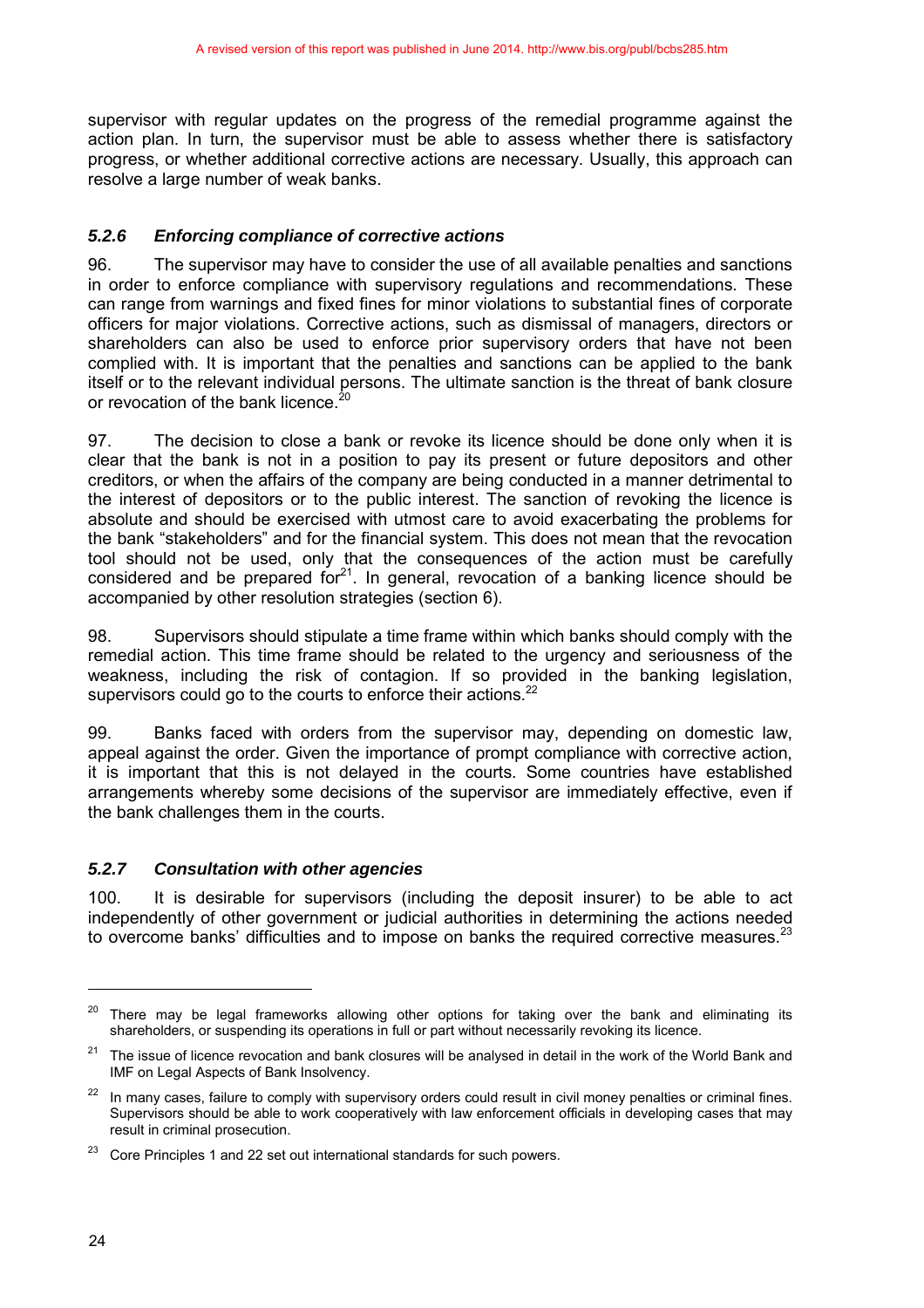Just as information exchange and sharing with other agencies are important in the identification of bank weaknesses, communication is even more important when it comes to dealing with a weak bank. In enforcing corrective action, the bank supervisor needs to consider whether to consult with or inform the Government, the central bank, and other regulatory agencies about the assessment and proposed course of action. The supervisor usually has an interest in reciprocal consultation with the central bank, as its action may have an impact on the central bank's dealings with the weak bank, and vice versa. For instance, the central bank might want to exclude a weak bank from its list of eligible counterparties to monetary policy operations. Conversely, a decision taken by the central bank to exclude a bank from the list of eligible counterparties to monetary policy operations or from major payment and settlement systems will limit the options available to the supervisor. The supervisor should also understand the circumstances in which it can involve the Government and other agencies into the supervisory action plan. This applies in particular to those having a direct interest in the soundness of the bank. Bilateral agreements, such as MOUs, with the various agencies (section 4.3.6) may be useful in problem bank situations, especially when there is need for rapid action.

101. In some countries, supervisors may need to consult with the Ministry of Finance or apply to the court for orders to revoke licences. There may also be special procedures involving the Ministry and the central bank when dealing with systemic crisis situations. The essential thing is that each supervisor knows the relevant procedures and can activate them in a hurry.

#### **5.3 Dealing with different types of weaknesses**

102. This section discusses how to deal with different types of weaknesses, but in practice of course, the individual weaknesses do not appear in isolation. A bank and its supervisor will have to deal with a range of different problems simultaneously. As noted above, the key to turning around a weak bank is to identify and quantify the problems and implement a comprehensive and credible corrective action plan. Depending on the circumstances, disclosure of the fact that the bank has embarked on such a plan may help in maintaining or restoring confidence in the bank.

#### *5.3.1 Capital adequacy*

103. Declines in capital ratios have different explanations. The most common include:

- a rapid increase in risk-weighted assets;
- a reduction in the absolute amount of capital, e.g. redemption of subordinated loans;
- overall losses in the bank operations; and
- adverse exchange rate movements, where there is a currency mismatch between risk-weighted assets and regulatory capital.

104. Improving the capital position addresses the symptom. The supervisor should also seek to understand in each instance why the capital ratio fell to determine if other measures are needed. In the first case of the instances listed above, the supervisor must assess whether the bank has the financial strength and the managerial and organisational capacity to handle the new risks. In the second case, the supervisor should determine if the reduction of capital is voluntary or involuntary, on the bank's part. In the third case, the underlying causes of the losses must be identified. A temporary loss, for example, emanating from unexpected market developments, calls for a different treatment from that of a bank that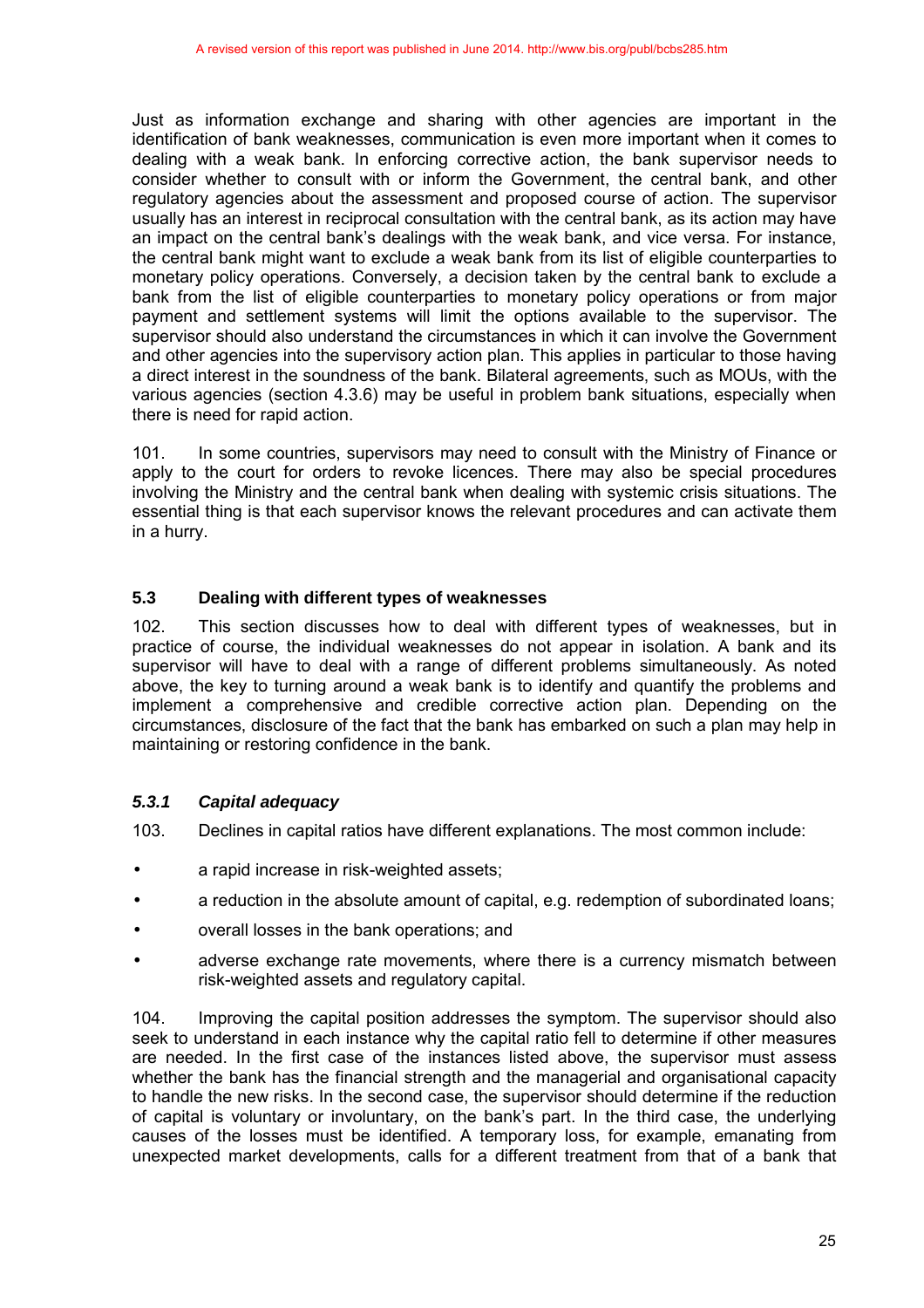consistently makes a loss. In the fourth case, the supervisor should assess the bank's management of its foreign exchange exposure.<sup>24</sup>

105. Where the bank's capital adequacy ratio has fallen below the supervisory and/or statutory minimum, the powers of the supervisor to take formal action against the bank to restore the ratio should be triggered

106. The supervisor's main consideration is whether, and how soon, the bank can restore its capital to an acceptable level. The bank should therefore be required to provide the supervisor with a clear commitment of how it proposes to restore the ratio and the timescale, with relevant milestones, for doing so.

107. It would be prudent for the supervisor to ask for assurances from the major shareholders of the bank that they continue to support the bank and are prepared to contribute to restoring the capital position by means of capital injection if the position of the bank deteriorates further.

108. If the existing shareholders are unable to provide the necessary capital injection, various other options can be considered, such as:

- selling or securitising assets, thereby reducing the capital needed to support the business;
- switching the portfolio from higher to lower risk weighted assets;
- cutting operating costs and capital expenditure, including bonuses to managers and directors;
- limiting or restricting the payment of dividends;
- restricting redemption of subordinated debt or other instruments; and
- bringing in a new shareholder who can contribute new capital.

109. A less obvious problem is where the bank's capital adequacy ratio falls significantly, for example, because the bank incurs a loss, to a level below what the market expects for the bank in question, but still remains above the supervisory and/or statutory minimum. This may affect confidence in the bank, particularly if there is an expectation that it may fall further in future.

110. In such circumstances a capital injection (perhaps restoring the capital adequacy ratio to the level before the loss was incurred) may also be appropriate, in order to reassure depositors and the market in general that the position of the bank will remain secure. In such cases, the supervisor will need to co-operate closely with bank management.

 $\overline{a}$ 

 $24$  If a bank's regulatory capital is denominated wholly in domestic currency and there are foreign currency assets, the capital adequacy ratio will change with the movements in the external value of the domestic currency. As a prudential requirement, and as part of their foreign exchange risk management, banks are expected to broadly match their foreign currency assets with their foreign currency liabilities, in order to protect the value of its capital from currency movements. With a matched position, the capital adequacy ratio will fall when the domestic currency depreciates. Banks should take into account this risk, but clearly, in case of a severe depreciation of the domestic currency, there will be cases when even prudent banks could see their capital adequacy ratio fall below the statutory minimum.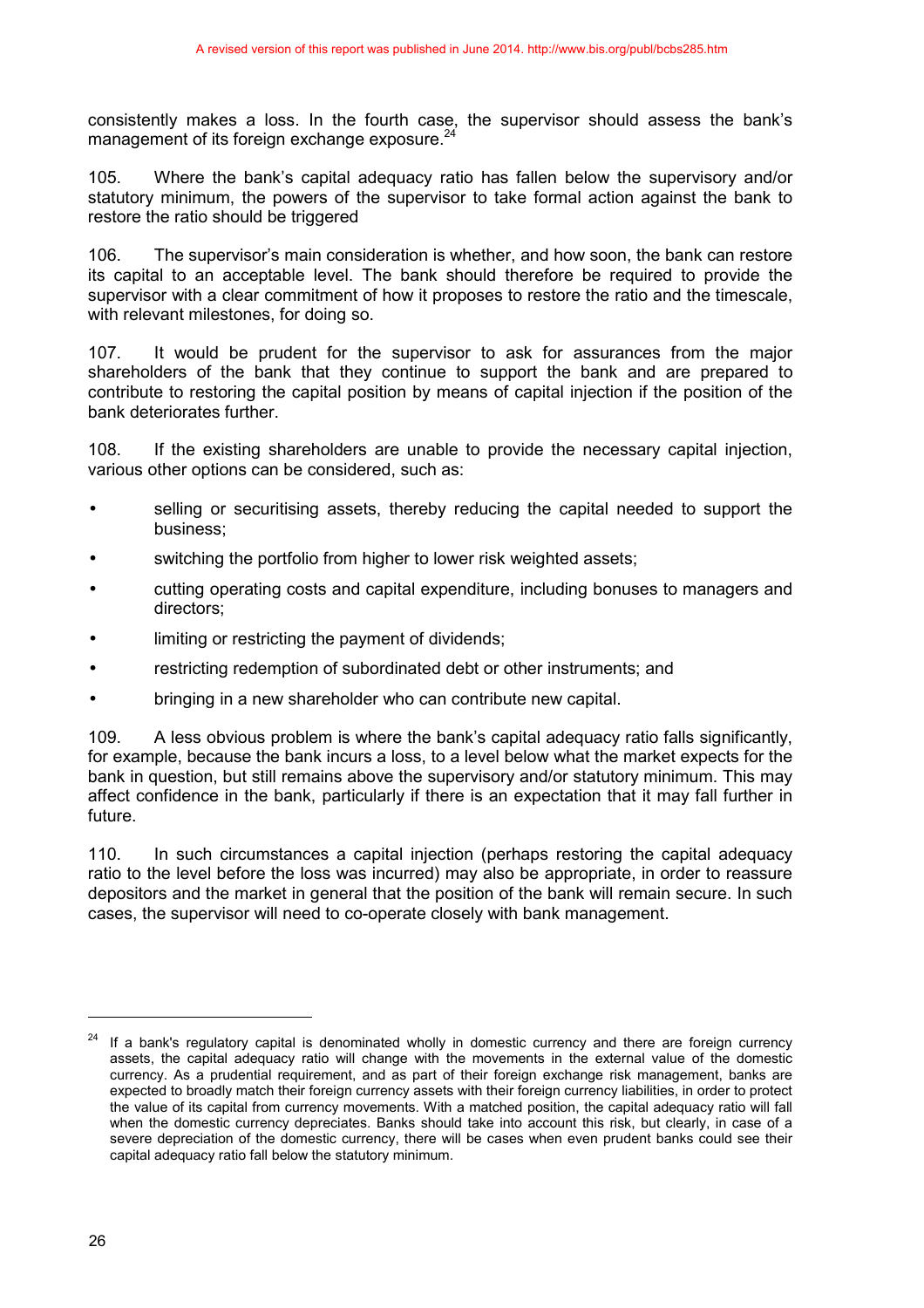#### *5.3.2 Asset quality*

111. Asset quality problems can become "serious" in different ways. Provisions and writeoffs can result in the bank incurring losses, leading to a reduction in its capital adequacy ratio. But even if the bank continues to make a profit, poor asset quality can still pose problems, for three main reasons:

- if the problem is not dealt with by proper problem loan management, the loan writeoffs are likely to remain large or even escalate;
- problem loans in excess of the industry norm may indicate not only poor credit underwriting standards but in all likelihood poor management which may be a warning of incipient problems elsewhere; and
- public and market knowledge of the bank's relatively poor performance on asset quality may affect confidence in the bank, leading to deposit withdrawal or increased cost of funding.

112. For asset quality problems, onsite examinations are usually the most useful way of evaluating the extent of the problem. The examination should focus on whether problem loans are being identified promptly; whether the bank has a dedicated problem loan management/recovery unit, and whether this is operating effectively; whether problem loans are being classified correctly; and whether adequate provisions are being set aside. While the maintenance of adequate provisions is, in the first instance, primarily a matter for the bank and its auditors, the supervisor has a major role to play in determining whether the provisioning policy is prudent and is being applied effectively. If provisions are not adequate, the bank's capital adequacy ratio will be overstated.

113. The supervisor is likely to be able to make use of (1) peer group comparison (e.g. experience from other onsite examinations) and (2) stress-testing to gauge the scale of the problem and the particular areas of concern. Supervisors are increasingly requiring banks to do stress-testing as a routine management practice.

114. The bank with asset quality problems should be expected to devise an appropriate remedial action plan. This may include:

- negotiating new agreements with its viable but weak debtors (through loan maturity extension, interest rate reductions, partial debt forgiveness, debt to equity swaps, etc.);
- taking possession of loan collateral or other assets of the debtor;
- writing off long-term problem loans; and
- selling assets or transferring assets to a special purpose debt management vehicle (although the supervisor should determine that such transactions are not designed only as a form of regulatory arbitrage).

115. In practice, however, whatever approach the bank takes, there are certain principles that apply. First, the bank needs to try to arrive at a realistic assessment of its current asset quality, and not be tempted to hide the problem by entering into "cosmetic" restructurings with insolvent debtors. Second, it needs to put resources into strengthening its problem loan management unit so that it can boost recoveries. Third, it needs to be prepared to "bite the bullet" on provisioning. Asset quality problems that drag on cast a shadow over the bank for many years. To be effective, provisions must be determined on the basis of the short-term realisable value for collateral, or a conservative present value estimate of the borrower's likely repayments, not on longer-term, potentially optimistic, projections of future value. If the bank has the resources or can secure additional resources, for example, by capital injection,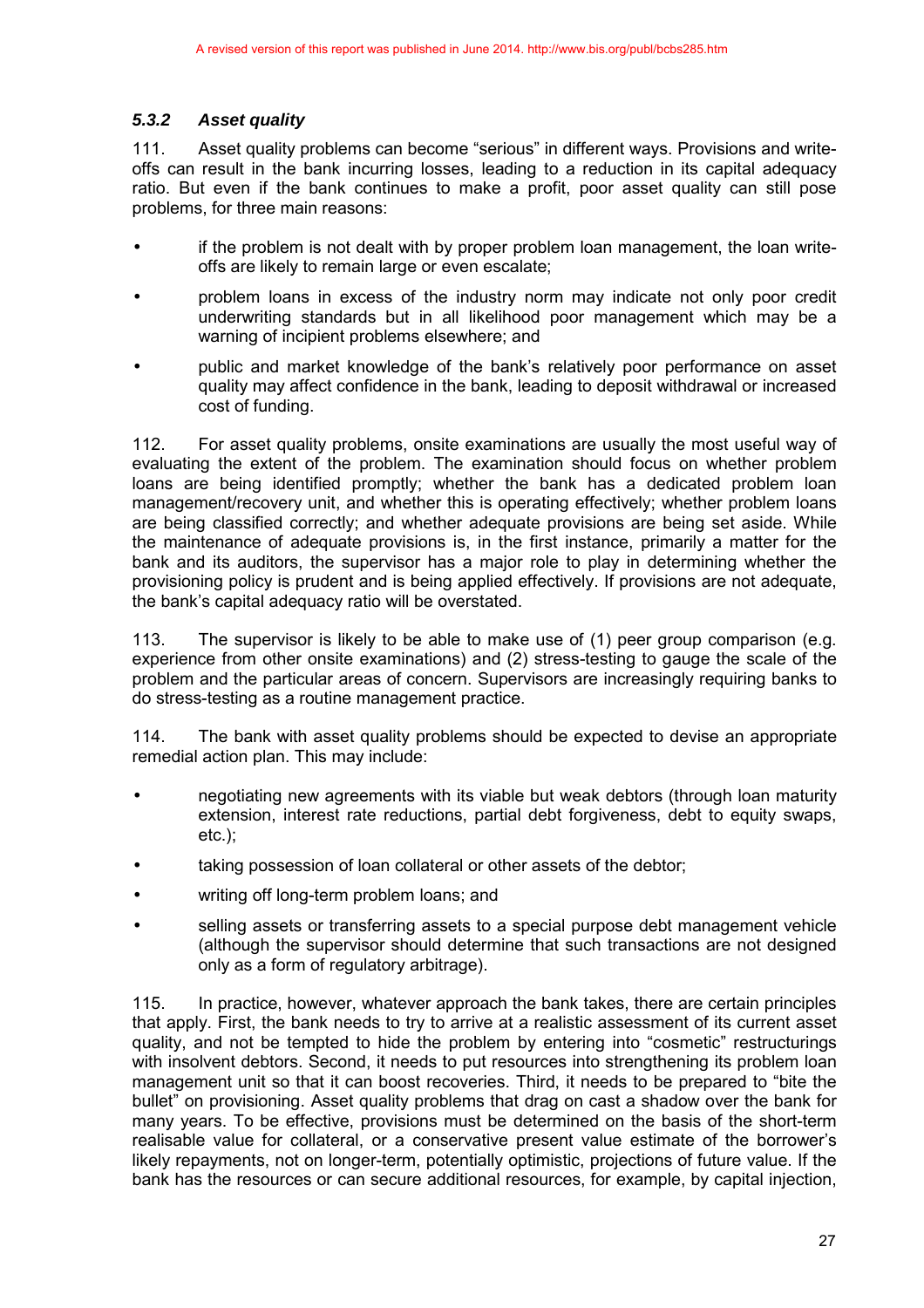it is preferable to try to "clean up the balance sheet" as expeditiously as possible. This may, however, result in the bank taking a big hit to profitability and capital.

116. The supervisor will almost certainly expect the bank to set targets in terms of reduction of problem loans to a certain level by a particular time and will want to monitor the progress the bank is making by means of onsite visits or reports by the bank's external or internal auditors. It should ensure that all restructured debt is classified as non-performing and is provisioned until the bank demonstrates that the debtor has regained its capacity to repay its loan in full.

117. Beyond dealing with the immediate problem, the supervisor should also ensure that the bank fully reviews its credit assessment, credit approval and credit monitoring processes. Weaknesses in these will almost certainly have played a large part in the general asset quality problem.

#### *5.3.3 Management*

118. Poor management is likely to be a problem in most weak banks. While it is not the supervisor's role to select senior management for banks, supervisors have the responsibility to evaluate proposed directors and senior management as to expertise and integrity (fit and proper test) and to prevent or discourage appointments deemed detrimental to the interests of depositors. Supervisors should also evaluate directors and senior managers as part of the regular supervision of the bank.

119. Unless there is evidence of fraud or massive incompetence – for example, if the supervisor feels that an individual is just not up to the job, as indicated by the bank's performance - it may be difficult to request formally the removal of unsuitable persons. In such situations it may be more effective for the supervisor to discuss the future of the management with the Board of Directors or the major shareholders of the bank and to seek their commitment, voluntarily, to strengthen the management. The emphasis should be on bringing in strong individuals with the skills the bank needs, for example CEO, Financial Controller, a Head of Credit or "consultants" to boost the existing team.

120. As a last resort, if the law permits, a supervisor may appoint an individual to run the affairs of the bank temporarily for the purpose of seeking solutions to the difficulties encountered. The appointment should be conducted in such a manner that does not give the impression that responsibility for bank management has shifted to the supervisor.

#### *5.3.4 Earnings*

121. Declining bank earnings may have different causes. These include:

- unprofitable investments in new activities or in branches, subsidiaries or overseas operations;
- insufficient diversification and unsustainable income streams:
- unreliability of non-core income items:
- poor cost control; and
- increased competition in core activities, leading to net interest margin compression.

122. Deteriorating earnings will lead directly to reduced liquidity and weaker solvency, so these problems must be addressed. Banks must be required to reduce or restructure unprofitable activities (e.g. close branches) and to reduce costs (e.g. cut bonuses and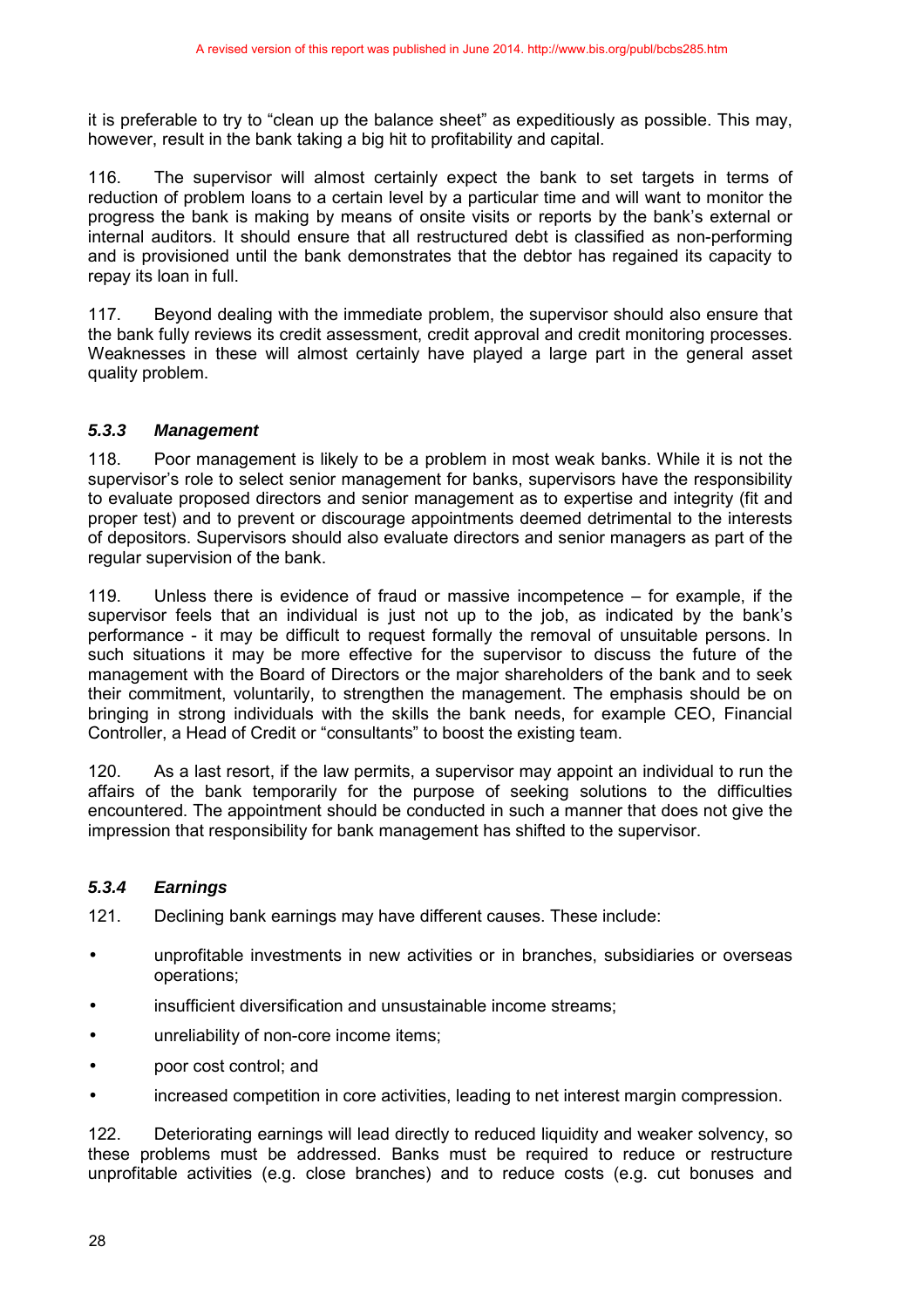salaries and/or the number of employees). If the problems are severe, a significant reorganisation of the bank may be necessary. In parallel, relevant measures such as changes to the bank's strategic business directions and operating plans to turn around its earnings must be taken.

#### *5.3.5 Liquidity*

123. Liquidity can be a problem when a bank's holdings of cash and marketable assets provide little margin for comfort above the level necessary for business, and thus little scope for manoeuvre in times of stress.

124. It is possible that liquidity may be a problem in and of itself in the scenario where the bank expands its loan book more quickly than it can secure adequate, reliable funding. However liquidity problems are more often than not a symptom of other problems. A lack of confidence in the bank is, for example, demonstrated by customers withdrawing deposits and other banks cutting interbank lines. Problem banks typically become insolvent far before they become illiquid.

125. Supervisors have different requirements on how minimum levels of liquidity are expressed. If a bank's liquidity falls below the required minimum, this will normally trigger a series of actions by the supervisor, such as requiring the bank to indicate how, and how soon, it plans to restore its liquidity to an acceptable level.

126. If the bank is unable to restore its liquidity position, or the position shows signs of weakening further, prompt action is critical. To facilitate this, the supervisor should require the bank to prepare detailed cash flow projections, for example, for the next five working days. The five-day period will allow the bank at least to continue to the end of the business week and the supervisor can then decide whether the bank should reopen in the following week. Stress tests should be carried out on the basis of these projections, so as to give a better idea of how long the bank's liquidity can last if the situation worsens (i.e. if there is no let-up, or an acceleration, in the loss of liquidity). The bank's cash flow projections should take into account, among other things, premature withdrawals and offsetting of the bank's placements against the liabilities owed by the bank on a global basis.

127. There are a number of actions that the bank can take to improve the position. First, as regards withdrawals, it can issue statements to reassure the public and may wish to speak to large depositors directly. This of course depends on the bank's underlying position being healthy. Second, as regards its liquidity stock, it can try to secure lines from friendly banks, or to sell or repurchase assets so as to boost liquidity. It can also seek liquidity support from its major shareholders.

128. The question of central bank liquidity support is also likely to arise. The central bank may be able to assist a solvent bank in acquiring liquidity, within its normal loan facilities, such as the discount window, on market terms and against acceptable collateral. This may be quicker than the bank going to the market and more discreet.

129. On a case by case basis, the central bank may consider the discretionary provision of emergency liquidity assistance in addition to its normal standing facilities, to illiquid but presumed solvent banks. Private sector mechanisms should usually have been exhausted before emergency liquidity assistance is considered, partly to reduce moral hazard and partly to minimise the risk of possible losses of public monies. Where possible, collateral should be required to reduce the risk of losses. Depending on the circumstances, the central bank may wish to restore confidence by issuing a statement clarifying the position and perhaps confirming that it stands ready to provide liquidity support in the current case and to any other illiquid but solvent bank.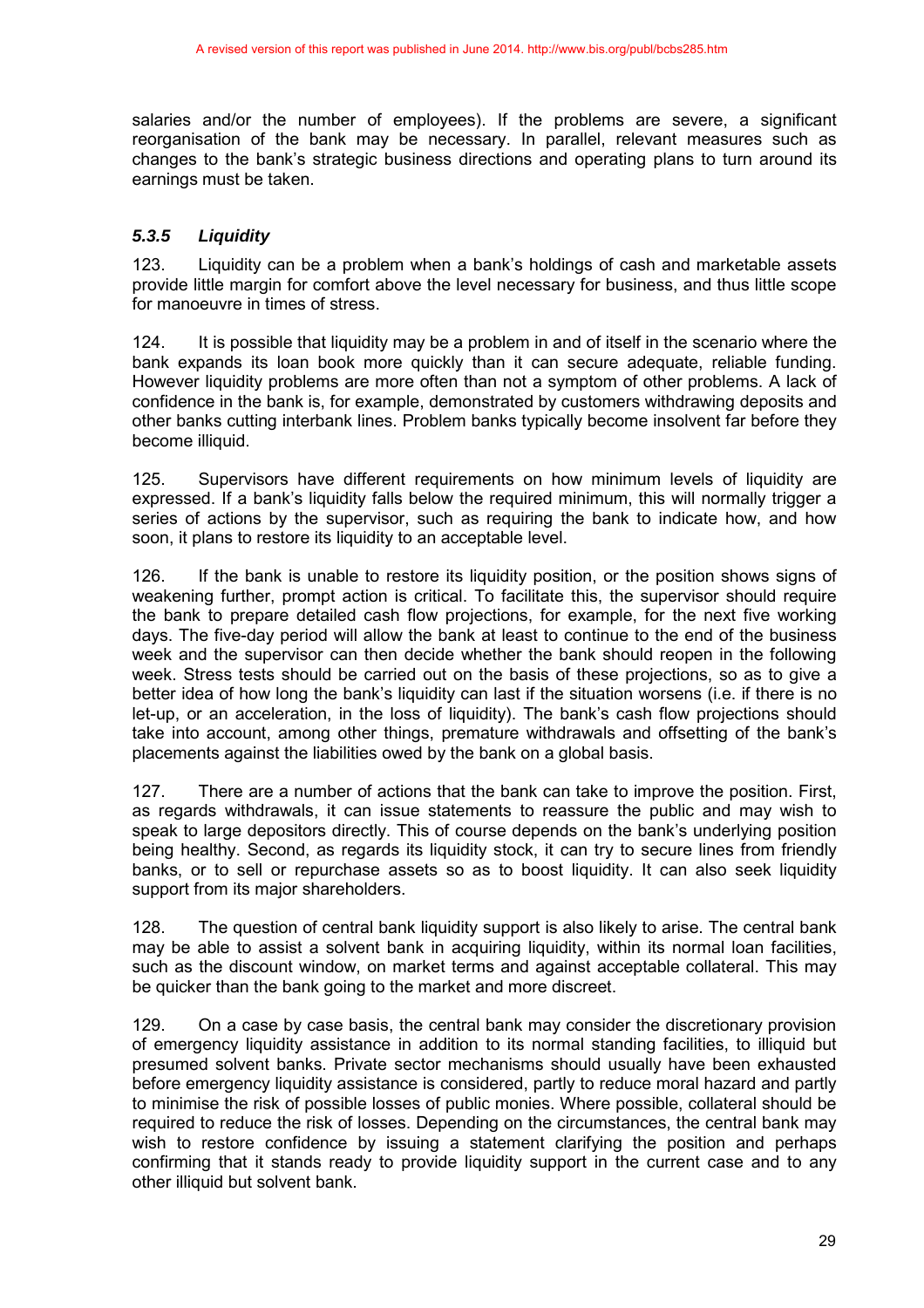#### *5.3.6 Risk management processes*

130. Risk management processes may be inadequate for the size and nature of the activities of the bank and its risk profile. It is important these processes address adequately all the risks that the bank is facing. The following paragraphs deal with two examples.

131. As financial intermediaries, banks cannot avoid market risk. Bank management is primarily responsible for monitoring and controlling market risk. It has a duty to establish prudent risk limits in relation to its financial strength and risk management capabilities. These limits must be carefully and routinely monitored by management and if the risk becomes excessive and threatens the financial condition of the bank, prompt action must be taken to correct this condition. If however, management is unable to reduce excessive market risk, supervisory action may be required. This may be directed not only at excessive exposures but the weak risk management and lax controls that permitted excessive risk taking to develop.

132. There is growing awareness of operational risk, especially given the increasing reliance by banks on technology. For instance, breakdowns of IT-systems may lead to large losses and a loss of public confidence. Other system-related and operational deficiencies in banks may translate into losses, possibly leading to insolvency. The supervisor has to require the bank to address the explicit systemic/operational deficiency promptly, and in many cases urgently because it (e.g. a non-functioning IT system) may threaten the ongoing operations of the bank. However, a lasting solution requires that the bank deals with the underlying deficiencies, e.g. the inadequacy of back-up systems.

#### **6. Resolution issues and exit**

133. This section sets out general principles for dealing with banks that encounter major difficulties, the various resolution techniques when failure is imminent, and closure of the bank in event of failure. Resolution techniques require specialised and legal skills. Supervisors that do not possess the required skills may need to hire experts to assist them.

#### **6.1 Guiding principles for banks resolution policy**

134. The principles for dealing with weak banks, as set out in section 2.2, are elaborated upon below to guide supervisors in bank resolution policy and the choice of the appropriate technique. It is recognised that, in some circumstances, not all of these principles can be achieved simultaneously:

- *Bank failures are a part of risk-taking in a competitive environment.* Supervision cannot, and should not, provide an absolute assurance that banks will not fail. The objectives of protecting the financial system and the interests of depositors are not incompatible with individual bank failures. The occasional bank exit may help provide the right incentive balance. To deal with these, there should be well-defined criteria for determining when a bank requires intervention or closure (legal or economic). When such criteria are met, the supervisor should take action promptly.
- *Private sector solutions are best*. A private sector solution one that does not impose a cost on taxpayers and introduces the least distortions in the banking sector – is in line with the least cost criterion. This usually entails the takeover by a healthy institution that finds ownership of the bank attractive. The supervisor has a role to play, if necessary, to encourage a private sector solution. Public funds are only for exceptional circumstances.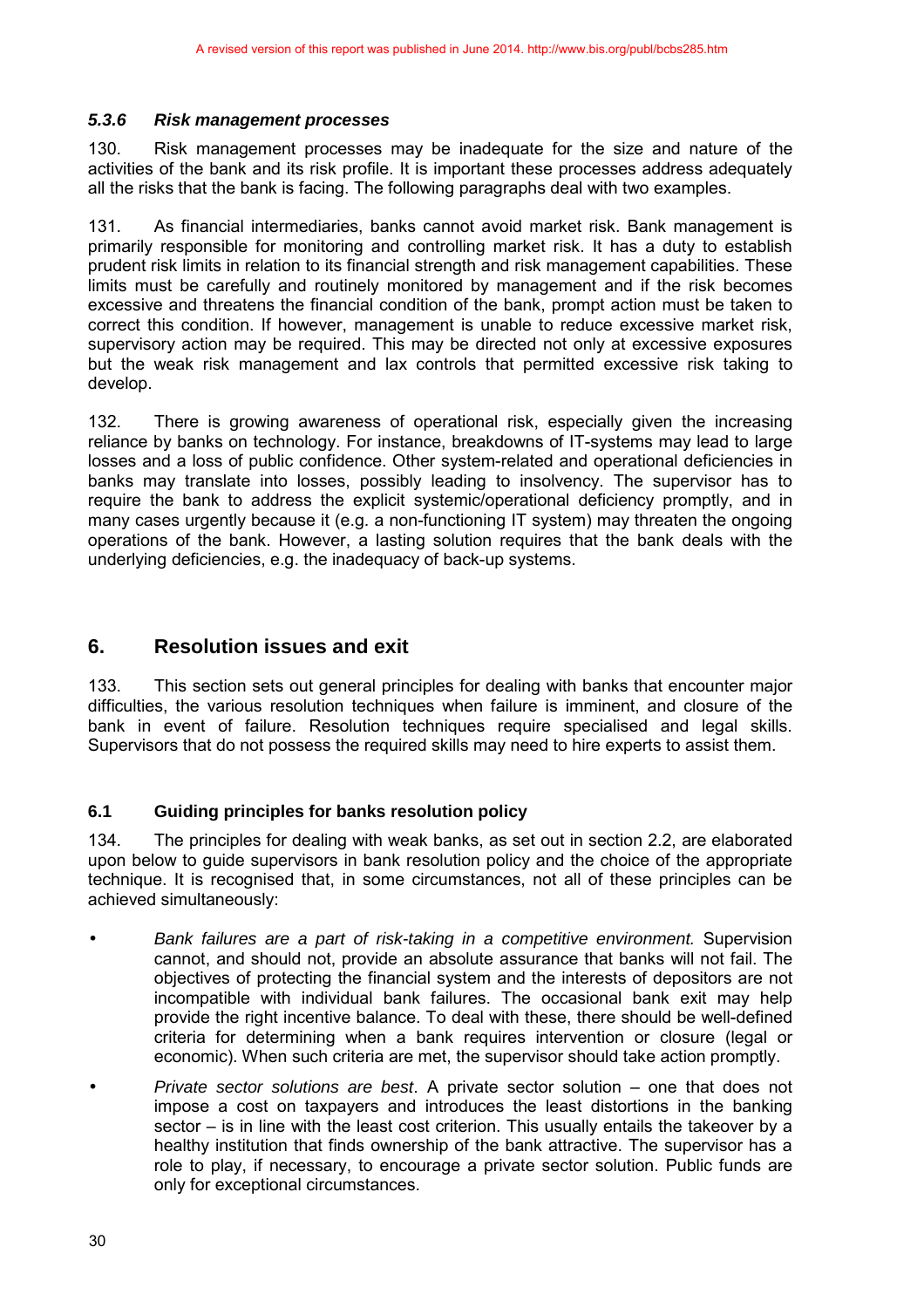- *Expedient resolution process.* Weak banks should be rehabilitated or resolved quickly and banking assets from failed institutions should be returned to the market promptly, in order to minimise the eventual costs to depositors, creditors and taxpayers. The longer a bank or banking asset is held by an administrator, the more value it will lose. Experience has shown that if left unchecked, the resolution of weak banks may drag on for a long time.
- *Preserving competitiveness*. In case of resolution by merger, acquisition, or purchase-and-assumption transaction, the selection of an acquiring bank should be done on a competitive basis. An additional factor to consider is whether competition for banking services would be adversely affected. Any sweetener to facilitate deals should not distort competition and penalise the more efficient banks.
- *Minimise disruption to market participants*. A bank closure may disrupt the intermediation of funds between lenders and borrowers, with potential negative effects on the economy. Borrowers may find it difficult to establish a relationship with a new bank and may find existing projects threatened if expected bank credits are not forthcoming. It may take the deposit insurer some time to determine who are the insured depositors, to close their accounts and pay them off. $25$  In the absence of a deposit insurer, the delay to depositors – if they are entitled to receive any monies back - will be even longer as liquidation procedures can be protracted. In any case, the choice of resolution measures, and the choice between resolution and closure, should be made with the aim of minimising market disruption.

#### **6.2 Resolution techniques**

135. The distinction between a legal closure and economic closure of the bank is important. In a legal closure, the licence of the bank is withdrawn and the legal entity ceases to exist. In an economic closure, there is interruption or cessation of the operations of the bank which may often lead to severe disruption and possibly losses for the bank's customers. The art of resolving bank problems often entails achieving a "legal closure" while avoiding an "economic closure".

#### *6.2.1 Restructuring plans*

 $\overline{a}$ 

136. While a weak bank may be required to reorganise its operations as a corrective action, if insolvency is imminent, the bank may be required to carry out a radical restructuring. Such a strategy is only worth adopting if there is a real chance of getting the business back on a sound footing in the short term. Far-reaching restructuring may be the only solution for large and complex institutions that are unlikely to find partners with the financial resources to carry through a merger or acquisition.

137. On top of operational and organisational restructuring, there can be financial restructuring. Where the bank has issued capital instruments under Basel Committee rules that count as regulatory capital, the holders of these instruments must be available to absorb losses. The absorption of losses, by way of write-down or conversion into equity (after eliminating existing shareholders' claims) must be triggered prior to failure of the bank. In addition, the supervisor or other relevant authorities should pursue whether there can be

 $25$  The law or regulations must ensure that the deposit insurer has access to bank information early on in the process and that such information is accurate and relatively complete. Staff of the deposit insurer should also have the adequate expertise to respond quickly and put money in the hands of the depositors.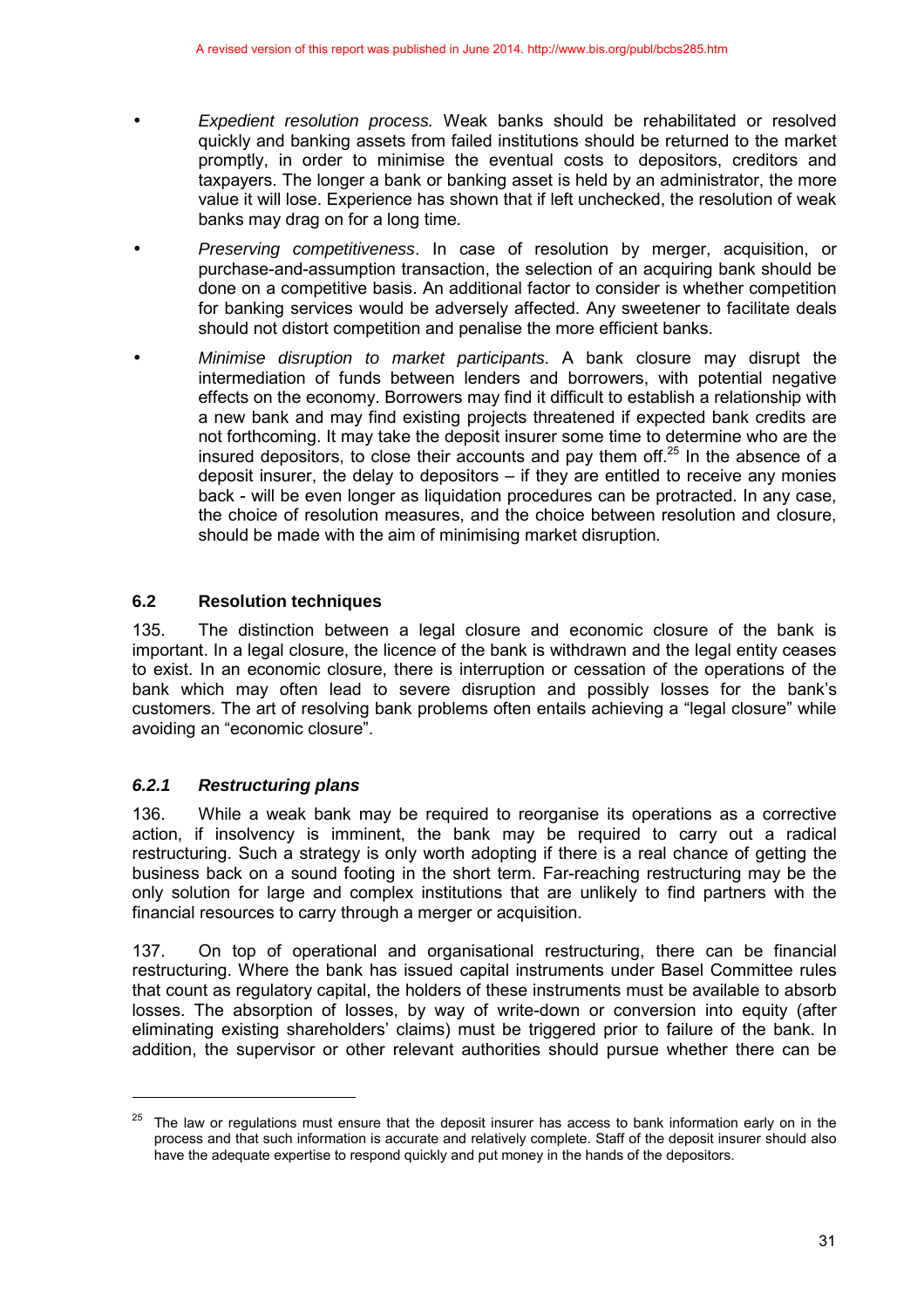conversion of subordinated debt into preferential or new equity where the supervisor or other authorities have the required legal means.

138. When the Board of Directors, management or controlling shareholders are reluctant to take timely action, supervisors should consider the appointment of an administrator to draw up the restructuring plan and implement its initial phases. In such cases, the administrator should replace the management and take over running of the company and have all the functions and powers of the ex-directors. Some curtailing of shareholders' powers could also be necessary.

#### *6.2.2 Mergers and acquisitions*

139. When a bank cannot on its own resolve its weaknesses, it should consider a merger with, or acquisition by, a healthy bank. This is a private sector resolution technique. Banks (even those that fail) are attractive targets to investors, especially financial institutions, because of their intrinsic franchise value.<sup>2</sup>

140. Arrangements for a merger or acquisition (M&A) should take place early before assets dissipate in value. In some cases, owners and certain creditors may have to make concessions to attract acquirers. Acquirers should have sufficient capital to meet the costs of the new bank and a management capable of projecting and implementing a reorganisation programme. Where the acquirer is a foreign bank, the supervisor needs to pay attention to additional aspects such as the laws and regulations of the relevant foreign jurisdictions. The supervisor will also need to liaise closely with foreign supervisors to inform itself about the acquirer and its related activities.

141. Supervisors should keep in mind that M&As are, even in good times, not easy undertakings for the institutions. This stems from different corporate cultures, incompatibility of IT systems, need for personnel layoffs, etc. Integration of staff and information systems has to be very carefully thought through in any merger plan.

142. The interested bank should have a clear understanding of the underlying causes and problems of the weak bank. Full and accurate information should be provided by the weak bank to all potential acquirers, although this may have to provided sequentially and under strict confidentiality agreements. In countries where the law permits, this could be done in cooperation with the supervisors. Restricting access to information will discourage potential acquirers, leading them to demand more concessions from the regulators or acquired bank. It is possible that full information may result in the interested bank deciding to abort the planned M&A. But this is better than an ill-considered takeover that may result in serious subsequent difficulties for the acquiring bank itself. The supervisor must be careful to ensure that in solving one problem, the strategy does not create another (larger) problem at some stage in the future.

143. Where the controlling shareholders of a weak bank are reluctant to sell their holdings and yield control of the bank and thus delay the M&A, the authorities may consider appointing an administrator having all the powers of the former management. Some pressure to persuade the weak bank's shareholders to accept the M&A may be necessary – even up to the expropriation of the majority stake. All the above will be subject to the appropriate legislation, which should also provide for fair treatment of the disenfranchised shareholders.

 $\overline{a}$ 

<sup>&</sup>lt;sup>26</sup> Intangible benefits may include instant access to a particular market segment, acquisition of a desirable deposit pool and a vast financial distribution system with a minimum investment.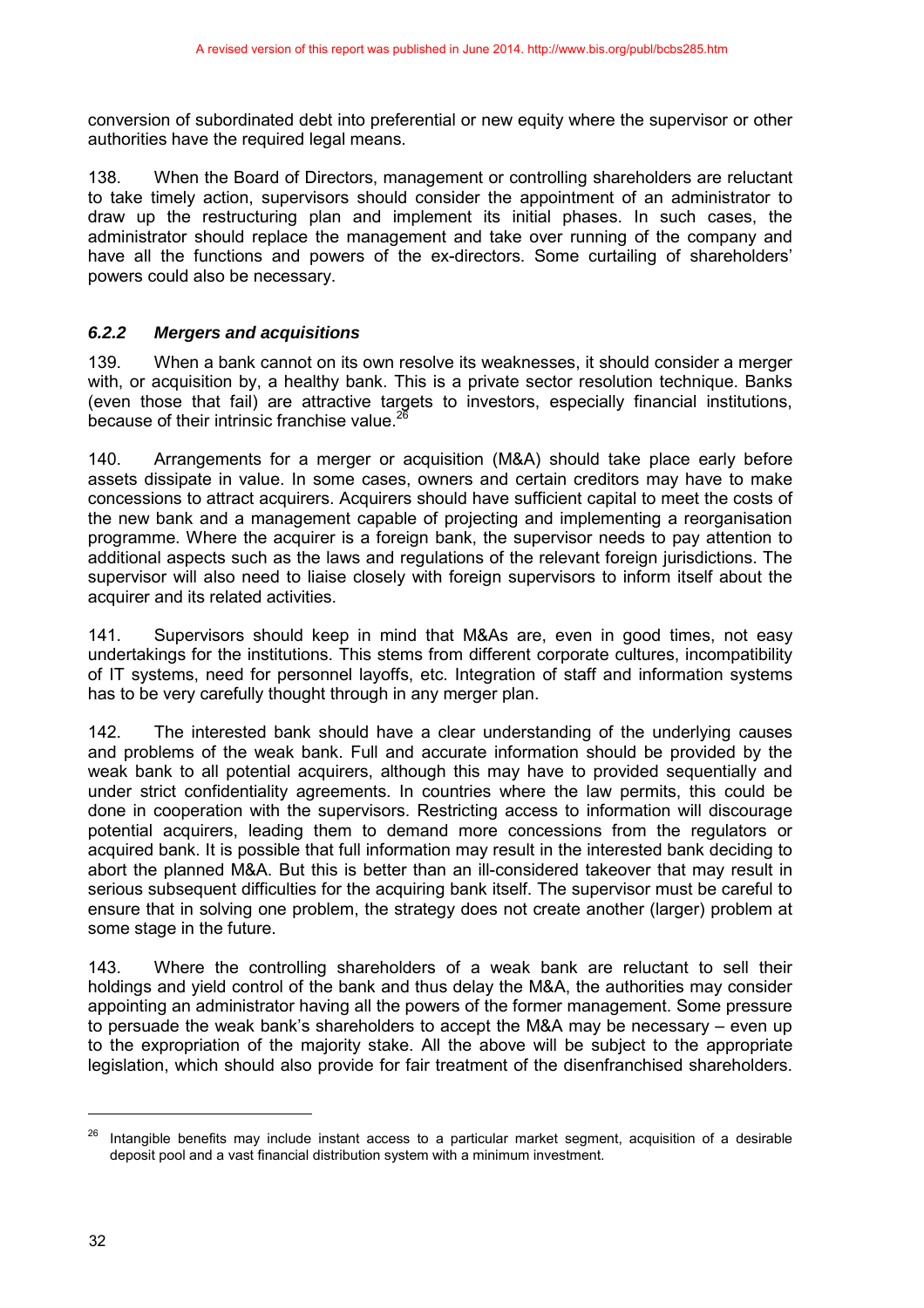A key issue is how, when and with what authority the supervisor can write down the value of shares.

144. There are other considerations. Owners of a weak bank who are trying to sell their stake to reduce their own personal losses will generally not attach great importance to the identity of the prospective buyers. In these circumstances, there is a risk that some potential buyers will be less interested in the banking operations of the bank than in its legal title and registration. Shareholders who are not fit and proper may wish to misuse the bank for dubious purposes (e.g. money laundering) or other business interests that may jeopardise the bank's continuing existence. In accordance with the Core Principles, supervisors are obliged to check the reliability of any new shareholder and have the power to reject applicants. Supervisors should use these powers uncompromisingly.

- 145. The advantages of an M&A type solution is that it:
- maintains the failing bank as a going concern and preserves the value of the assets (thereby reducing the cost to the government or deposit insurer);
- minimises the impact on markets as there are no disruptions in banking services to customers of the failing bank; and
- all assets are transferred in an M&A and all depositors and creditors are fully protected.

146. In a resolution by M&A, the supervisor should continue actively to monitor the problems in the acquired bank and take steps to ensure that they will be adequately addressed by the management of the resultant bank.

#### *6.2.3 Purchase-and-assumption transactions*

 $\overline{a}$ 

147. If a private sector M&A is not forthcoming or cannot be arranged, a purchase and assumption (P&A) transaction may be considered. A P&A transaction is one where a healthy institution or private investor(s) purchases some or all of the assets and assumes some or all of the liabilities of a failed bank. P&A transactions in most countries require withdrawal of the bank licence and the commencement of resolution proceedings by the liquidator. The acquiring bank purchases assets of the failed bank but not its charter.

148. A P&A transaction may be structured in many different ways, depending on the objectives and requirements of the deposit insurer<sup>27</sup> or the government, as well as of the acquirer. The transaction may be structured so that the acquirer purchases all assets and assumes all deposits. As with a M&A, this type of P&A transaction can be attractive to an acquirer - because of the intangibles - even when the bank is insolvent. However, such situations are rare. More often than not, to make the bank attractive for potential acquirers, a financial inducement may be necessary. Incentives may take the form of cash injections by the deposit insurer  $^{28}$ , or in exceptional cases, by the government. This form of assistance must be justified as the least cost alternative.

 $27$  The role of the deposit insurer in a resolution is mentioned here in a narrow context. In some countries, the deposit insurer plays a much bigger role, including providing financial support, assisting with capital restructuring, and facilitating mergers with other institutions.

<sup>&</sup>lt;sup>28</sup> In some countries, the deposit insurance agency is restricted to paying out depositors only. This resolution technique will still be considered a private sector solution if the financial inducement is provided by a privately funded guarantee scheme.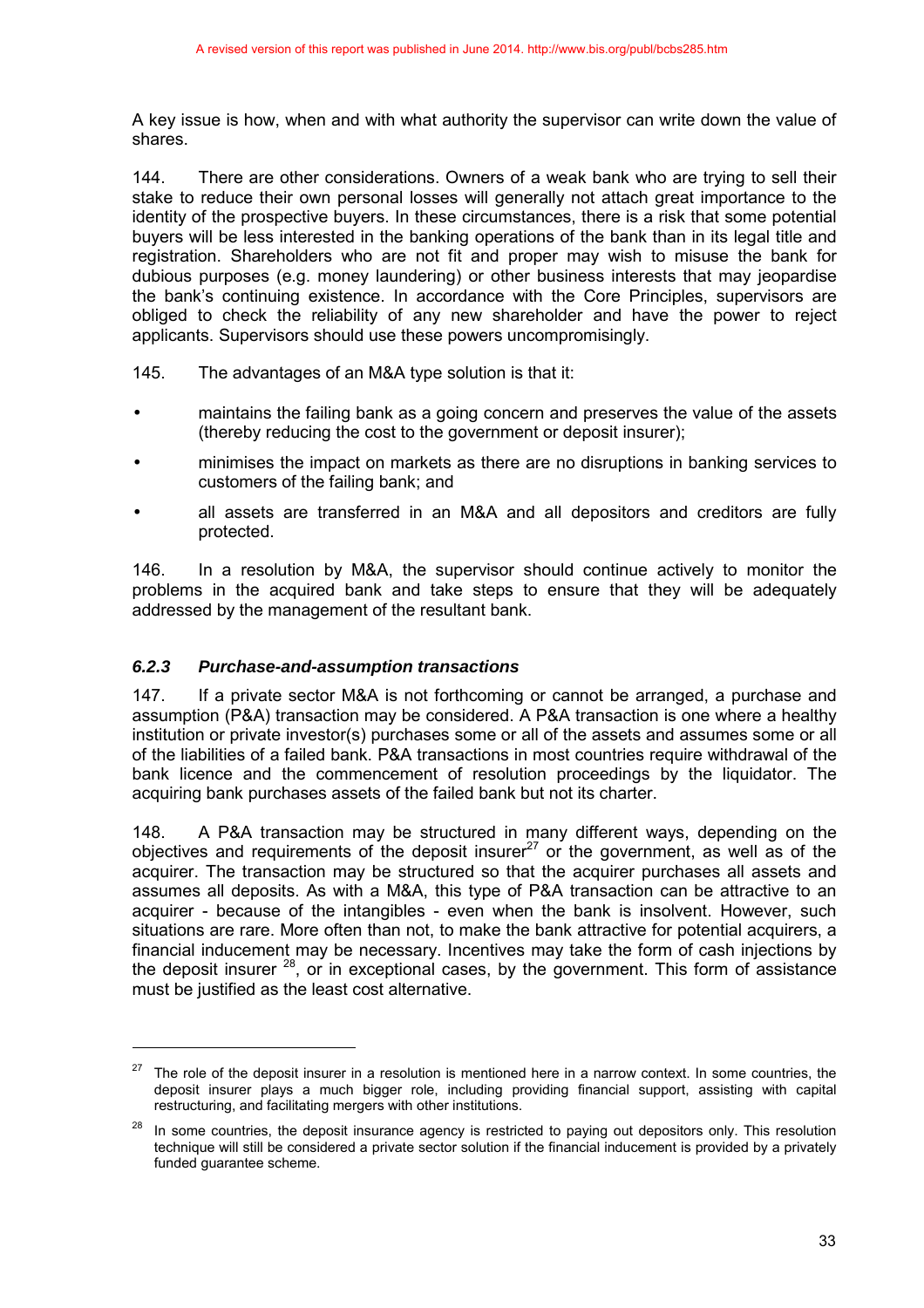149. A P&A transaction may be arranged so that the acquirer purchases only a portion of assets and assumes a portion of the deposits. For example, the liquidator may assign to the acquirer performing loans and other good-quality assets for an amount corresponding to the insured deposits it will assume.<sup>29</sup> A clean bank P&A transaction occurs when the acquiring institution assumes the deposit liabilities and purchases the cash and cash equivalent assets, the "good" loans and other high quality assets of the bank.<sup>30</sup> Assets not sold to the acquirer at resolution are passed on to the liquidator for disposal.

150. If non-performing loans and other risky investments are to be assigned to the acquirer, some arrangement will be needed to mitigate the consequent risk. This may take the form of a loss-sharing agreement or a put-back provision that allows the acquirer to return assets that become impaired within specified periods. In the sale of such assets, the acquirer must not be indemnified for all losses, otherwise there is no incentive for the acquirer to manage the bad loans to minimise losses, leading to a higher resolution cost. Alternatively, the acquirer could be hired, with appropriate incentives, to manage the nonperforming loans but not take them onto its own balance sheet.

151. A P&A transaction should be completed as quickly as possible. This will avoid the interruption of business so as to preserve the value of the bank and reduce the resolution cost.

152. As with M&A, the acquirer should have the financial and organisational capability to combine with the failed undertaking. If there is more than one eligible acquirer, a winner could be decided by competitive bidding so that the best price is obtained for the net assets of the failed bank.

153. Closing the bank as a legal entity implies that the shareholders lose their investment and the management are removed. From this standpoint a P&A transaction is compatible with minimising moral hazard.

- 154. The P&A type solution has the following benefits:
- saves the value of the assets of the failed bank (thereby reducing the resolution cost);
- minimises the impact on the market by returning assets and deposits to normal banking operations with the acquiring bank quickly. It can typically be completed over a weekend; and
- customers with insured deposits suffer no loss in service and have immediate access to their funds at the acquiring bank if the P&A transaction can be completed over the weekend.

#### *6.2.4 Bridge bank*

155. A bridge bank is a resolution technique that allows a bank to continue its operations until a permanent solution can be found. The weak bank is closed by the licensing authority

 $\overline{a}$ 

<sup>&</sup>lt;sup>29</sup> The deposit insurer should give to the liquidator cash for an amount equivalent to the insured deposits, whose protection is ensured through the assignment. The uninsured depositors will jointly share with the deposit insurer the allotments that the liquidator will distribute using the cash given by the deposit insurer and the recoveries obtained from the disposal of the poor-quality assets.

 $30$  This is one way of implementing a good bank-bad bank separation (section 6.5).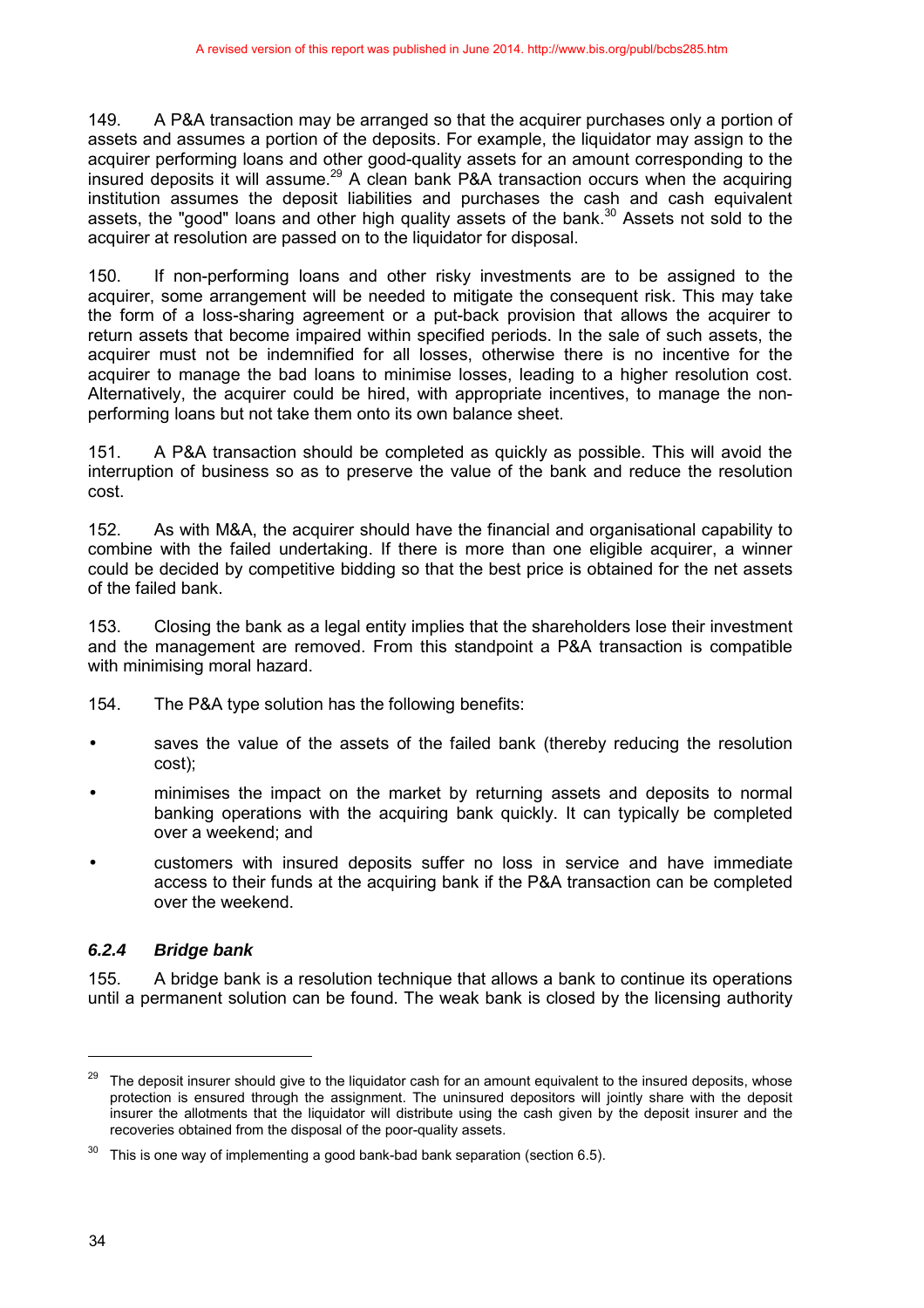and placed under liquidation. A new bank, referred to as a bridge bank, is licensed and controlled by the liquidator. The liquidator has discretion in determining which assets and liabilities are transferred to the bridge bank. Those assets and liabilities that are not transferred to the bridge bank remain with the liquidator. A bridge bank is designed to "bridge" the gap between the failure of a bank and the time when the liquidator can evaluate and market the bank in such a manner that allows for a satisfactory acquisition by a third party. It also allows potential purchasers the time necessary to assess the bank's condition in order to submit their offers while at the same time permitting uninterrupted service to bank customers.

156. A bridge bank transaction is most commonly used when the failed institution is unusually large or complex or when the deposit insurer or the government believes there is value to be realised or costs minimised, but does not have a ready solution other than a payoff. It has the advantage of gaining time to find another bank willing to step in and prepare the terms of the operation. However, it should not be used to postpone a permanent solution, nor should the arrangement be allowed to remain in place for any significant length of time as the bank will lose value if customers withdraw.

#### **6.3 Use of public sector monies in a resolution**

157. Public funds are only for exceptional circumstances. Public funds for the resolution of weak banks may be considered in potentially systemic situations, including the risk of loss or disruption of credit and payment services to a large number of customers. An intervention of this nature should be preceded by a cost assessment of the alternatives, including the indirect cost to the economy.

158. Government support may take the form of financial inducements to facilitate a resolution measure discussed in section 6.2.

159. Alternatively, the government may offer solvency support to a weak bank to allow it to remain open for business. "Open bank assistance" may take the form of a direct capital injection; loans provided by the government to the bank; or the purchase of troubled assets by asset management companies created expressly for this purpose or other institutions and whose losses are covered by the government.

160. As the provision of solvency support puts taxpayers' money clearly at risk, the decision to do so should always be taken and funded by the government and the legislative body, and not by the central bank. The central bank is often required to advance the funding until legal changes have been made or budgetary appropriations have been approved. Close cooperation and information sharing between the central bank and the government is necessary.

161. The provision of solvency support is not a resolution measure in the sense of providing a lasting solution to the underlying weaknesses of the bank. The disbursement of public monies should be made dependent on the implementation of an action plan, approved by the supervisor, including measures to restore profitability and sound and prudent management. The government should always retain the option of getting its money repaid if the resolution of the bank so allows.

162. If public monies are used, shareholders of the weak bank should be made to bear the cost of the resolution via a dilution or even elimination of their shareholding interests. One principal difficulty of arranging such transactions is the time required to get shareholder approval for a significant reduction of their interests. When shareholders realise that government assistance may be forthcoming, negotiations can be complex and lengthy.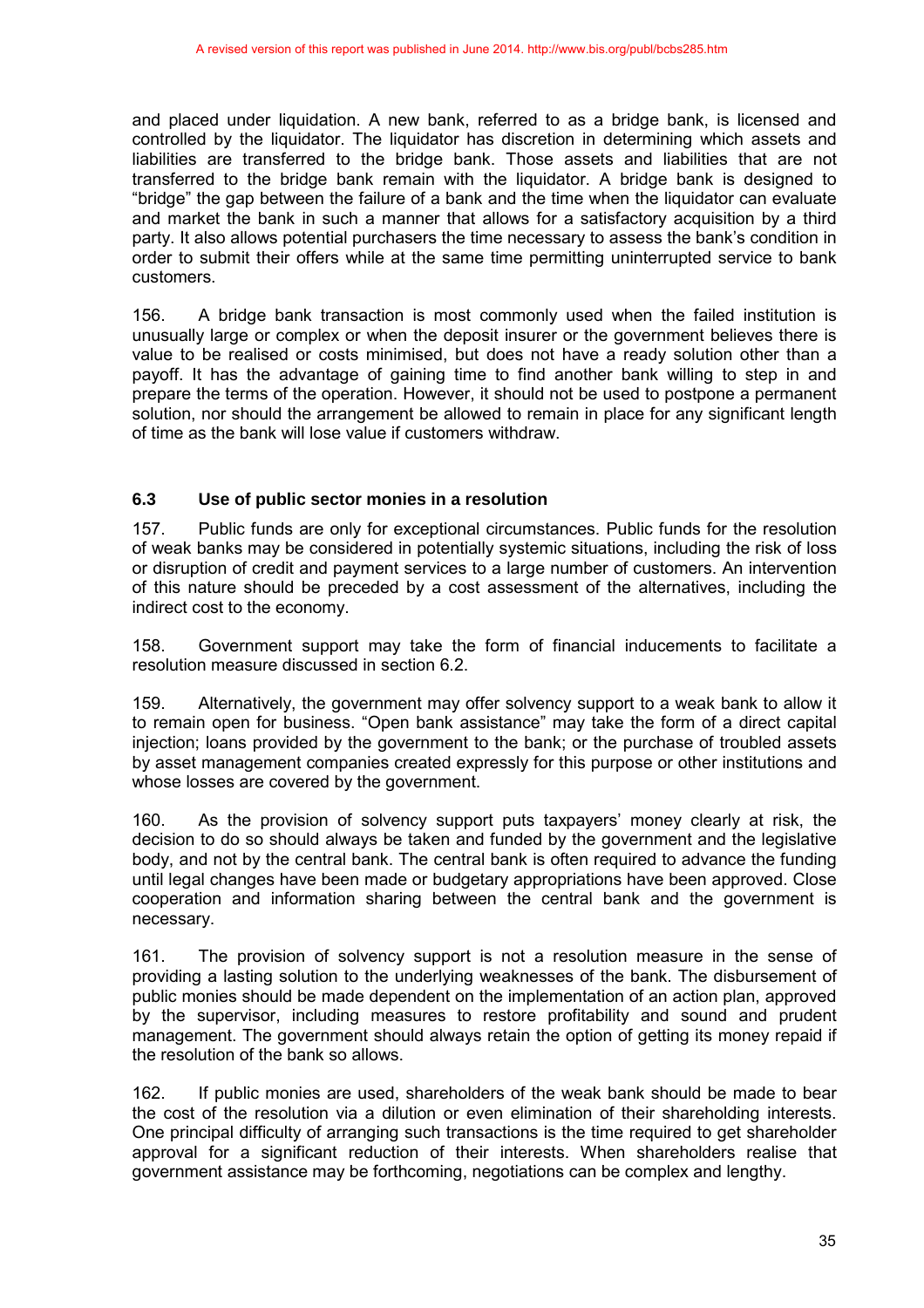163. By rescuing a troubled bank, the government may find itself as the majority or sole owner, i.e. the bank is in practice nationalised. This should be a *temporary* solution, and the government should actively seek interested buyers in order to divest its holding. In the meantime, the government should operate the bank on market-oriented terms and with professional staff. The government should also make its intentions very clear to other market participants and to the general public.

#### **6.4 Closure of the bank: Depositors pay-off**

164. If no investor is willing to step in to rescue the bank, the repayment of depositors and the liquidation of the bank's assets are unavoidable. In countries with a deposit insurance scheme, closure of the bank and depositor pay-off is also the right decision where a depositor pay-off is less costly than other resolution measures. The costs of a depositor pay-off will fall in the first instance on the other banks if the insurance scheme is privately funded or on the government otherwise.

165. The liquidators will proceed with the direct realisation of the assets in order to pay creditors under the rules governing general insolvency proceedings or bank-specific insolvency proceedings, depending on the institutional framework in place. Where depositors are protected by deposit guarantee schemes, the schemes usually acquire creditor status after making payment and participate in the liquidation allotments in place of the depositors.

#### **6.5 Management of impaired assets**

166. In all resolution techniques, unless all of the assets of a weak bank are acquired by another institution, there will be a large amount of impaired loans and other bad assets that needs to be managed. This occurs both for open bank assistance as well as resolution techniques that result in a closed bank. Asset recovery should aim to be economic, fair and expeditious, with a view to maximising the recoveries on a net present value basis. Recovery of impaired assets can be done through direct collection (foreclosure of assets of debtors, especially from large debtors) or sales of assets to third parties, or by handling the assets (e.g. through debt work-outs) to prepare them for later sales.

167. Where the portfolio of assets is dismembered and sold individually to different acquirers at different times, a strategy that balances the risks and advantages of holding and managing the assets instead of rapidly selling them should be defined. Adverse economic effects from a strategy of rapid recoveries of non-performing loans should also be considered. The choice also depends on the capability and skills available for active management of the assets.

168. Different methods are available for selling the assets, such as sales *en bloc*, "portfolio" sales, asset-by-asset sales, securitisation or sales to a restructuring agency. The choice of method depends on the quality of the assets, overall economic and financial market conditions, interested domestic and foreign investors, and the available resources.

169. Experience has shown that there are several reasons to separate the handling of the bad assets from the rest of the bank:

- Once removed, the balance sheet is improved, thus making the bank more attractive.
- Bank management can focus on steering the bank through its present problems and on its strategic development rather than having to spend a large part of their scarce time on problem assets.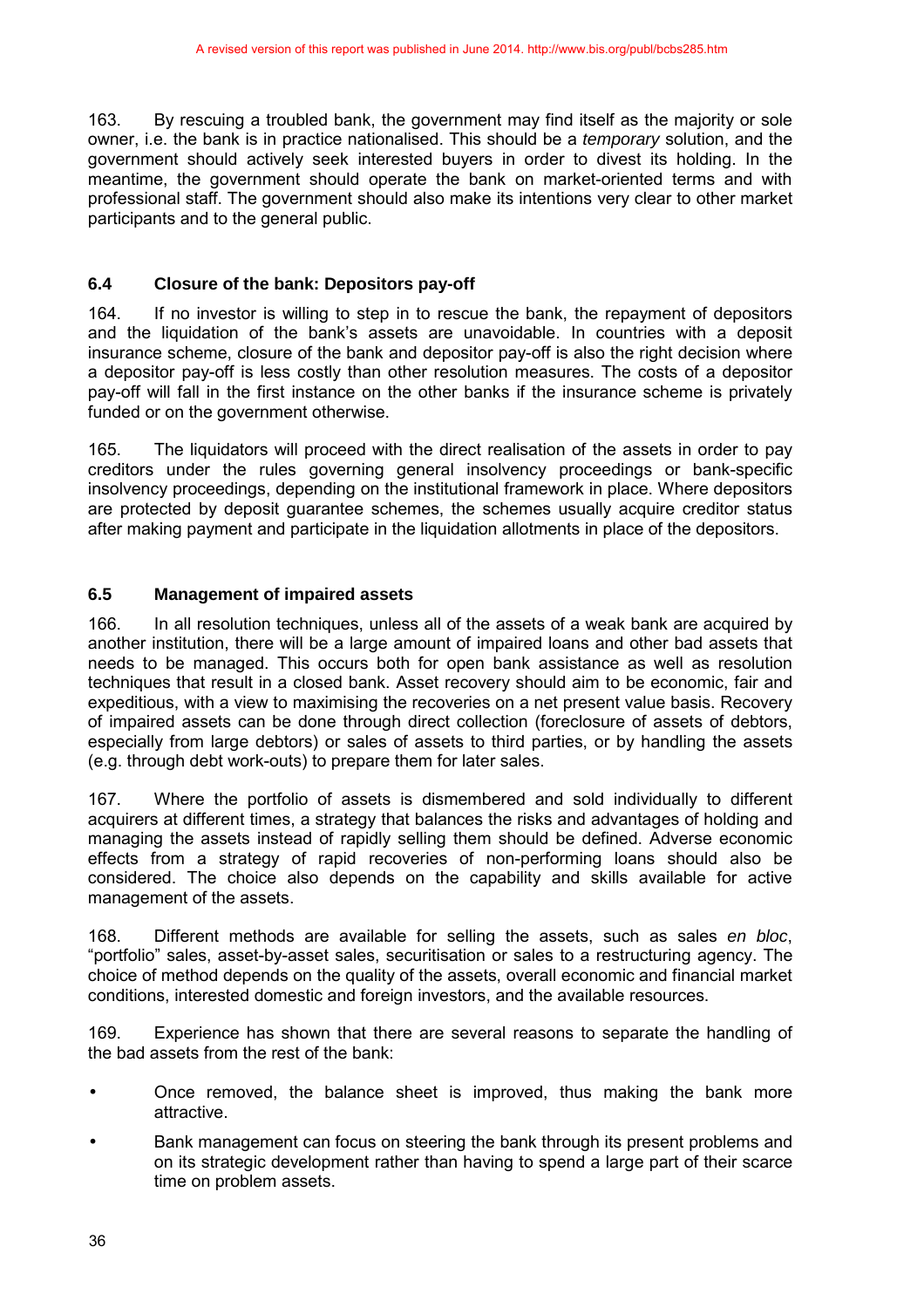• Specialists may be hired with the aim of maximising the recovery of the impaired assets, for instance by adapting the assets to make them more attractive for investors**.**

170. The separation of assets can take different forms. They include a division in the bank, a subsidiary, or a separate asset management company, funded and managed by private investors or by the government.

171. Where all non-performing and other sub-quality assets are sold at market values to a separate company specially set up for this purpose, the resolution technique is called a "good bank - bad bank" separation. The asset management company - referred to a "bad bank" - will need to be capitalised by the government or deposit insurer since typically no private investor is available or interested, at least initially, in acquiring the sub-quality assets. The company has the objective of managing the assets to maximize cash inflows. Transparency, expertise, sound management and appropriate incentives are essential for the maximisation of recoveries of this company. The remaining part of the bank is referred to as the "good bank". Recapitalisation will be needed if no share capital remains. The good bank should now focus on correcting operational weakness and its ongoing banking activities. Alternatively, the good bank can be offered for sale. A "good bank - bad bank" solution should be considered only if there is franchise value in the "good bank".

#### **6.6 Public disclosure of problems**

 $\overline{a}$ 

172. An important issue is whether, and at what point, the bank, the supervisor, central bank or perhaps the government, should comment publicly on problems faced by a weak bank.<sup>31</sup> As a general rule, disclosure should be favoured to the extent legally permissible and required. Both the timing and content of any disclosure are important, bearing in mind that delays in disclosure could results in winners and losers (in particular new depositors) depending on whether they have access to the privileged information. The overriding consideration in the choice of timing and content of the disclosure must be how they contribute to resolving the weak bank, while maintaining overall confidence and systemic stability.

173. If there are already persistent rumours about the bank's problems, giving publicity to the remedial action being taken by the bank may help maintain or boost confidence in the bank. The bank should be encouraged to declare the situation and the prospects of returning to normal activity ahead of the supervisor's announcement. If the senior management of the bank are to be dismissed as a result of a supervisory decision, the supervisor should be the first to disseminate the information and set it in the right context. Information, at least the initial set presented by the supervisor, should be succinct and clear, and should contain only the content of the decision taken, a brief description of reasons why and the goals being pursued by the supervisor. Comments such as "depositors have no cause for alarm" or similar may be interpreted as implying endorsement of, or support for, the bank and the supervisor may feel morally obliged to to bail out the bank subsequently.

174. If the problems of the bank are not yet in the public domain, the supervisor should consider whether it is less costly and disruptive to disclose a bank's problems after remedial

 $31$  The discussion on public disclosure refers to all weak banks, whether under corrective action (section 5) or under resolution measures (section 6).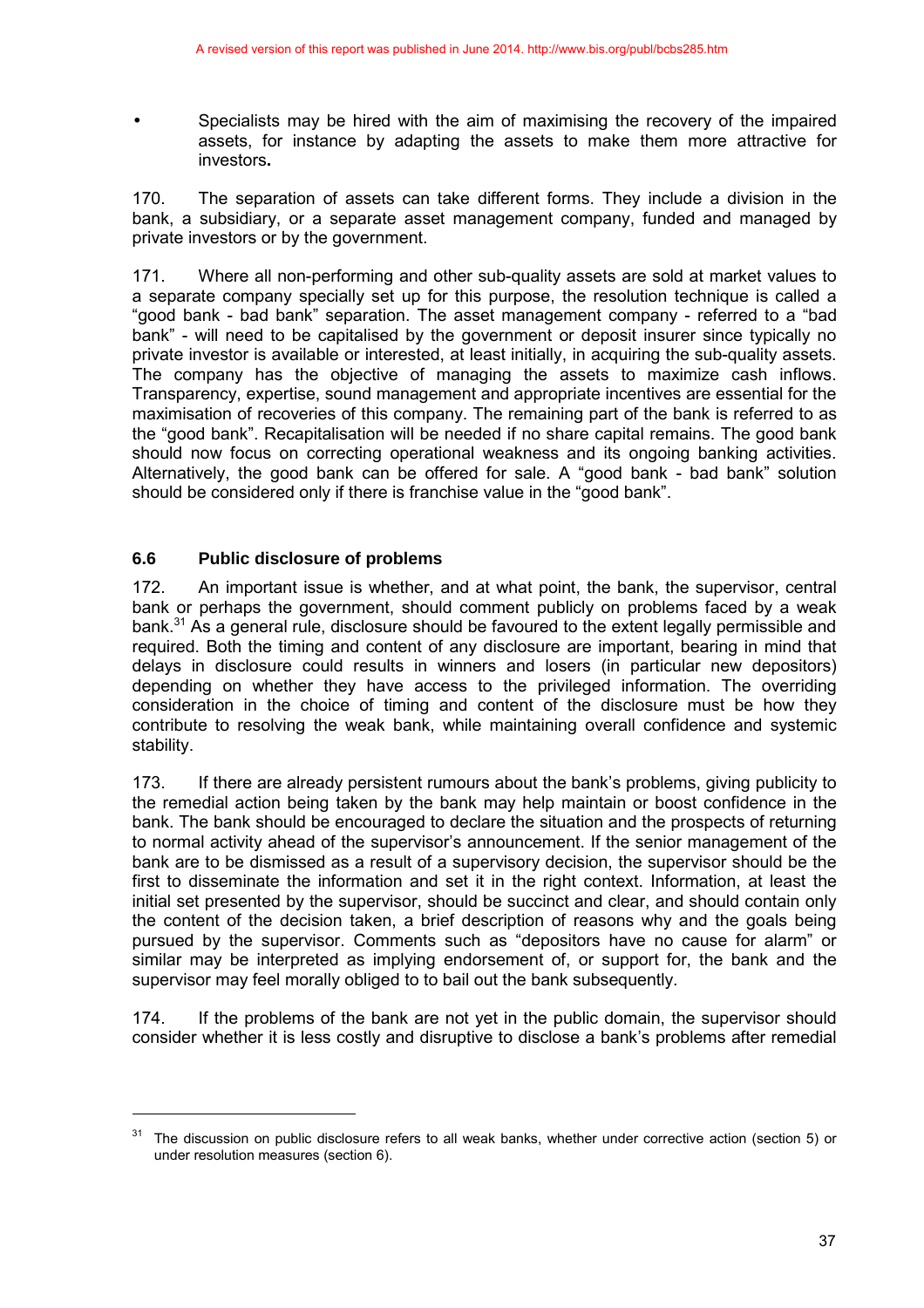actions have started. If the bank's problems are severe, premature disclosure may result in a bank run.

175. In all cases, the bank has to be mindful of any statutory or regulatory obligations to make disclosures. For example, if the bank's shares are listed on the stock exchange, certain disclosures may be required by the listing rules. The supervisor may also have obligations, formal or informal, to keep other parties informed such as other domestic supervisors, and overseas supervisors if the bank has overseas presences.

176. A related issue is whether formal supervisory action taken against the bank should always be disclosed. The same considerations apply. In some countries, all enforcement actions taken are made public in the interest of transparency.

177. In any case, whenever there is a decision on disclosure, it is essential that there is close co-ordination between the bank, the supervisory authority and other interested parties such as the central bank, the deposit insurer and the government. The co-ordination applies to both the timing and content of the disclosures. Experience has shown that when banks and authorities have made inconsistent or discordant disclosures, this has led to confusion and has made the resolution efforts more difficult.

## **7. Selected institutional issues**

#### **7.1 Conglomerate issues**

178. Additional factors may apply to a bank that is part of a conglomerate group. This is because events and weaknesses in the wider group, including ownership and organisation structure, could have an adverse impact on the bank, even if the latter is in good health. A particular risk is that the bank's assets or liquidity are used to support weak entities in the group, particularly those that engage in unregulated activities.

179. Conglomerates can comprise exclusively financial entities or be a mix of financial and non-financial firms. More often than not, the situation may be complicated by an international dimension – for example, if the bank is part of a multinational group. The prudential approach to be taken in each case is similar: namely to obtain all relevant information and ring-fence the bank as much as possible from contagion in the group.

#### *7.1.1 Tools available*

180. The supervisor can use a combination of the following tools:

- Undertake a *group* assessment. By pooling information from all the group's supervisors, a clearer picture of group-wide risks may emerge, facilitating the identification and resolution of problems. It is helpful to hold regular meetings with the other relevant sector supervisors, even while the group is problem-free. This helps to build trust between the supervisors, making information flows easier when difficulties emerge.
- Obtain *information* from and on other group entities. This is most straightforward where the other entities are financial and their supervisors are prepared to share information. If a group has an important unsupervised entity, supervisors will have to seek information through other routes, e.g. from publicly available data or by applying pressure via the authorised entity.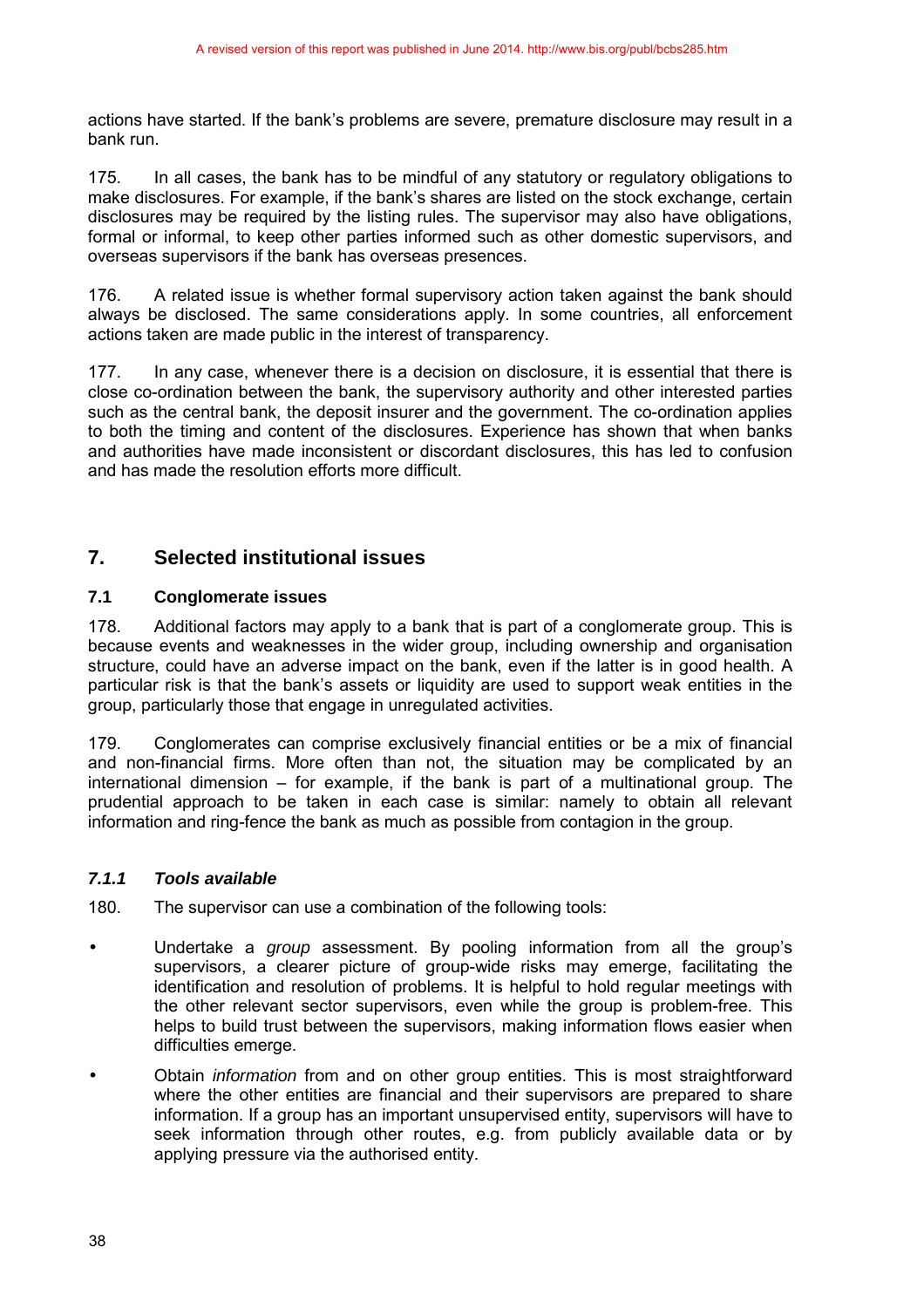- Appoint a *coordinator.* Especially in a crisis affecting the whole group, it is important that one supervisor acts as the "lead". This does not mean taking decisions on behalf of all individual supervisors but acting to (i) collate information from the solo supervisors; and (ii) act as a point of contact and liaison for the group on group-wide issues.
- *Ring-fence* the bank. Options here include: limiting exposures to the rest of the group; limiting funding from group entities (in case it is withdrawn at short notice); and imposing more stringent capital and liquidity requirements**.**
- Ensure that *governance* of the bank is relatively *independent* of the wider group. This can be achieved by, for example, insisting that some or all of the bank's directors are independent of the group.

#### *7.1.2 International conglomerates*

181. The same issues and basic options apply to international conglomerates. Information sharing on a cross-border basis may present additional cultural or legal difficulties (e.g. data protection). If anything, this makes it all the more important to establish and test a robust framework for pooling information as part of normal supervisory activities. There are many examples of regular dialogue between supervisors cross-border. $32$  On occasion, joint inspection visits in the host country can also be valuable.

182. One lesson from resolutions of banks with cross-border operations is that different legal structures in different countries may limit the range of available tools to resolve problems. It is thus important that supervisors of such banks inform themselves in "normal times" of the legal situation and are prepared for a possible future resolution of the bank.

#### **7.2 Cross-border issues**

 $\overline{a}$ 

183. There are four permutations: A foreign bank having a (i) subsidiary or (ii) a branch in a host country, or a home country bank having a (iii) subsidiary or (iv) branch in a foreign country. The different structures call for different supervisory roles and responses.

184. A *subsidiary of a foreign bank* is legally incorporated in the host country and is subject to the same supervisory and regulatory measures as a domestic bank. However, the fact that it is part of a foreign bank group leads to some additional complexities, but also to additional channels for information and may increase the scope of remedial action. The main risks are that the subsidiary is affected not only by events in the host country, but also in the home country of its parent. It is important that the host country supervisor keeps abreast of such developments, for example, by requesting information from the home country supervisors. In the event of a problem in the subsidiary, the host supervisor should, at an early stage and if possible before action is taken, inform and consult with the home authorities about planned supervisory decisions.

185. In the event of significant problems in the parent bank, or elsewhere in the group, the host country supervisor may, insofar as the legislation permits, try to protect the subsidiary by ring-fencing. This may entail limiting the subsidiary's exposures to the other parts of the banking group, stopping the parent bank from booking exposures in the subsidiary, or closing the bank if it does not meet authorisation requirements.

 $32$  One example is the bilateral meetings between EU banking regulators.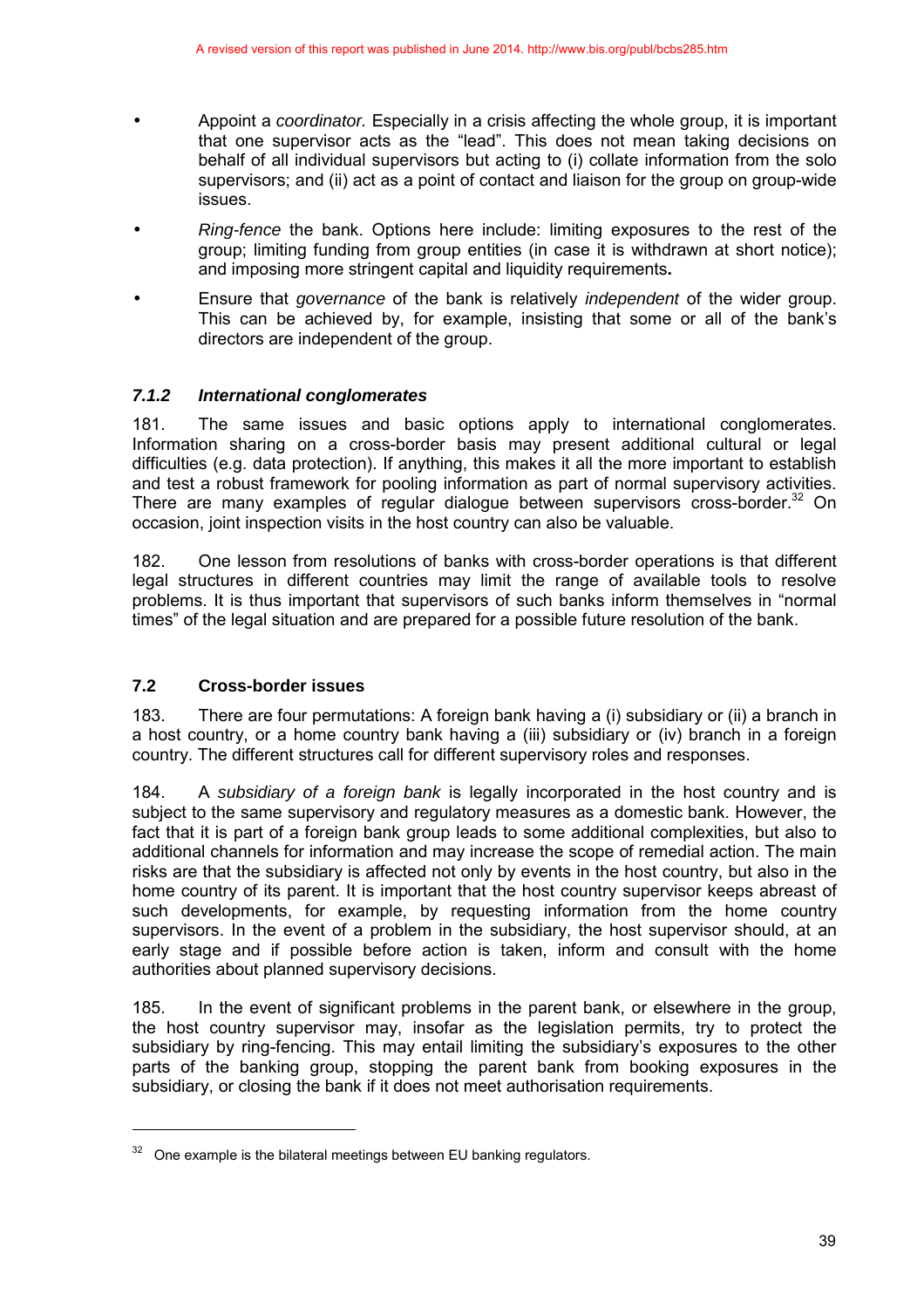186. Efforts to ring-fence the subsidiary will be made more difficult if large parts of the subsidiary's operations are outsourced to the home country.

187. A *branch of a foreign bank* is not legally incorporated in the host country and the home country supervisory authority bears responsibility for its solvency. Nonetheless, the host supervisor may apply similar corrective measures as for a subsidiary recognising that ring-fencing would not be as effective as in the case of subsidiaries. The supervisor may also wish to require the branch to maintain certain assets to meet their obligations. Ultimately, the host country supervisor has the power, both for a subsidiary and branch, to revoke the banking license or to require the home authorities to close the branch. This could be applied when the bank violates prudential rules or limits or when other conditions for the bank are not upheld, such as if the parent bank refuses access to vital information.

188. Home country *banks' subsidiaries as well as branches abroad* should be treated equally (as the inverse) in the corresponding situations mentioned above. It is important for the home country supervisor to:

- get a clear view of the legal and financial situation in the host country, including of the competence of its supervisory authority;
- obtain agreements with the host authorities on information sharing, particularly in a crisis;
- ensure that the parent bank has full information of the risks and also full understanding and control of the activities of the foreign entity;
- have access to all relevant information on the entity abroad, through the entity itself, its parent, the foreign supervisor and onsite examinations.

189. Cross-border issues also arise when a domestic bank is controlled by a very large foreign shareholder. The bank can become weakened if the controller suffers reputational damage. To some extent, similar actions to those above and also as described in 7.1 may be applied, such as intensified information sharing with the "host country" (of the controller) authorities.

#### **7.3 Public sector banks**

190. The Basel Core Principles state that, in principle, all banks should be subject to the same operational and supervisory standards, regardless of their ownership. In practice, and for historical, institutional and ideological reasons, many countries have a legacy of very large public sector banks. Many of these banks do not operate on market terms; instead they are used as quasi-public institutions to provide special services to the public and to the economy at large. Examples of non-commercial factors include:

- offering loans to specific sectors at the behest of the government without requiring that the customer meet normal credit underwriting criteria or pricing the loan at a level that is not commensurate with the level of inherent risk;
- granting credits to public enterprises based on public guarantees rather than on prudent credit underwriting and credit risk assessment practices;
- performing various "social services" not normally conducted by banks;
- subsidising certain banking services and products.

191. A further problem arises from the frequent misapplication of the fit and proper test when hiring directors and management at public sector banks. Often officials are retained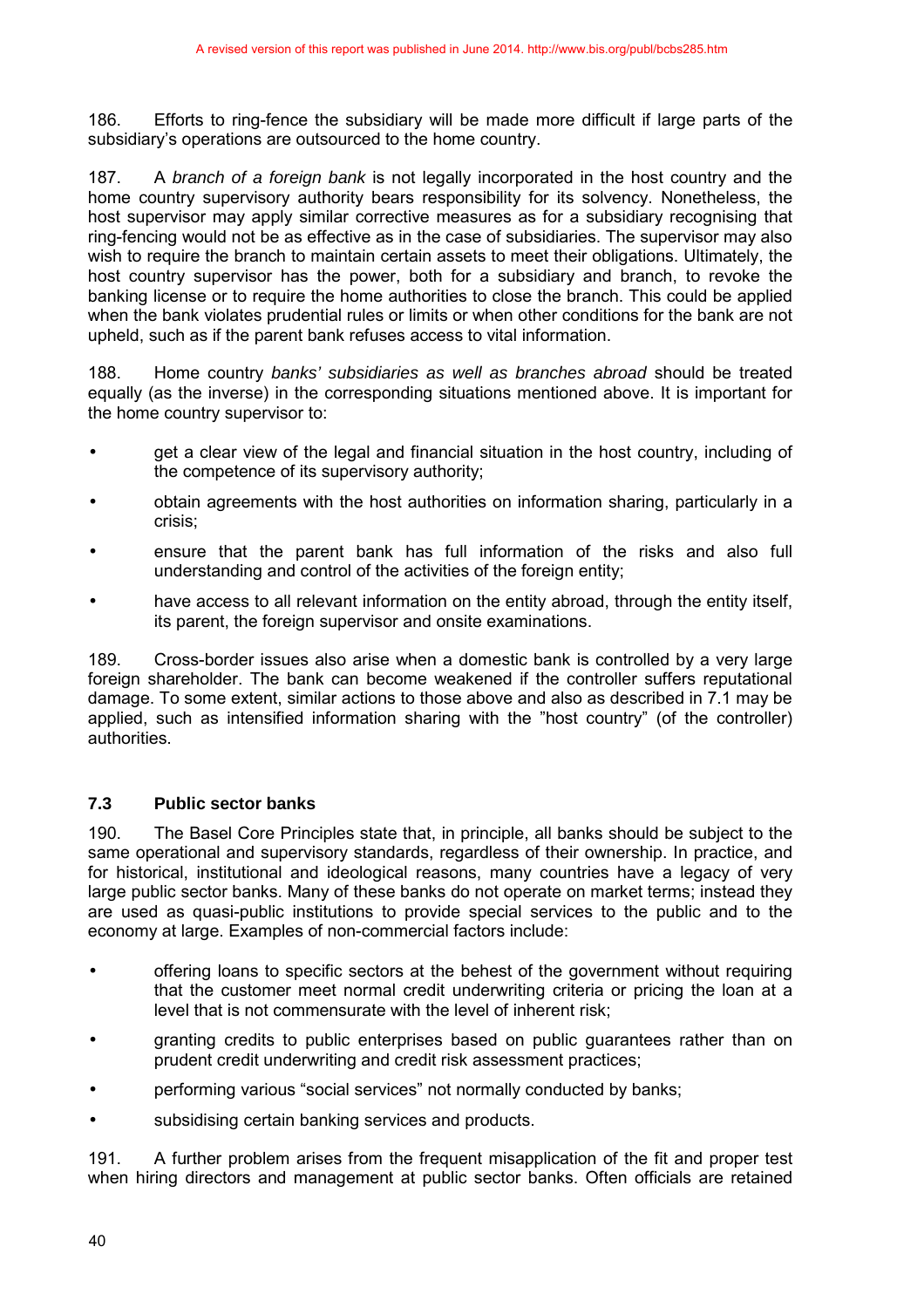who do not have sufficient experience in managing and operating commercial, for-profit banks. Finally, when compared with privately-owned banks, there is a greater reluctance by employees and the public at large for the restructuring of operations and staff reductions.

192. Against this background it is not surprising that in many countries there are large, even dominant, public sector banks with significant financial and operational weaknesses. In some cases these weaknesses are not immediately evident from the bank's financial statements. For example, delinquent loan payments "covered" by guarantees from the government or other public bodies may not be classified and provisioned, even though in reality it is unlikely that the bank will be able to collect the amounts due from the guarantor.

193. The effects of the practices mentioned above include: high levels of non-performing loans and resulting low levels of interest income; inadequate provisioning; high administrative and operational costs; and ultimately a declining capital base. Liquidity problems are normally averted because of special access to public facilities, such as the central bank's discount window or other arrangements.<sup>33</sup>

194. Treating weak public sector banks in many cases requires an approach different from that used when dealing with private banks. This is not to say, however, that the treatment should be less stringent. For public sector banks, as for all other banks, the aim is to restore the bank to financial strength and profitability. If this is not possible, the bank should be sold or closed and the assets liquidated. It is imperative that, when treating public sector banks, the various non-market oriented diversions and interferences are terminated. If these functions are still needed, e.g. financial services to people in remote places, the authorities should consider a more cost-efficient and streamlined method of providing them. Moreover, the costs associated with the services or products should be financed out of explicit government budget appropriations and when possible, through other and less resource consuming channels.

195. Complicating the successful implementation of the resolution strategy in many public sector banks is their sheer size. It may be impossible in practice to find willing and sufficiently strong partners who are able to absorb a large public sector bank in a merger or acquisition. Some countries have solved this problem by splitting the bank into several smaller entities and dealing with each one separately. It should be noted, that such an approach can also be used effectively when resolving large non-public sector banks.

196. To be effective, corrective measures and resolution strategies for public sector banks must address the financial and political issues simultaneously. Strategies addressing the financial issues must treat the bank like any other commercial entity. Strategies focusing on political issues require actions to free the bank from its non-commercial operations and influences. As a consequence, implementing and carrying out corrective measures and resolution strategies for public sector banks will typically require more time; in the meantime, the government is likely to be called upon to provide additional capital.

197. In summary, for competitive reasons and in order to maintain credibility in the financial sector, it is imperative that the supervision and the resolution of weak public sector banks be carried out in a manner that is not more favourable than that applied to private banks.

 $\overline{a}$ 

In the EU, special access for public banks to public facilities, and in particular, to the financial resources of the central bank is expressly forbidden, in accordance with article 101 of the EC Treaty.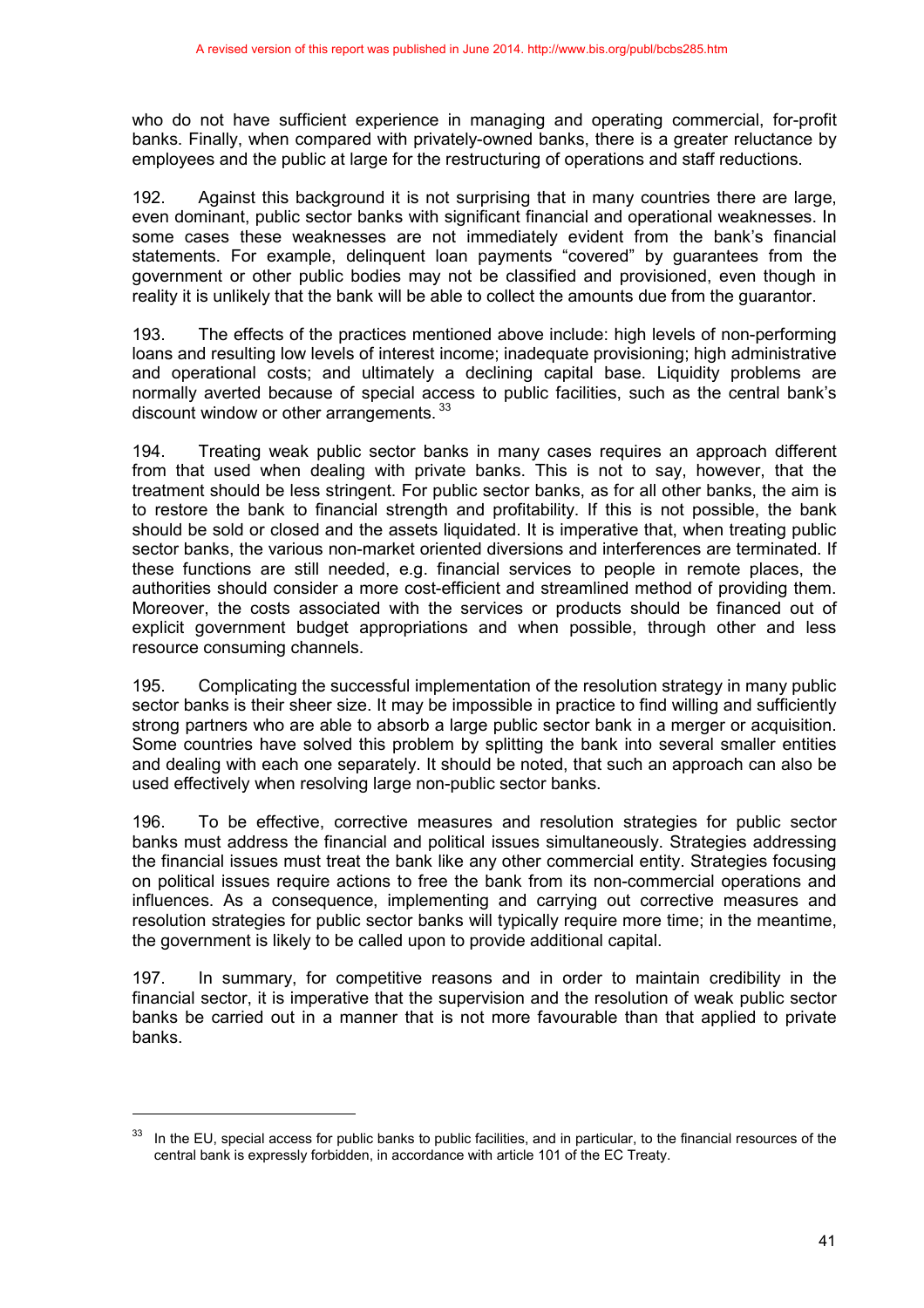## **8. Conclusions**

198. This report has tried to draw some lessons from recent experience on how to deal with weak banks. All supervisors will have to face this problem in some form. Although each occasion is different, there are important, common strands. The main ones are summarised below:

(i) Supervisors should be prepared. In a crisis, time is short and problems have to be faced immediately - often several at once. Delay makes things worse and the solution more costly. It helps considerably if supervisors understand the issues and the options for handling weak banks and also who they can talk to in other organisations and countries.

(ii) To deal effectively with weak banks, supervisors need clear objectives and a clear, operating framework. The Basel Core Principles for Effective Banking Supervision provide this; and the growing adoption of these standards since 1997 lessens the risk of supervisory action being undermined by legal and accounting gaps and political interference.

(iii) Prevention is normally better than cure. Supervisors should use new as well as existing tools to 'know' their banks. This is not always easy, given resource and time constraints; but a combination of financial reporting and monitoring, on-site inspection and regular liaison with auditors and bank management already provide a good basis, in many cases, for detecting problems early. If so, these can often be remedied before a bank's solvency is threatened.

(iv) Supervisors need to be discriminating. They have to distinguish between the symptoms and the underlying causes of weakness, which will influence their choice of corrective action. They have to allow for the 'special' factors of state-banks and international conglomerates, but this does not imply forbearance or lenient treatment. They have to be proportionate and flexible in their use of tools, judging when a remedial programme is more appropriate than penalties and when (and when not) to publicise restrictions.

(v) Banks can and do fail, and there should be public awareness of this. Public bailouts are a last resort. Liquidation is often the right solution, particularly where deposit insurance is well established. Before then, there are a number of now well-tried resolutions and exit techniques which can suit certain circumstances to minimise the disruption to the financial system and resolution costs.

(vi) In an increasingly interdependent world, close international co-operation among supervisors in this area is a necessity. Weak bank problems, especially big ones, spill over national boundaries very quickly. This report contributes, in a practical way, to the goal of cooperation.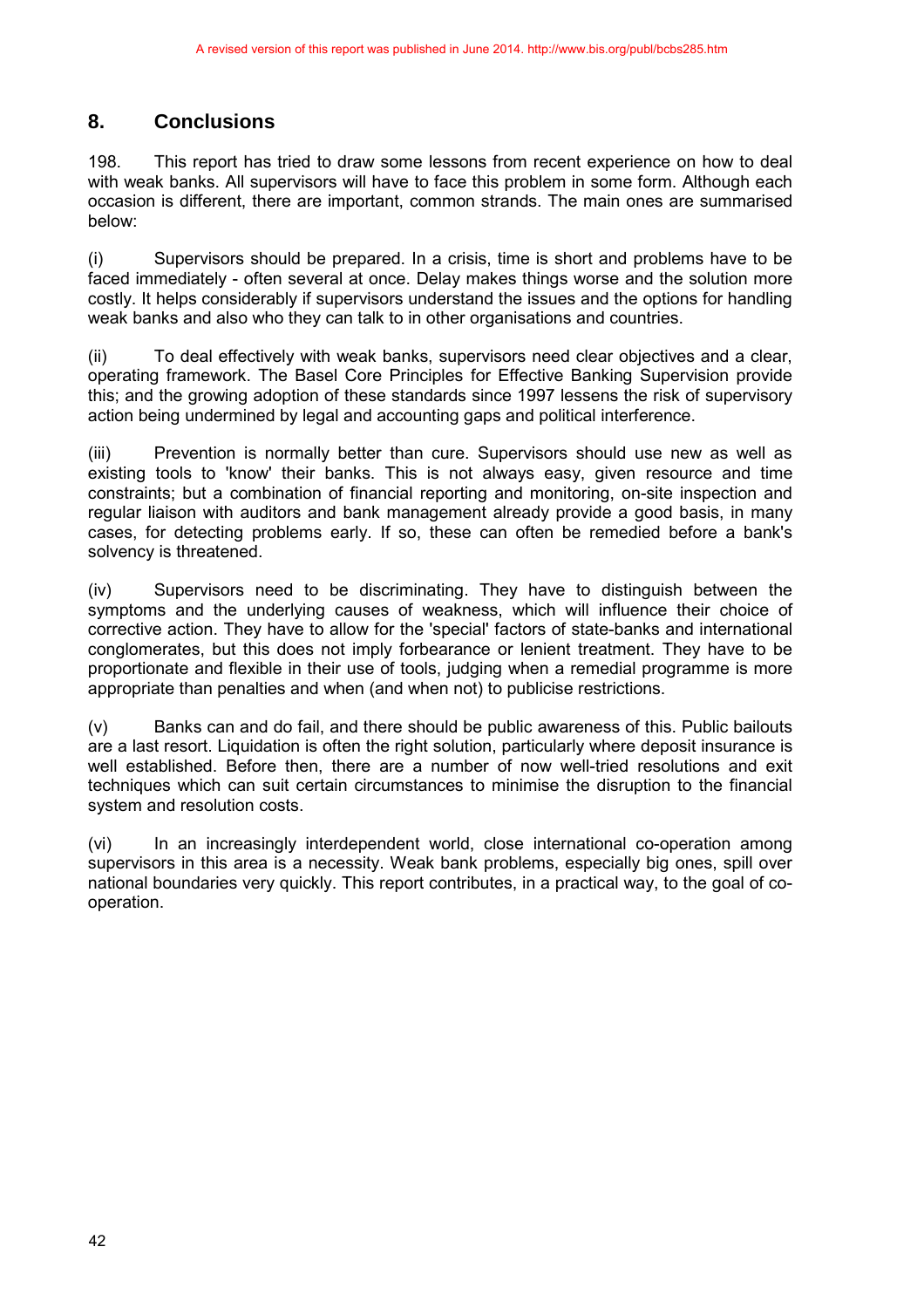## **Membership of the Task Force on Dealing with Weak Banks**

Chairman: Mr Göran Lind Sveriges Riksbank

Basel Committee on Banking Supervision

Cornelio Farias Pimentel Banco Central do Brasil Petr Jirícek Czech National Bank Werner Gehring **Deutsche Bundesbank** Simon Topping **Hong Kong Monetary Authority** M R Srinivasan Reserve Bank of India Giuseppe Boccuzzi Alessandra De Aldisio Arjen Geerling Roel Theissen Foo-Yap Siew Hong Teo Lay Har Christo Wiese **South African Reserve Bank** Per Mattsson Sveriges Riksbank Glenn Hoggarth Bank of England Michael Ainley Toby Fiennes John Lane Vanessa Villalba Nestor Lopez Ramela Banco Central del Uruguay Massimo Marchesi **European Commission** Jason George **Financial Stability Institute, BIS** David Hoelscher Michael Andrews Olivier Frecáut Ernesto Aguirre Jose de Luna

Wayne Byres **Australian Prudential Regulation Authority** Hans-Joachim Dohr Federal Banking Supervisory Office, Germany Banca d'Italia

De Nederlandsche Bank

Alexey Simanovskiy Central Bank of the Russian Federation Fahd Al-Mufarrij Saudi Arabian Monetary Agency Monetary Authority of Singapore

Financial Services Authority, UK

Federal Deposit Insurance Corporation, USA

International Monetary Fund

World Bank

Andrew Khoo Secretariat Member, Basel Committee on Banking **Supervision**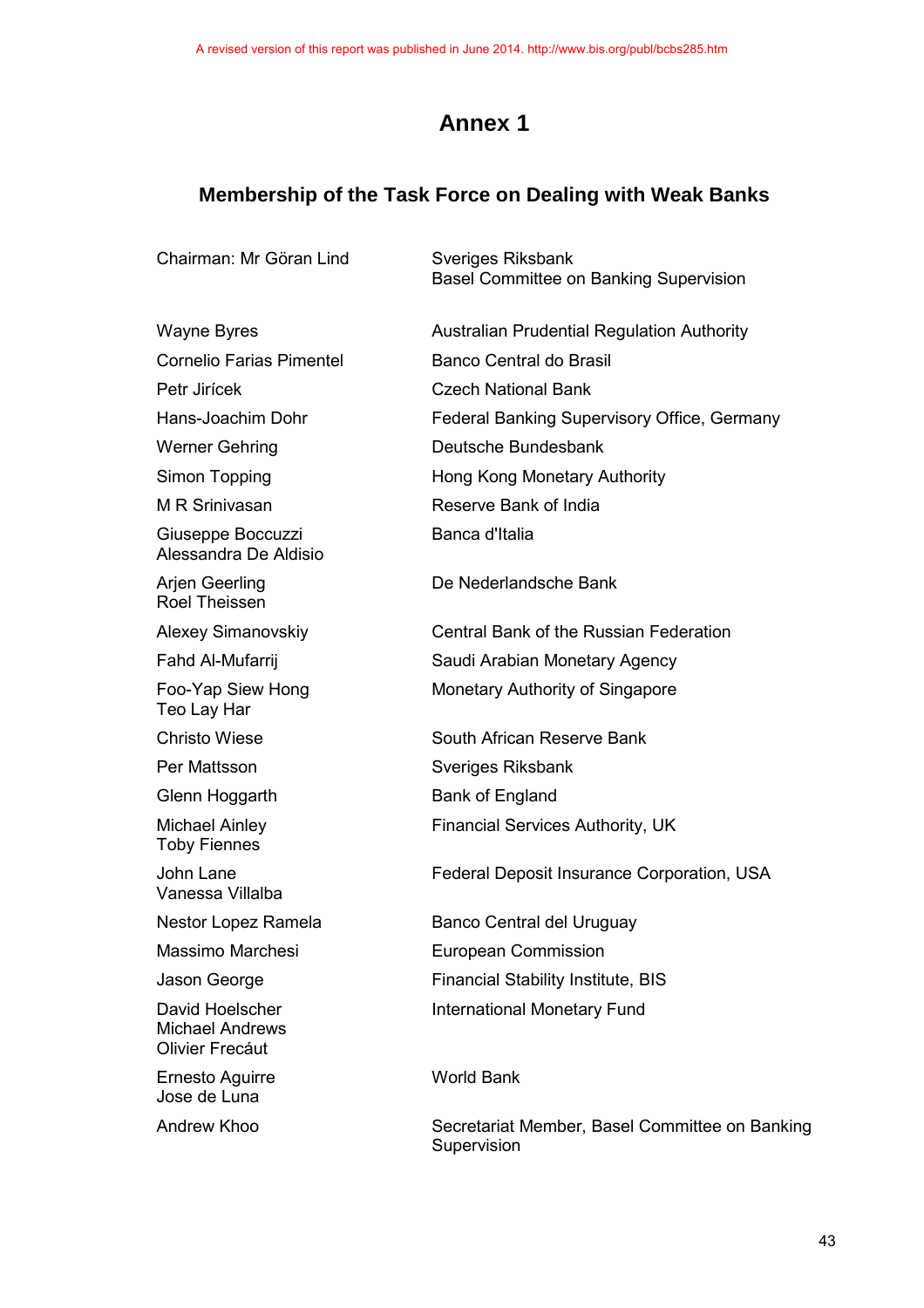## **Dealing with Weak Banks – Mandate**

The following mandate was approved by the Basel Committee in July 2001:

"The prime aim of the Task Force is to provide guidance for dealing with weak banks, including preventive measures, early identification, remedial actions, resolution issues and exit strategies. The guidance could take the form of identifying and agreeing on good practices, primarily those that already have been used in actual situations. The work, and the guidance, of the Task Force will not focus on any specific category of countries or banking systems.

The Task Force shall focus on problems and resolutions pertaining to individual banks. Issues and methods aiming to restore overall financial stability, e.g. Emergency Liquidity Assistance and government solvency support to banks, will only be mentioned indirectly and to the extent they refer to the specific situation of the individual bank.

The same applies to issues pertaining to the legal aspects of insolvency and liquidation of banks. Work on these issues is currently underway in the World Bank and IMF jointly and will not be duplicated by the Task Force.

The Task Force will present a progress report to the September 2001 meeting of the Financial Stability Forum (FSF), outlining the content and process of the work. The aim is to present a final report to the year 2002 spring meeting of the FSF. However, should the scope of the project prove to require further deliberations, an interim report will be presented at the Spring meeting and a final report at the Autumn meeting of the FSF.

Since the FSF has delegated the execution of the work to the Basel Committee on Banking Supervision and to the Core Principles Liaison Group, these fora will be given the opportunity to comment on and to endorse the Task Force report before it is sent to the FSF."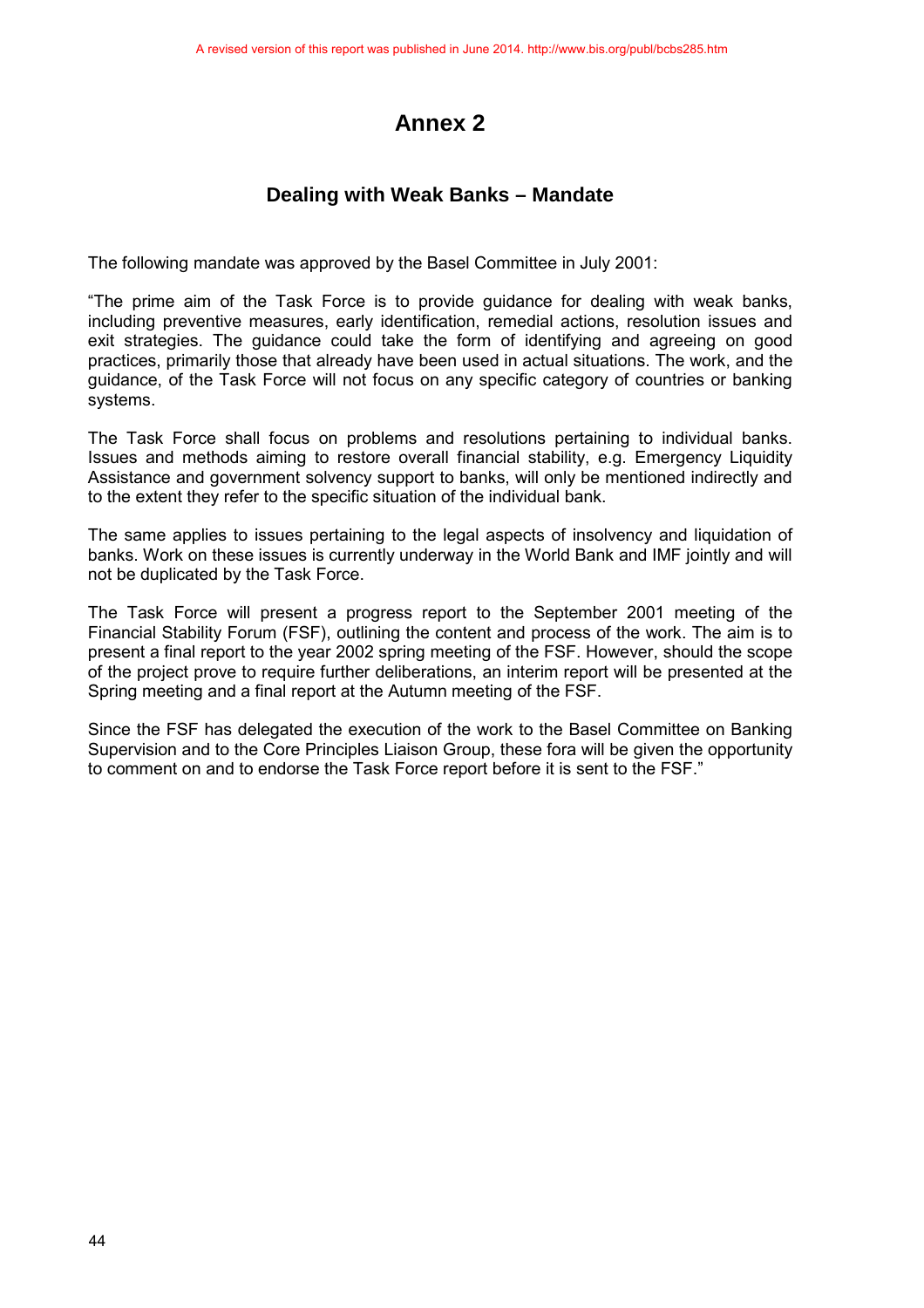## **Reference List**

This reference list contains selected further reading for topics on dealing with weak banks. It is not intended to be exhaustive of available reference materials.

#### **Causes and costs of bank and banking system problems**

Bagehot, Walter (1873), *Lombard Street*, Henry S. King and Co.

Bell, J and Pain, D L (2000), "Leading indicator models of banking crises: a critical review", Bank of England, *Financial Stability Review*, December, pp 113-129.

Groupe de Contact paper for the Advisory Committee (1999), *The Causes of Banking Difficulties in the EEA 1988-1998*, Groupe de Contact GC/99/17, London, August.

Groupe de Contact paper for the Advisory Committee (2000), *Follow-Up Work on the Causes of Banking Difficulties and Comparison of Provisioning Practices in the EEA*, Groupe de Contact GC/2000/03, London, March.

Hoggarth, G, Reis, R and Saporta, V (2002), 'Costs of banking system instability: some empirical evidence', *Journal of Banking and Finance*, forthcoming May.

#### **Cases**

Bingham, Lord Justice (Chair) (1992), *Inquiry into the supervision of the Bank of Credit and Commerce International*, London: HMSO, October.

Board of Banking Supervision (1995), *Report of the Board of Banking Supervision Inquiry into the circumstances of the collapse of Barings,* London: HMSO, 18 July.

#### **Identification methods**

Sahajwala, R and van den Bergh, P (2000), "Supervisory risk assessment and early warning systems", *Basel Committee on Banking Supervision Working Papers*, Basel, December.

#### **Lessons learnt from resolution of banking problems**

Asia-Pacific Economic Cooperation (2001), *APEC Policy Dialogue on Banking Supervision - Policy Lessons*, summary of Policy Dialogue on Banking Supervision held in Acapulco, Mexico in June 2001.

De Luna-Martinez, J (2000), *How to Manage and Resolve a Banking Crisis*, Washington, DC: Institute of International Finance.

Enoch, C, Garcia, G, and Sundararajan, V (1999), "Recapitalizing banks with public funds: Selected issues," *Working Paper WP/99/139,* Washington: International Monetary Fund.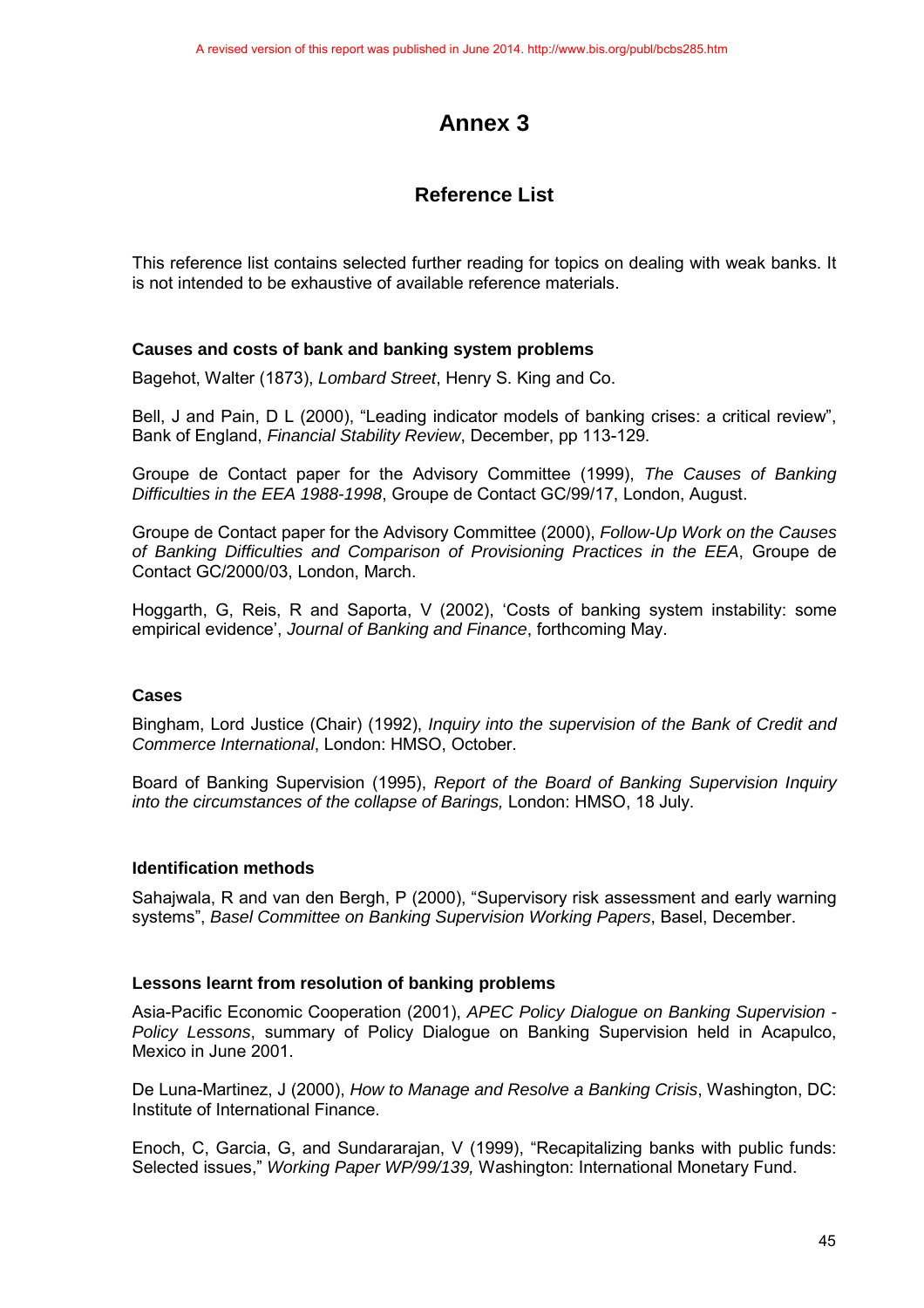Federal Deposit Insurance Corporation (1998), *Managing the Crisis: The FDIC and RTC Experience 1980-1994*, Washington DC: Federal Deposit Insurance Corporation, August.

Freixas, X, Giannini, C, Hoggarth, G and Soussa F (2002), "Lender of last resort: a review of the literature", Chapter 2 in Goodhart, C and Illing, G (ed), *Financial Crises, Contagion, and Lender of Last Resort*, Oxford University Press.

He, D (2000), "Emergency liquidity support facilities," *Working Paper WP/00/79,* Washington DC: International Monetary Fund.

OECD Directorate for Financial, Fiscal and Enterprise Affairs, Committee on Financial Markets (2001), *Experiences with the Resolution of Weak Financial Institutions in the OECD area*, September.

Ingves, S and Lind, G (1997), "Loan loss recoveries and debt resolution agencies - the Swedish experience*"*, in Enoch, C & Green, J H (ed), *Banking Soundness and Monetary Policy Issues and Experience in the Global Economy,* International Monetary Fund, Washington, DC.

Woo, D (2000), "Two approaches to resolving nonperforming assets during financial crises," *Working Paper WP/00/33,* Washington DC: International Monetary Fund.

#### **National supervisory guidance**

Financial Services Authority (1998), *Risk Based Approach to the Supervision of Banks*, London, June.

Federal Deposit Insurance Corporation (1997), *History of the Eighties – Lessons for the Future*, Washington DC, December.

Federal Deposit Insurance Corporation (1988), *Resolutions Handbook: Methods For Resolving Troubled Financial Institutions In The United States*, Washington DC.

The Office of the Comptroller of the Currency (2001), *An Examiner's Guide to Problem Bank Identification, Rehabilitation and Resolution*, Washington DC, January.

#### **Publications by the Basel Committee, Joint Forum and the Financial Stability Forum**

Basel Committee on Banking Supervision (1996), *The Supervision of Cross-border Banking,*  Basel, October.

Basel Committee on Banking Supervision (1997), *Core Principles for Effective Banking Supervision*, Basel, September.

Basel Committee on Banking Supervision (1999), *The Core Principles Methodology*, Basel, October.

Basel Committee on Banking Supervision (2001), *Internal Audit in Banks and the Supervisor's Relationship with Auditors*, Basel, August.

Basel Committee on Banking Supervision (2001), *Essential Elements of a Statement of Cooperation Between Banking Supervisors*, Basel, May.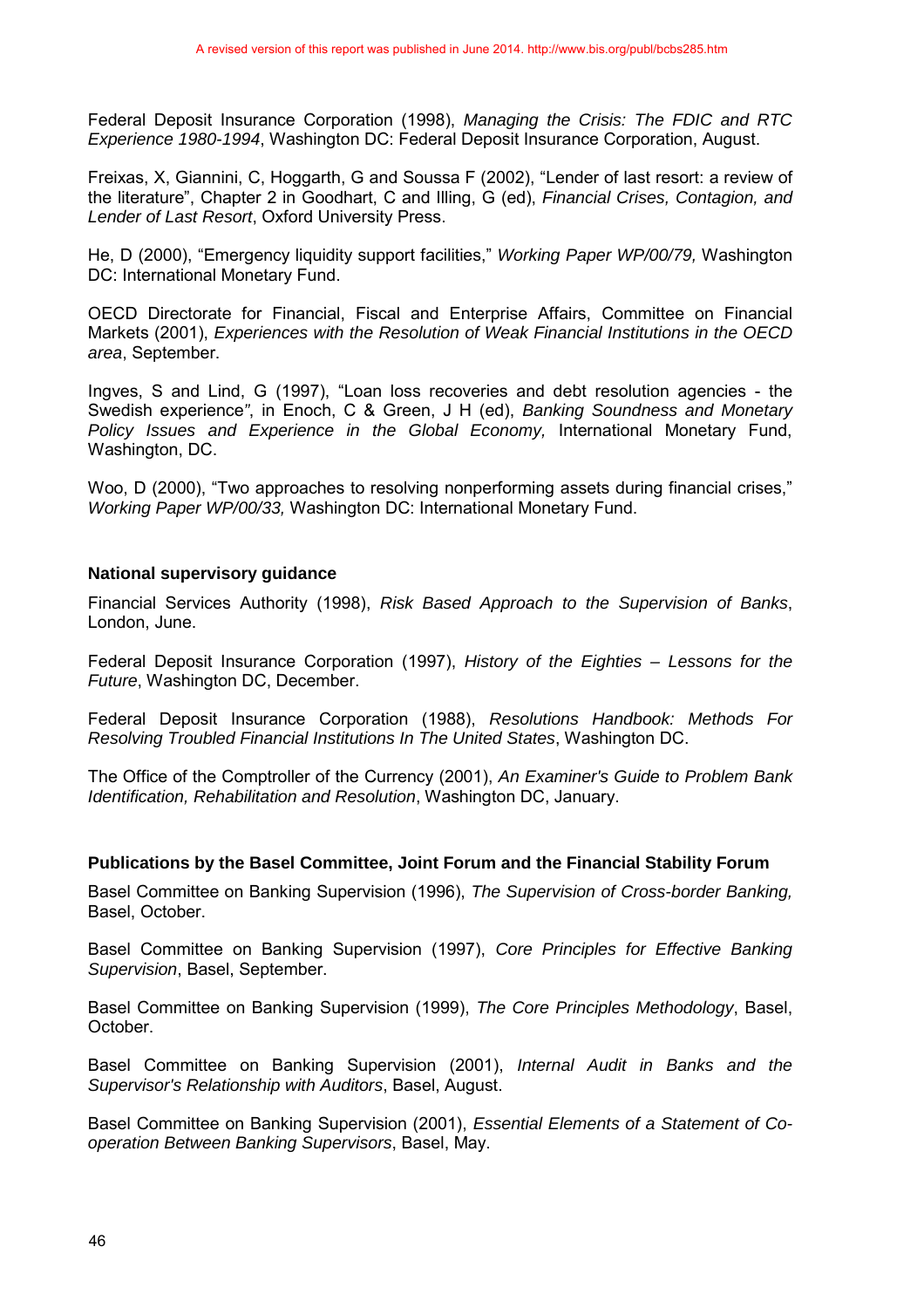Basel Committee on Banking Supervision (2002), *The Relationship Between Banking Supervisors and Banks' External Auditors*, Basel, January.

Financial Stability Forum (2001), *Guidance for Developing Effective Deposit Insurance Systems*, Basel, September.

Joint Forum on Financial Conglomerates (1999), *Supervision of Financial Conglomerates,*  Basel, February.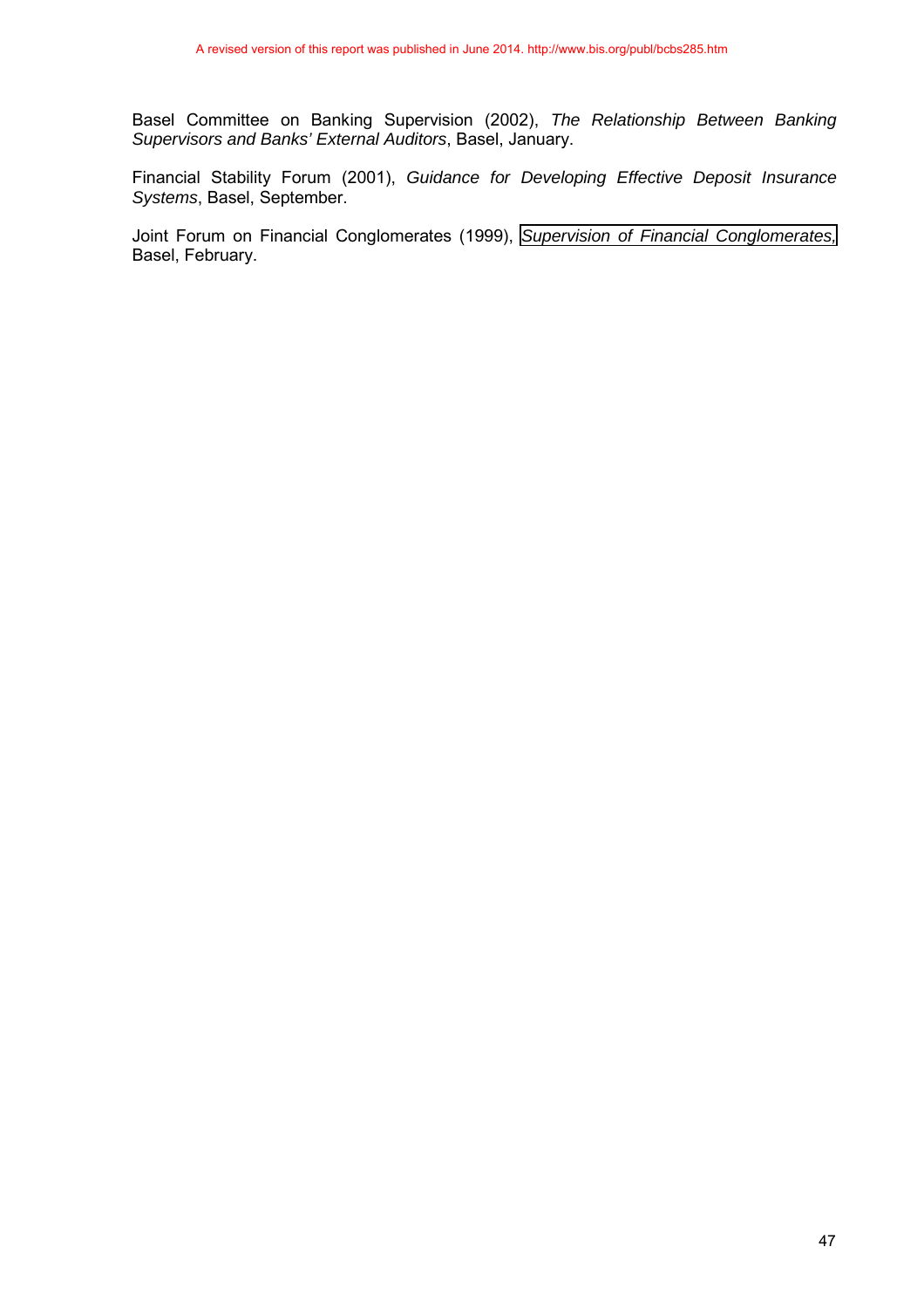# **Flow Chart to Assist Resolution of Weak Banks Focus on solvency and systemic issues**

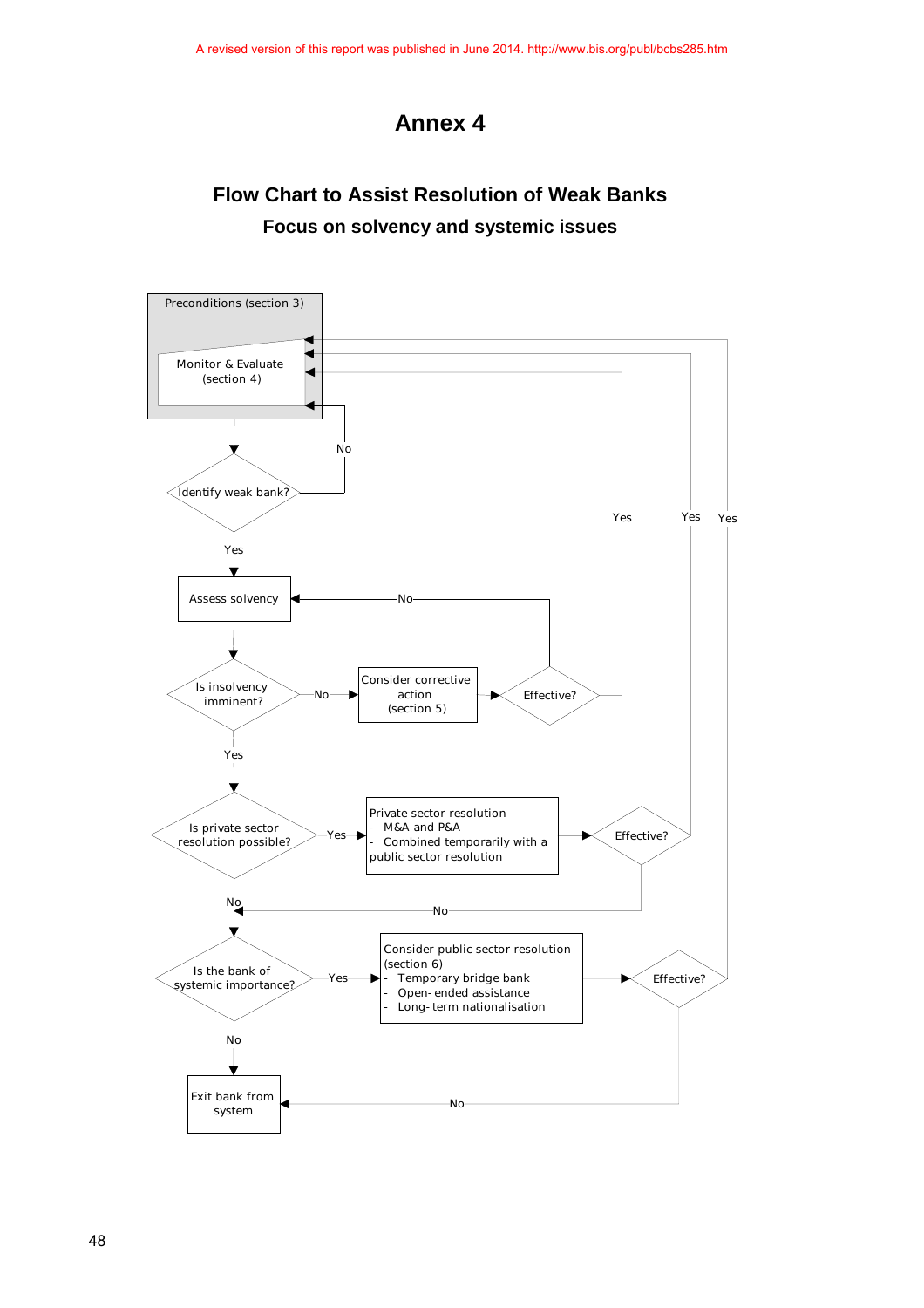## **Glossary**

This Glossary contains a definition of terms as used in this Report. In different countries, the same term may have a slightly different meaning, or different terms may be used to describe the same matter.

| Glossary Item                                                                                                                                                                                                                                                                                                                                                                                                                                                                                                                                                                                      | Location in Text                                                  |
|----------------------------------------------------------------------------------------------------------------------------------------------------------------------------------------------------------------------------------------------------------------------------------------------------------------------------------------------------------------------------------------------------------------------------------------------------------------------------------------------------------------------------------------------------------------------------------------------------|-------------------------------------------------------------------|
| Asset management company - A special purpose company set up by a<br>government, a bank, or by private investors to acquire loans and other<br>assets, a majority of which are usually impaired, for subsequent<br>management (including restructuring) and in many cases, sale to<br>investors.                                                                                                                                                                                                                                                                                                    | 6.5                                                               |
| Administrator - A person or entity, including a government agency,<br>appointed by the court or relevant authority, to operate a weak bank in an                                                                                                                                                                                                                                                                                                                                                                                                                                                   | 5.22, 5.24,                                                       |
| effort to conserve, manage and protect the bank's assets until the bank<br>has stabilised or has been closed. Also called "Conservator" in some<br>jurisdictions.                                                                                                                                                                                                                                                                                                                                                                                                                                  | 6.21, 6.22                                                        |
| Bridge bank - A resolution technique that allows a weak bank to continue<br>its operations until a permanent solution can be found. The weak bank is<br>closed by the chartering authority and placed under liquidation. A new<br>bank, referred to as a bridge bank, is chartered and controlled by the<br>liquidator according to statutory or legislative provisions. It is designed to<br>"bridge" the gap between the failure of a bank and the time when the<br>liquidator can evaluate and market the bank in such a manner that allows<br>for a satisfactory acquisition by a third party. | 6.2.4                                                             |
| Cease and desist order - A written directive - usually legally enforceable -<br>issued by a supervisor to a bank and its management that requires the<br>former to stop engaging in specified unsafe or unsound practices or<br>violations of law and regulations.                                                                                                                                                                                                                                                                                                                                 | 5.2.4                                                             |
| Conservator - see Administrator.                                                                                                                                                                                                                                                                                                                                                                                                                                                                                                                                                                   | 5.2.2                                                             |
| Contagion - The risk that adverse events affecting one bank are quickly<br>transmitted to other banks, e.g. bank runs.                                                                                                                                                                                                                                                                                                                                                                                                                                                                             | 4.2.3, 5.2.6                                                      |
| Contingency plan - A plan, developed by the supervisory authority that<br>describes what it has to do in order to deal with a variety of weak bank<br>problems. Among other things, the plan should outline the options<br>available to the supervisor and parties that should be informed.                                                                                                                                                                                                                                                                                                        | 4.4, 5.2.1, 5.2.2                                                 |
| Core Principles on Effective Banking Supervision - A set of 25 principles<br>set out by the Basel Committee on Banking Supervision that represent<br>minimum requirements for an effective supervisory regime.                                                                                                                                                                                                                                                                                                                                                                                     | 1.2, 3, 4.3.1,<br>4.3.2, 5.2.3,<br>5.2.4, 5.2.7,<br>6.2.2, 7.3, 8 |
| Corrective Action - Action required to deal with deficiencies and change<br>behaviour in a weak bank. They can be implemented voluntarily by the                                                                                                                                                                                                                                                                                                                                                                                                                                                   | 1.1, 1.3, 2.1,<br>2.3, 5, 6.2.1,                                  |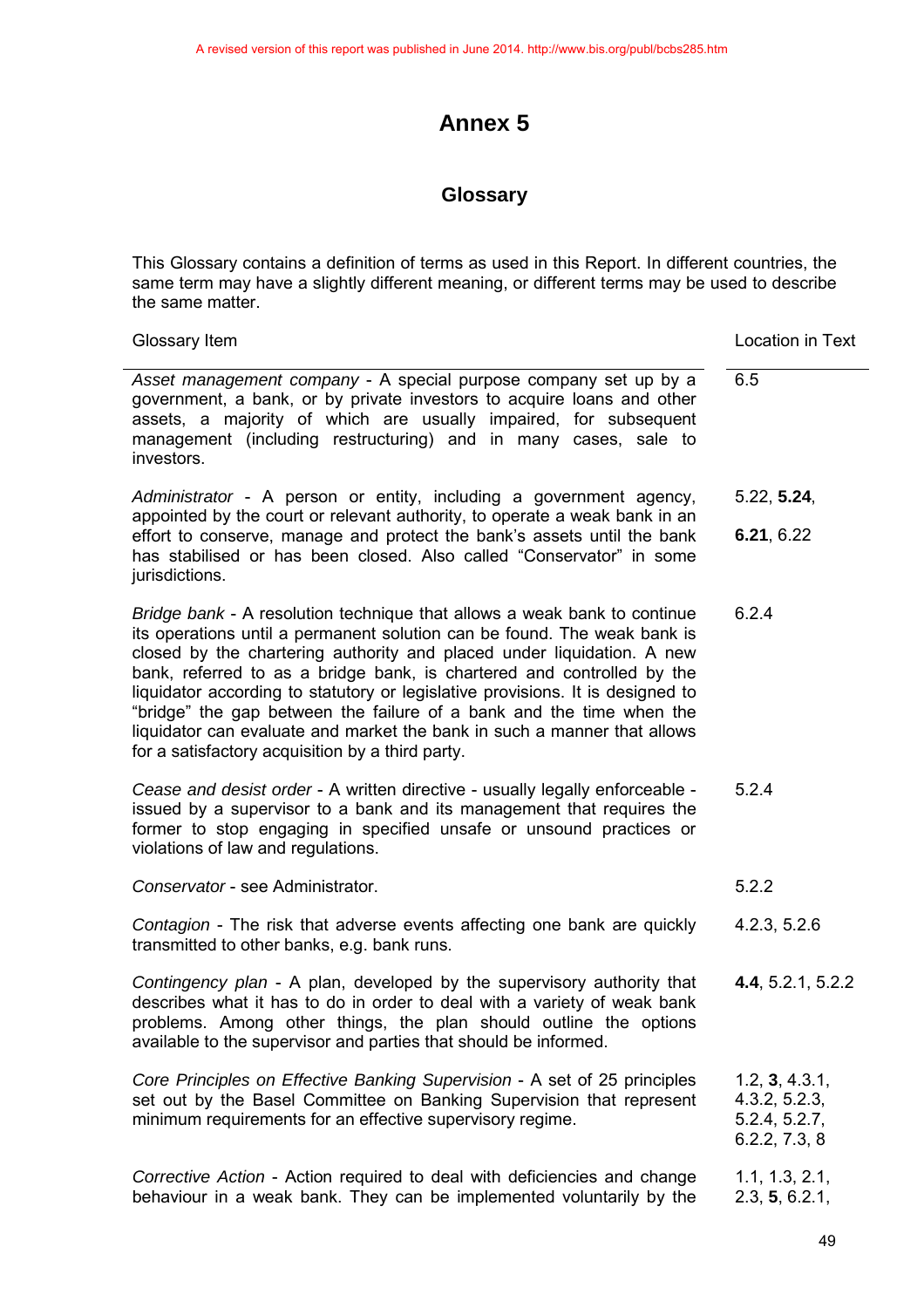bank under the supervisor's informal oversight or, if necessary, via formal supervisory intervention. 7.2, 7.3

*Depositor pay-off* - An exit strategy whereby a bank is closed and the liquidators pays creditors, including depositors, under insolvency laws applicable to banks from the proceeds of the liquidation of assets. Where there is deposit insurance, the deposit insurer pays all of the failed bank's depositors the full amount of the insured portion of their deposits. The deposit insurer then participates in the liquidation allotments as a creditor (the insured depositors having exchanged their claim against the receivership estate for payments under the deposit insurance protection scheme) together with depositors with uninsured funds and other general creditors. 6.4

*Early warning system* - Empirical based models that attempt to estimate the likelihood of failure or financial distress of the bank over a fixed time horizon, based on the bank's current risk profile. 4.1.2

#### *Emergency Liquidity Assistance* – See Lender of last resort. 5.3.5

*Exit* – The closure of a failed bank followed by its liquidation and the involvement of deposit insurance agency where applicable.

*Fit and proper* - The evaluation of the competence, integrity and qualifications of major shareholders, directors, and management officials in order to assess their banking skills, other business experience, personal integrity, other relevant skills, and ultimately to determine their suitability for office. 5.3.3, 6.2.2, 7.3

6

*Good bank - bad bank separation*. Resolution technique where all nonperforming and other sub-quality assets of a weak bank are sold at market values to a separate company specially set up for this purpose. The company - referred to the "bad bank" - will need to be capitalised by the government or deposit insurer, and has the objective of managing the assets to maximize cash inflows. The remaining part of the bank is referred to as the "good bank". Recapitalisation will be needed if no share capital remains. The good bank should now focus on correcting operational weakness and its ongoing banking activities. Alternatively, the good bank can be offered for sale. 6.2.3, **6.5**

*Lender of Last Resort* - The central bank's role as a lender to whom banks may ask for liquidity when other sources are unavailable at or near usual terms and conditions. At its discretion, the central bank can lend either to individual institutions or to the market as a whole. In order to minimise moral hazard, the central bank will maintain ambiguity as to the exact circumstances when such lending would be made. Such lending is sometimes referred to as emergency liquidity assistance. 2.2.1, 3

*Liquidation* - The winding-up of the business affairs and operations of a failed bank through the orderly disposition of its assets after it has been placed in receivership. The petition to wind-up a bank may be presented by a creditor, the bank itself or the supervisor of the bank. 3, 6.1, 6.2.4, **6.4**

*Liquidator -* A person or entity, including a government agency, appointed by the court or relevant authority to liquidate the assets and pay off 6.2.3, 6.2.4, 6.4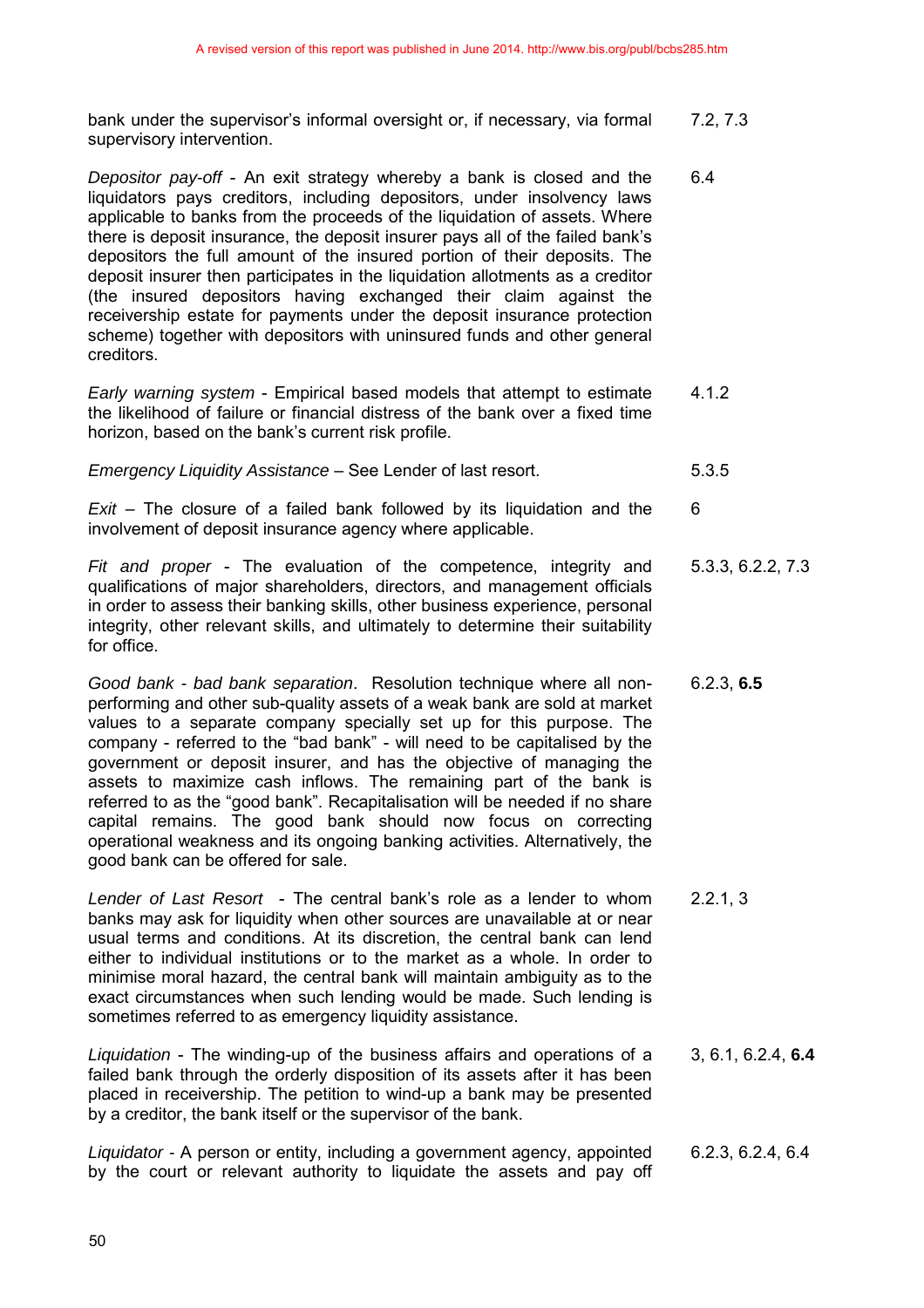creditors of a failed bank.

*Moral hazard Behaviour* – Behaviour where an individual does not have to bear all the costs associated with his or her actions. For example, people may take excessive risks in order to obtain higher returns, in the confidence that they are assured government support.

*Open bank assistance* - A resolution method in which a bank in danger of failing receives government financial assistance in the form of a direct loan, capital injection, guarantee or a purchase of troubled assets by assets management companies whose losses are covered by the government. The bank continues to offer all of its normal banking services. Open bank assistance does not provide a lasting solution to the weaknesses of the bank and should be linked to the implementation of other measures. 6.3

*Public sector bank* - A bank that is controlled, directly or indirectly, by the government, including banks that provide special or social services at the direction of the government. 7.3

*Purchase and assumption* (P&A) - A P&A is a resolution transaction where a healthy institution or private investor(s) purchases some or all of the assets and assumes some or all of the liabilities of a failed bank. 6.2.3

*Resolution* - The plan to resolve a bank when failure is imminent and will typically involve some change to the legal structure and ownership of the bank. The art of resolving bank problems entails achieving a legal closure of the bank while avoiding economic closure.

*Revocation of Licence* - The cancellation of a banking licence by the chartering authority, and hence the requirement to cease all banking business. 5.2.6

*Ring-fencing* - The supervisory process of protecting the assets or liquidity of a foreign branch or subsidiary by limiting its exposures or liabilities to the parent bank and banking group. In the context of a conglomerate, the term is used to describe the process of protecting a bank from adverse impact of events occurring in the wider corporate group, especially those engaging in unsupervised activities. 7.1 7.2

*Risk-focused supervision* - Supervision based on an assessment of risks. The supervisor assesses the various business areas of the bank and the associated quality of management and internal controls to identify the areas of greatest risk and concern. The intensity of supervision is directed most at these areas. 422

*Sale and payment prohibition* – The supervisor or some other authority vested with this power may order a bank to freeze payments and asset sales in order to stop outflows from the bank. This could be done, e.g. to gain time for finding a suitable resolution. 5.2.4

*Sanctions* - The penalty for a breach of a rule, a law or a supervisory order, or for engaging in unsound practices. Sanctions can be ordered by the supervisor or where appropriate a court of law. This could be a fine or in some countries, criminal charges. The penalty can be directed toward 4.2.3, 5.2.5

1.1-1.3, 2.1, 2.2, 2.2.1, 3, 5.2.4, 5.2.6, **6**, 7.1.1, 7.1.2

2.2, 5.3.5, 6.2.3